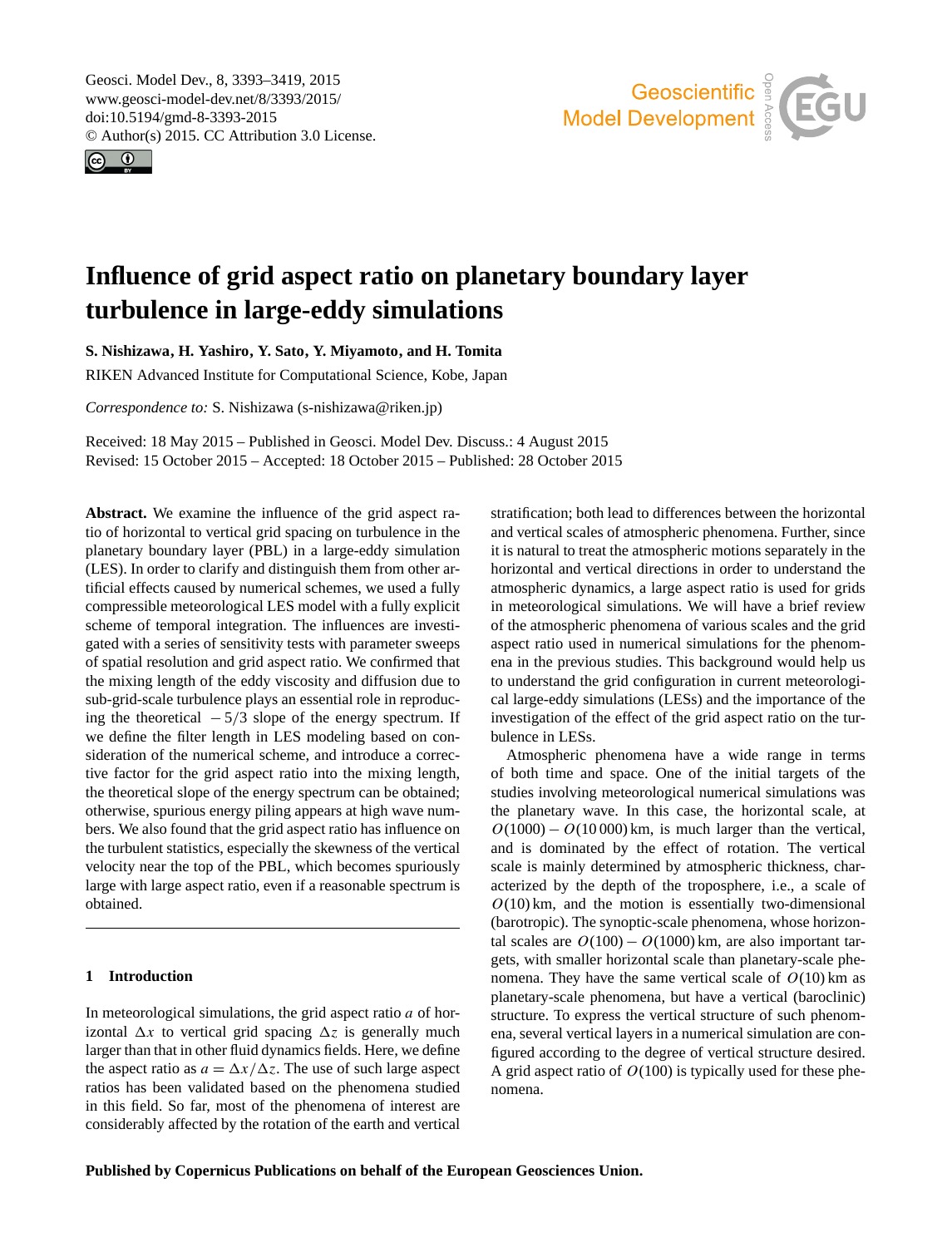If we turn our attention to mesoscale phenomena, whose horizontal scales are  $O(10) - O(100)$  km, a more detailed expression of vertical structure is required. Since moist convection plays an important role in the vertical motion of such phenomena, hydrostatic balance, which is a good approximation for planetary and synoptic-scale phenomena, is no longer satisfied. The spatial scale of their vertical motion is roughly  $O(1)$  km. Therefore, the grid aspect ratio in this case should be reasonably determined with  $O(10) - O(100)$ . In the beginning of the 1970s, one of the most significant paradigm changes in meteorological numerical studies was the appearance of non-hydrostatic models (e.g., [Klemp and](#page-25-0) [Wilhelmson,](#page-25-0) [1978\)](#page-25-0). Cumulus convection is explicitly represented in these models (e.g., [Skamarock et al.,](#page-26-0) [2008;](#page-26-0) [Ho](#page-25-1)[dur,](#page-25-1) [1997;](#page-25-1) [Tripoli and Cotton,](#page-26-1) [1982;](#page-26-1) [Xue et al.,](#page-26-2) [2000;](#page-26-2) [Black,](#page-25-2) [1994;](#page-25-2) [Saito et al.,](#page-25-3) [2006;](#page-25-3) [Tsuboki and Sakakibara,](#page-26-3) [2002\)](#page-26-3). Recently, global convection system-resolving models, such as NICAM (Nonhydrostatic ICosahedral Atmospheric Model; [Tomita and Satoh,](#page-26-4) [2004;](#page-26-4) [Satoh et al.,](#page-25-4) [2014\)](#page-25-4), have been developed to investigate the interactions between synoptic-scale phenomena, cloud clusters, and individual cumulus clouds. To resolve vertical motion precisely, the number of vertical layers in such models is larger than in general circulation models (GCMs), but the grid aspect ratio is still large. For example, it is five in [Miyamoto et al.](#page-25-5) [\(2013,](#page-25-5) [2015\)](#page-25-6).

In the atmosphere, there are many smaller scale variabilities than associated with cumulus clouds. For example, the spatial scale of the dominant motion in the unstable planetary boundary layer (PBL) is smaller than 1 km. Clearly, turbulence in the PBL is an important issue for all meteorological models, because heat and mass transport by turbulence in both the horizontal and vertical directions strongly affect the atmospheric mass and energy balances. In particular, vertical transport is important for atmospheric variability over the PBL. Its effect is parameterized as turbulence models in GCMs and cloud-resolving or permitting models (e.g., [Mellor and Yamada,](#page-25-7) [1982;](#page-25-7) [Nakanishi and Niino,](#page-25-8) [2004\)](#page-25-8). At this scale, the effects of rotation and stratification are smaller compared with those of advection. Thus, we may say that such variability is essentially isotropic and threedimensional. This means that an isotropic grid, whose grid aspect ratio is unity, would be preferred to reproduce these small variabilities.

LES is a vital tool to explicitly represent such small-scale variabilities. It is designed to resolve turbulence at scales down to the inertial sub-range by parameterizing sub-gridscale (SGS) turbulence based on the theory of energy cascades. LES for meteorological simulations has been used since the 1970s (e.g., [Deardorff,](#page-25-9) [1980;](#page-25-9) [Moeng and Wyn](#page-25-10)[gaard,](#page-25-10) [1988;](#page-25-10) [Sullivan et al.,](#page-26-5) [1994\)](#page-26-5), and it is recently used for realistic meteorological simulations with the rapid development of computers (e.g., [vanZanten et al.,](#page-26-6) [2011\)](#page-26-6). The dynamics of three-dimensional isotropic turbulence forms the theoretical basis of most SGS models in LESs. In terms of phenomenology and methodology, an isotropic grid would be the most suitable for LES. Nevertheless, the grid used in meteorological LESs usually has a large aspect ratio, mainly because of limitations of computational resources. The computational domain for the meteorological LES has often a wider horizontal range than the vertical range; this is true for the previous meteorological simulations as well: e.g., the domain size has  $3 \text{ km}^2$  of horizontal region and is 1 km high in [Sullivan et al.](#page-26-5) [\(1994\)](#page-26-5), and it has  $12.8 \text{ km}^2$  of horizontal region and is 4 km high in [vanZanten et al.](#page-26-6) [\(2011\)](#page-26-6). A grid with a large aspect ratio reduces the total number of grids. The effect of the grid aspect ratio has not been discussed explicitly in most previous studies. The purpose of this study is to examine the influences of the grid aspect ratio on the turbulent aspects of the PBL from a meteorological viewpoint when LES is applied. To do so, we performed a series of PBL experiments by systematic parameter sweeps of aspect ratio and grid spacing.

We present an overview of the model used in this study in Sect. [2,](#page-1-0) focusing on the modeling related to this study. Since the detailed descriptions of the model are important for the traceability of the experiment and reliability of the model, we present them in the appendices. The configuration of the numerical experiments is shown in Sect. [3.](#page-5-0) The influences of the grid aspect ratio on turbulence are discussed in Sect. [4.](#page-6-0) Section [5](#page-11-0) gives the summary and concluding remarks.

# <span id="page-1-0"></span>**2 Model description**

The model used in this study is SCALE-LES (Scalable Computing for Advanced Library and Environment-LES; [http:](http://scale.aics.riken.jp/) [//scale.aics.riken.jp/\)](http://scale.aics.riken.jp/), which was developed as a meteorological large-eddy simulation model. In this section, we focus on describing the essential parts of the model for the purposes of this study; the model dynamics and turbulence schemes are described in Sect. [2.1](#page-1-1) and [2.2,](#page-3-0) respectively. In the latter, we consider in particular the relationship between the numerical filter and spatial filter in LES.

Detailed descriptions of the model, including the discretization method, which are not directly related to the topic of this study, are given in the appendices as follows: the governing equations are in Appendix [A1,](#page-13-0) the temporal integration scheme is in Appendix [A2,](#page-15-0) the spatial discretization is in Appendix [A3,](#page-17-0) the numerical filter is in Appendix [A4,](#page-20-0) and other physical processes are in Appendix [A5.](#page-22-0) We also describe the consideration of numerical stability in determining discretization schemes in Appendix [B,](#page-23-0) and the validity of the dynamical core in Appendix [C.](#page-23-1) Symbols used in this paper are summarized in Table [1.](#page-2-0)

#### <span id="page-1-1"></span>**2.1 Dynamics**

Since the purpose of this study is to clarify the impact of the grid aspect ratio on the turbulent aspects, the influences of the approximations to the governing equations should be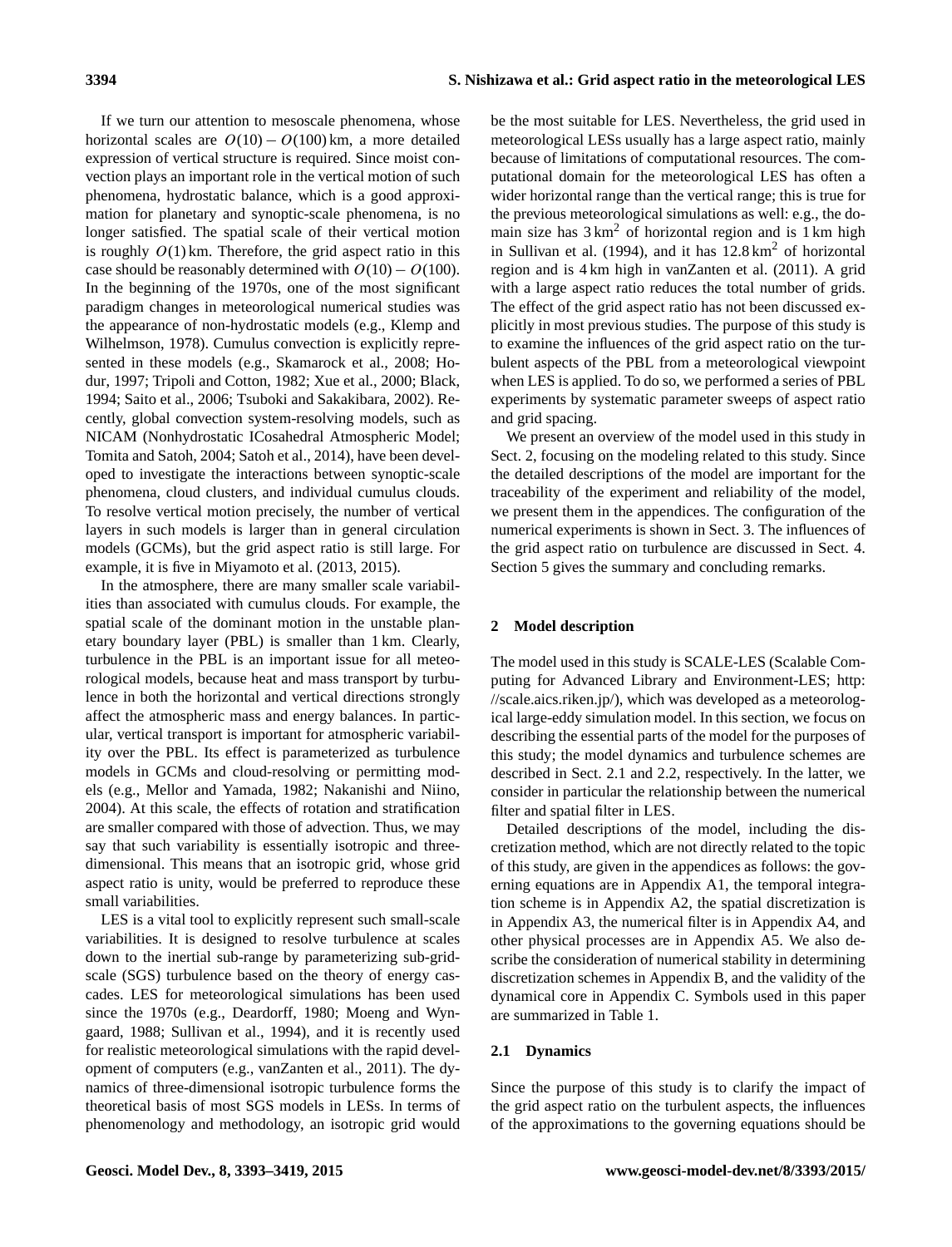<span id="page-2-0"></span>**Table 1.** Notation of symbols.

| $\rho$           | total density                                     | $\mathrm{kg\,m^{-3}}$              |
|------------------|---------------------------------------------------|------------------------------------|
| $q_{\rm d}$      | ratio of mass of dry air to total mass            |                                    |
| $q_{\rm V}$      | specific humidity                                 |                                    |
| q <sub>1</sub>   | specific liquid water content                     |                                    |
| $q_{\rm S}$      | specific solid water content                      |                                    |
| $\mathfrak{t}$   | time                                              | $\mathbf{s}$                       |
| $\boldsymbol{u}$ | velocity vector of air flow                       | $\mathrm{m}\,\mathrm{s}^{-1}$      |
| $\mathcal{U}$    | $x$ component of velocity                         | $\mathrm{m}\,\mathrm{s}^{-1}$      |
| υ                | y component of velocity                           | $\mathrm{m}\,\mathrm{s}^{-1}$      |
| w                | z component of velocity                           | $m s^{-1}$                         |
| $w_1$            | relative velocity of liquid water to gas          | $m s^{-1}$                         |
| $w_{\rm s}$      | relative velocity of solid water to gas           | $m s^{-1}$                         |
| $S_{\rm v}$      | source term of water vapor                        | $kg m^{-3} s^{-1}$                 |
| $S_1$            | source term of liquid water                       | $kg m^{-3} s^{-1}$                 |
| $S_{\rm s}$      | source term of solid water                        | $kg m^{-3} s^{-1}$                 |
| $\boldsymbol{p}$ | pressure                                          | $N m^{-2}$                         |
| g                | gravitational acceleration                        | $\mathrm{m}\,\mathrm{s}^{-2}$      |
| fi               | drag force from water loading by liquid water     | $\text{kg m}^{-2}\text{s}^{-2}$    |
| fs               | drag force from water loading by solid water      | $\text{kg m}^{-2} \text{s}^{-2}$   |
| $e_z$            | vertical unit vector (upward)                     |                                    |
| $R_{\rm d}$      | gas constant for dry air for unit mass            | $J kg^{-1}$                        |
| $R_{\rm v}$      | gas constant for water vapor for unit mass        | $J \text{kg}^{-1}$                 |
| T                | temperature                                       | K                                  |
| $Q_{\rm d}$      | diabatic heating from dry air                     | $J m^{-3} s^{-1}$                  |
| $Q_{\rm V}$      | diabatic heating from water vapor                 | $J m^{-3} s^{-1}$                  |
| $Q_1$            | diabatic heating from liquid water                | $J m^{-3} s^{-1}$                  |
| $Q_{\rm S}$      | diabatic heating from solid water                 | $J m^{-3} s^{-1}$                  |
| $e_{\rm d}$      | internal energy of dry air                        | $J kg^{-1}$                        |
| $e_{v}$          | internal energy of water vapor                    | $J kg^{-1}$                        |
| $e_1$            | internal energy of liquid water                   | $J \text{kg}^{-1}$                 |
| $e_{s}$          | internal energy of solid water                    | $J \text{kg}^{-1}$                 |
| e                | total internal energy                             | $J \text{kg}^{-1}$                 |
| $c_{vd}$         | specific heat at constant volume of dry air       | $J kg^{-1} K^{-1}$                 |
| $c_{\nu v}$      | specific heat at constant volume of water vapor   | $J kg^{-1} K^{-1}$                 |
| $c_{pd}$         | specific heat at constant pressure of dry air     | $J kg^{-1} K^{-1}$                 |
| $c_{pv}$         | specific heat at constant pressure of water vapor | $J \text{ kg}^{-1} \text{ K}^{-1}$ |
| c <sub>1</sub>   | specific heat of liquid water                     | $J kg^{-1} K^{-1}$                 |
| $c_{\rm s}$      | specific heat of solid water                      | $J kg^{-1} K^{-1}$                 |
| $p_{00}$         | standard pressure                                 | Pa                                 |
| $\theta_{\rm d}$ | potential temperature of dry air                  | K                                  |
| $\theta$         | potential temperature of total air                | K                                  |
|                  |                                                   |                                    |

reduced as much as possible. For this reason, we employ the set of fully compressible non-hydrostatic equations as the governing equations. The three-dimensional momentum ( $\rho u$ ,  $\rho v$ , and  $\rho w$ , for the x, y, and z directions, respectively), total density ( $\rho$ ), mass-weighted potential temperature ( $\rho\theta$ ), and mass concentration of tracers ( $\rho q_x$ ;  $x \in \{v, l, s\}$ ) are used as the prognostic variables. See Appendix [A1](#page-13-0) for the detailed formulation of the governing equations.

The central difference schemes are used for spatial discretization; the second-order scheme is applied to the pressure gradient terms in the momentum equations and divergence terms of mass flux in the continuity equation, while the fourth-order scheme is applied to the advection terms in the momentum and thermodynamics equations. The reason the advection terms are discretized by the high-order scheme

is based on the accuracy of the eddy viscosity and the diffusion terms representing the effect of SGS turbulence. The coefficients of the viscosity and diffusion terms are proportional to the square of the grid spacing, so that the magnitude of the terms would be comparable to the truncation error of the advection terms, in terms of order of accuracy, if the second-order scheme is employed. Additionally, the higher-order treatment for the advection terms is necessary from a different viewpoint as well. Since the advective term is a non-linear convolution, it requires a higher-order treatment to resolve the additional modes. The use of the lowerorder scheme is justified by the scale separation of the fast modes (acoustic and fast gravity waves) and slow modes (advection). In the meteorological phenomena, the terms of the pressure gradient in the momentum equations and the divergence in the continuity equation are dominant for the fast modes, while the advection term is dominant for the slow modes. The interaction between the fast and slow modes is not significant generally. If we consider SGS mixing in a local field such as a several-grid scale, the fast waves would pass over this field soon before completing the SGS mixing. This means that fast waves do not participate much in the local mixing, compared with the mixing process itself.

The even-order schemes require the explicit numerical filter for numerical stability. However, they have the advantage that it is easier to evaluate the effect of the numerical diffusivity using the explicit numerical filter than that introduced implicitly by an odd-order scheme. See Appendices [A3](#page-17-0) and [A4](#page-20-0) for details of the discretization and a discussion of the numerical filter, respectively.

A fully explicit scheme, i.e., HE–VE (horizontally explicit and vertically explicit) scheme, is used for temporal integration in this study. This scheme generally has less implicit numerical diffusion than implicit schemes such as HI–VI (horizontally implicit and vertically implicit) and HE–VI (horizontally explicit and vertically implicit) schemes. To focus on the influences of the grid aspect ratio, an explicit scheme is more suitable than implicit schemes. Additionally, we do not use a time-split scheme to avoid numerical damping of the time splitting. See Appendix [A2](#page-15-0) for a detailed description of the temporal scheme used in this study.

In order to validate the dynamical core of this model, we performed a density current experiment [\(Straka et al.,](#page-26-7) [1993\)](#page-26-7) as a standard test case. The detailed results are described in Appendix [C;](#page-23-1) we posit that the dynamical core of the model shows reasonable performance, and is reliable enough for the investigations performed in this study. As well as validating the dynamical core, [Sato et al.](#page-25-11) [\(2015\)](#page-25-11) validated this model from the viewpoint of moist physical processes.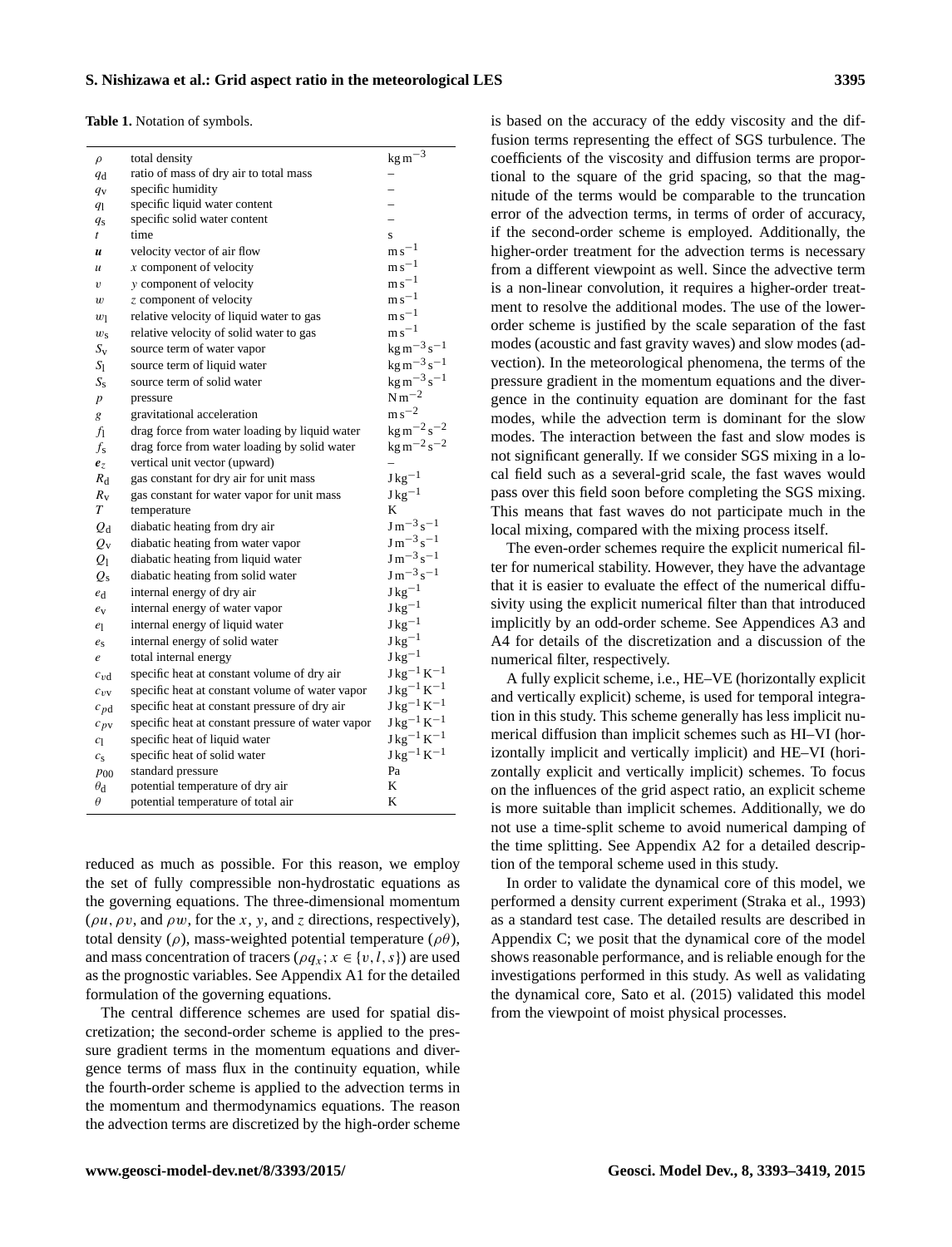# <span id="page-3-0"></span>**2.2 Sub-grid model**

#### **2.2.1 Overview of LES modeling**

The model for effect of SGS turbulence used in this model is a Smagorinsky–Lilly-type model [\(Smagorinsky,](#page-26-8) [1963;](#page-26-8) [Lilly,](#page-25-12) [1962\)](#page-25-12). In the governing equations shown in Appendix [A1,](#page-13-0) the effect of the SGS turbulence can be written as  $\frac{\partial \rho \tau_{ij}}{\partial x_j}$  in the momentum equations, and  $\frac{\partial \rho \tau_i^*}{\partial x_i}$  in the thermodynamics and tracer equations. In this subsection, the subscripts imply summation over the set {1, 2, 3}. The  $\tau_{ij}$  and  $\tau_i^*$  are parameterized as

$$
\tau_{ij} = -2\nu_{SGS}\left(S_{ij} - \frac{1}{3}S_{kk}\delta_{ij}\right) + \frac{2}{3}\text{TKE}_{SGS}\delta_{ij},\tag{1}
$$

$$
\tau_i^* = -\nu_{\text{SGS}}^* \frac{\partial \phi}{\partial x_i},\tag{2}
$$

where  $v_{SGS}$  and  $v_{SGS}^*$  are the coefficients of the SGS eddy viscosity and diffusion, respectively,  $\delta_{ij}$  is the Kronecker delta, and  $\phi$  represents scalar quantities, such as  $\theta$  and  $q_x$ . S is the strain tensor given by

<span id="page-3-4"></span>
$$
S_{ij} = \frac{1}{2} \left( \frac{\partial u_i}{\partial x_j} + \frac{\partial u_j}{\partial x_i} \right).
$$
 (3)

<span id="page-3-2"></span>TKE<sub>SGS</sub> is the turbulence kinetic energy (TKE) of the SGS turbulence:

$$
TKE_{SGS} = \frac{1}{2}\tau_{ii}.
$$
 (4)

The second term on the right-hand side of Eq. [\(1\)](#page-3-1) arose because of the consistency with Eq. [\(4\)](#page-3-2) in the compressive flow (e.g., [Moin et al.,](#page-25-13) [1991\)](#page-25-13).

The role of the sub-grid model is to parameterize the effect of SGS turbulence based on the energy cascade theory of three-dimensional isotropic turbulence. The eddy viscosity and diffusion model is employed as a sub-grid model to represent the effect. For the determination of the amount of the energy cascade, the mixing length of the eddy viscosity and diffusion is the most important factor. The coefficient of the SGS eddy viscosity,  $v_{SGS}$  in Eq. [\(1\)](#page-3-1), is proportional to the square of the mixing length  $(L_{mix})$  in Prandtl's mixing length theory:

$$
\nu_{\text{SGS}} = L_{\text{mix}}^2 |S|.
$$
\n<sup>(5)</sup>

The mixing length depends on what type of spatial filter we employ on the variables in the equations, and the length scale of the spatial filter is the essential factor for the mixing length. The spatial filtering is inevitable in the discretization of the equations. The spatial filter in a numerical model is implicitly determined by the grid spacing and discretization schemes. The artificial length characterizing the spatial filter owing to discretization is defined as the filter length. Besides

# **3396 S. Nishizawa et al.: Grid aspect ratio in the meteorological LES**

the filter length, the shape of the grid should be also considered in the mixing length determination. Its effect can be represented by the grid aspect ratio. [Scotti et al.](#page-26-9) [\(1993\)](#page-26-9) proposed an equation for the effect of the grid aspect ratio on the mixing length. Using the filter length  $\Delta$  and grid aspect ratio a, the mixing length can be represented as

<span id="page-3-3"></span>
$$
L_{\text{mix}} = C_{\text{s}} f(a) \Delta F_{\text{S}},\tag{6}
$$

where  $f(a)$  is a function of the grid aspect ratio, and represents the effect of the grid aspect ratio on the mixing length.  $C_s$  is the Smagorinsky constant, and  $F_S$  represents the effect of static stability.

<span id="page-3-1"></span>The effect of the static stability on the mixing length is introduced in this model according to [Brown et al.](#page-25-14) [\(1994\)](#page-25-14). They extended the Lilly model to improve the performance of the simulation by considering the dependency of the Prandtl number,  $Pr = v_{SGS}/v_{SGS}^*$ . For the unstable condition  $(Ri < 0),$ 

$$
\nu_{SGS} = (C_S f(a) \Delta)^2 |S| \sqrt{1 - cRi},\tag{7}
$$

$$
Pr = Pr_{\rm N} \sqrt{\frac{1 - cRi}{1 - bRi}},\tag{8}
$$

where *Ri* is the local (pointwise) gradient Richardson number, defined as

$$
Ri = \frac{N^2}{|S|^2}.\tag{9}
$$

 $Pr_{N}$  is the Prandtl number in neutral conditions;  $Pr_{N} = 0.7$ . The constants  $c$  and  $b$  are 16 and 40, respectively, following [Brown et al.](#page-25-14) [\(1994\)](#page-25-14). They are empirically given to fit surfacelayer observations. For the weakly stable condition, where *Ri* is smaller than the critical Richardson number  $Ri_c$  (= 0.25), i.e.,  $0 \leq Ri < Ri_{c}$ ,

$$
\nu_{SGS} = (C_{\rm s} f(a)\Delta)^2 |S| \left(1 - \frac{Ri}{Ri_{\rm c}}\right)^4,\tag{10}
$$

$$
Pr = Pr_{N} \left\{ 1 - (1 - Pr_{N}) \frac{Ri}{Ri_{c}} \right\}^{-1}.
$$
 (11)

For the strongly stable condition ( $Ri \geq Ri_{c}$ ),

$$
\nu_{\text{SGS}} = 0,\tag{12}
$$

$$
Pr = 1. \tag{13}
$$

The TKE $_{SGS}$  in Eq. [\(1\)](#page-3-1) is

$$
TKE_{SGS} = \left(\frac{v_{SGS}}{C_k \Delta}\right)^2,\tag{14}
$$

where  $C_k$  is an SGS constant and assumed to be 0.1, following [Deardorff](#page-25-9) [\(1980\)](#page-25-9) and [Moeng and Wyngaard](#page-25-10) [\(1988\)](#page-25-10).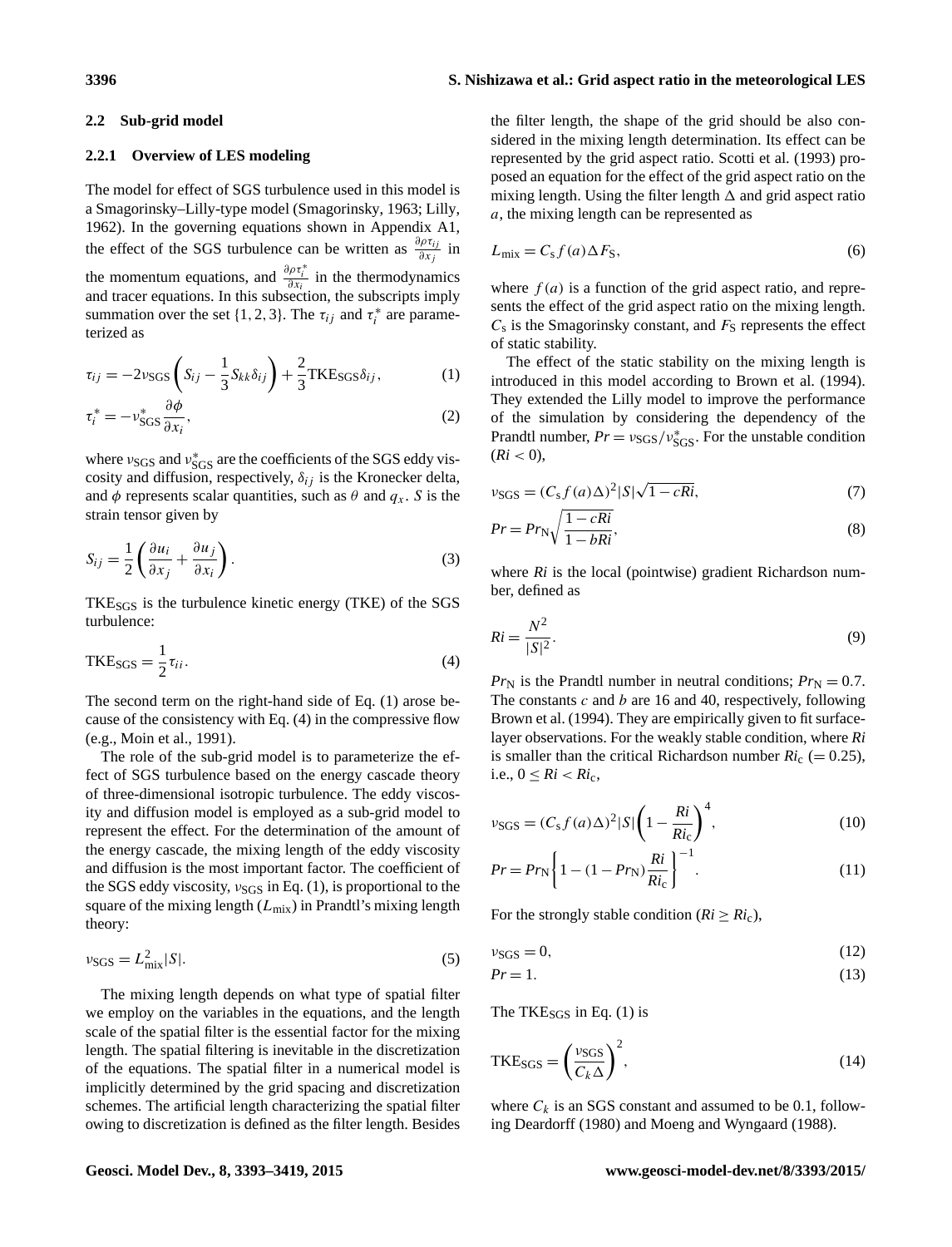#### **2.2.2 Problems of filter length and grid aspect ratio**

There are two ambiguous factors in the configuration for determining the mixing length in recent meteorological LES models. One problem is the configuration of the filter length in Eq. [\(6\)](#page-3-3) in the models. The value of  $\Delta$  is usually set as the grid spacing for simplicity, not by considering the numerical filter inherited by an individual model scheme. The other problem is that the effect of the grid aspect ratio on the mixing length is not considered in determining the mixing length; correspondingly,  $f(a) = 1$  in Eq. [\(6\)](#page-3-3).

Such rough treatment of the filter length and no consideration of the grid aspect ratio lead to incorrect turbulent properties. A usual remedy for such effects is a posteriori tuning of the Smagorinsky constant,  $C_s$  in Eq. [\(6\)](#page-3-3), so as to reproduce realistic results (e.g., [Deardorff,](#page-25-15) [1971\)](#page-25-15). However, this constant should not, in principle, be determined empirically, but should be derived from the theory. Some procedures, called dynamic SGS models, derive the constant dynamically (e.g., [Germano et al.,](#page-25-16) [1991\)](#page-25-16). They are advantageous in the case in which the assumption of the isotropic turbulence is not justified, e.g., very close to a boundary. However, in our opinion, dynamic SGS models are associated with some practical problems, e.g., numerical stability; more importantly, they seem to be a type of a mathematical procedure and do not seem to have a physical basis.

Here, we should note that each theory is based on its own basic concepts. Although this means that different theoretical concepts lead to different values for the constants, we should keep in mind that a certain constant is uniquely determined by a particular model on a theoretical basis. The Smagorinsky constant is derived by integration of the kinetic energy filtered out by the spatial filter. If the cutoff filter is employed as the spatial filter, the integration can be performed in the cubic  $B$  in Fourier space:

<span id="page-4-1"></span>
$$
B = \{|k_x| < \pi/\Delta x, |k_y| < \pi/\Delta y, |k_z| < \pi/\Delta z\},\tag{15}
$$

where  $k_i$  is the wave number in the *i*-direction. [Lilly](#page-25-17) [\(1967\)](#page-25-17) obtained the constant  $(C_s = 0.16)$  by integrating in the sphere inscribed in the cubic  $B$ , while [Scotti et al.](#page-26-9) [\(1993\)](#page-26-9) obtained it more precisely by integrating in the entire cubic. In this study, we follow [Scotti et al.](#page-26-9) [\(1993\)](#page-26-9), and use  $C_s = 0.13$ .

Let us return to the first problem, i.e., the determination of the spatial filter length  $\Delta$ . Most models in previous studies assume that the filter length is determined as the geometric mean of the grid spacings in the three directions (e.g., [Dear](#page-25-9)[dorff,](#page-25-9) [1980\)](#page-25-9):

<span id="page-4-0"></span>
$$
\Delta = (\Delta x \Delta y \Delta z)^{1/3}.
$$
 (16)

It is generally difficult to strictly define the spatial filter in a model because the filtering effect implicitly introduced by discretization is very complicated. This difficulty is especially significant if we apply the implicit method of time integration. On the other hand, the effect of the explicitly introduced numerical filter can be more easily estimated than that of an implicitly introduced filter. In our model, we introduce hyperviscosity and diffusion explicitly as the numerical filter (see Appendix [A4\)](#page-20-0). The explicit numerical filter is thought to be the dominant spatial filter because we employ the explicit temporal integration method and even-order spatial difference scheme. This type of filter removes the two-grid-scale noise selectively. In other words, the two-grid-scale variability is filtered out from the resolved variability. Consequently, we can say that in our model, the two-grid scale is preferred as the filter length rather than the grid spacing defined in Eq. [\(16\)](#page-4-0):

<span id="page-4-3"></span>
$$
\Delta = 2(\Delta x \Delta y \Delta z)^{1/3}.
$$
 (17)

In the next section, we investigate the validity of this configuration using simulation results.

The second problem is the treatment of the grid aspect ratio in LES in actual grid systems. In the equilibrium condition with the universal Kolmogorov spectrum, the energy flux cascaded into the SGS variability is equal to the SGS dissipation. Since the dissipation does not depend on the artificial grid configuration but on the physical configuration, energy cascaded to the SGS turbulence should not depend on grid configuration, including the grid aspect ratio. The energy cascade flux, which is equal to the dissipation, can be written as a function of the strain tensor  $S_{ij}$  defined in Eq. [\(3\)](#page-3-4) and the mixing length in Eq. [\(6\)](#page-3-3) in Smagorinsky-type models.  $S_{ij}$  depends on the grid configuration, including aspect ratio. The mixing length should be thus dependent on the aspect ratio to cancel out the dependency of  $S_{ij}$  on the aspect ratio; otherwise, the energy cascade flux and dissipation should be dependent on the grid configuration. [Scotti et al.](#page-26-9) [\(1993\)](#page-26-9) derived an approximate function of the  $f(a)$  in Eq. [\(6\)](#page-3-3), considering the grid aspect ratio theoretically by integrating the energy in the cubic  $B$  defined in Eq. [\(15\)](#page-4-1):

$$
f(a) = 1.736a^{1/3} \left\{ 4P_1(b_1)a^{1/3} + 0.222P_2(b_1)a^{-5/3} + 0.077P_3(b_1)a^{-11/3} - 3b_1 + 4P_1(b_2) + 0.222P_2(b_2) + 0.077P_3(b_2) - 3b_2 \right\}^{-3/4},
$$
 (18)

<span id="page-4-2"></span>where  $b_1 = \arctan(1/a)$ ,  $b_2 = \arctan(a) = \pi/2 - b_1$ , and

$$
P_1(z) = 2.5 P_2(z) - 1.5(\cos(z))^{2/3} \sin(z),\tag{19}
$$

$$
P_2(z) = 0.98z + 0.073z^2 - 0.418z^3 + 0.120z^4, \tag{20}
$$

$$
P_3(z) = 0.976z + 0.188z^2 + 1.169z^3
$$
  
+ 0.755z<sup>4</sup> - 0.151z<sup>5</sup>. (21)

Note that they considered two grid aspect ratios, while here we consider only one for simplicity, i.e.,  $\Delta x = \Delta y$  $\Delta z$ . Note that  $f(a)$  is a monotonic function for a, for instance,  $f(2) = 1.036$ ,  $f(5) = 1.231$ ,  $f(10) = 1.469$ , and  $f(20) = 1.790$ . Roughly speaking, there can exist larger scale (or lower wave number) variability in filtered out variabilities for a larger grid aspect ratio. This implies larger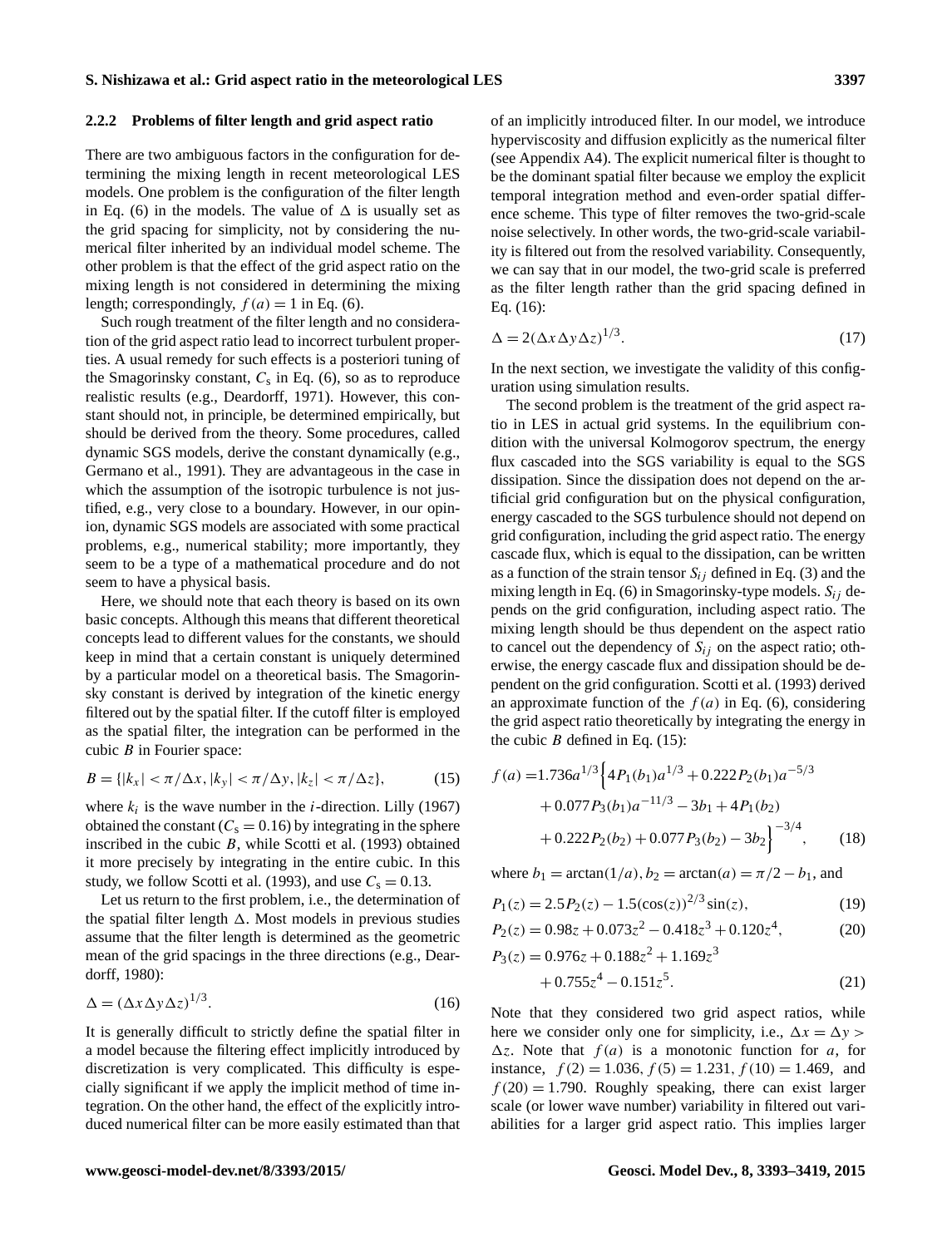|                                | Filter length                         | Modification by<br>the grid aspect ratio |
|--------------------------------|---------------------------------------|------------------------------------------|
| Control experiment             | $2(\Delta x \Delta y \Delta z)^{1/3}$ | yes                                      |
| Small filter length experiment | $(\Delta x \Delta y \Delta z)^{1/3}$  | yes                                      |
| Fixed mixing length experiment | $2(\Delta x \Delta y \Delta z)^{1/3}$ | no $(f(a) = 1)$                          |

<span id="page-5-1"></span>**Table 2.** Filter lengths and the effect of grid aspect ratio on mixing length in the three experiments performed in this study.

turbulence kinetic energy for larger aspect ratios, and larger TKE results in a larger mixing length. In our study, the effect of the grid aspect ratio on the mixing length is introduced in Eq. [\(18\)](#page-4-2) by following [Scotti et al.](#page-26-9) [\(1993\)](#page-26-9).

#### <span id="page-5-0"></span>**3 Numerical experiments**

We performed three PBL experiments to examine the influences of the grid aspect ratio and filter length on simulated turbulence, which are summarized in Table [2.](#page-5-1) In the control experiment, the filter length is double the grid spacing, as in Eq. [\(17\)](#page-4-3), and the mixing length in the sub-grid model is modified by the grid aspect ratio, as in Eq. [\(18\)](#page-4-2). The second experiment is a small filter length experiment in which the filter length is set as in Eq. [\(16\)](#page-4-0). The last is a fixed mixing length experiment, in which the mixing length in the SGS model is not modified by the grid aspect ratio; that is,  $f(a) = 1$ . In the most current meteorological simulations, the configuration of the filter length follows Eq. [\(16\)](#page-4-0) and  $f(a) = 1$  in Eq. [\(6\)](#page-3-3).

In the three experiments above, a systematic parameter sweep of resolution and grid aspect ratios was conducted. The spatial resolution of each run performed in the control experiment is shown in Table [3.](#page-5-2) The parameter set in the small filter length experiment is the same as the control experiment, except for the 5mAR10 and 5mAR20 runs, while in the fixed mixing length experiment it is the same as the control, except for the 10mAR3 run.

In all the runs, the domain size is  $9.6 \text{ km} \times 9.6 \text{ km}$  in the horizontal direction, and 3 km in the vertical. The domain size is large enough to contain convective cells in the PBL. The lateral boundary conditions are double periodic. The vertical grid is stretched above 2 km. In the stretching layer, the vertical velocity is damped down by Rayleigh damping with an *e*-folding time of 10 s to reduce the effect of the reflection of waves at the top boundary.

For the initial condition, we follow [Ito et al.](#page-25-18) [\(2010\)](#page-25-18); the potential temperature is 299 K at the surface, with a vertical gradient of −4 K km−<sup>1</sup> and a random small perturbation of 0.1 K. A constant horizontal velocity of  $5 \text{ m s}^{-1}$  is set in the x direction in the entire domain.

The temporal integration is done for 4 hours for each run. In order to focus on our purpose, we simplify the setting of the bottom boundary condition so that a constant heat flux of 200 W m−<sup>2</sup> is added to the lowest layer through the in-

<span id="page-5-2"></span>**Table 3.** Names of runs we performed in the control experiment. Columns and rows correspond to vertical and horizontal resolutions, respectively. The number following the character "AR" represents the grid aspect ratio.

| $\Delta x \Delta z$ | 5m     | 10 <sub>m</sub> | 30 m   |
|---------------------|--------|-----------------|--------|
| 10 <sub>m</sub>     |        | 10mAR1          |        |
| 20 <sub>m</sub>     |        | 10mAR2          |        |
| 30 <sub>m</sub>     |        | 10mAR3          | 30mAR1 |
| 50 m                | 5mAR10 | 10mAR5          |        |
| 60 m                |        | 10mAR6          | 30mAR2 |
| 100 <sub>m</sub>    | 5mAR20 | 10mAR10         |        |
| 150m                |        |                 | 30mAR5 |

tegration, although [Ito et al.](#page-25-18) [\(2010\)](#page-25-18) added a heat flux with a sinusoidal temporal change to represent diurnal change. With a constant flow of  $5 \text{ m s}^{-1}$  and a ground heat flux of 200 W m<sup>-2</sup>, we expect the cellular convection to develop according to [Ito et al.](#page-25-18) [\(2010\)](#page-25-18). In this study, we consider dry conditions without moist and radiation processes.

Different temporal intervals are used for the dynamical and physical processes. We define the dynamical process as that related to fluid dynamics; the advection, pressure gradient, and gravitational force terms in the governing equations are treated as dynamical processes in this model. The other processes are physical processes in this model. In this study, the physical processes are only the surface flux for the momentum and the eddy viscosity and diffusion for SGS turbulence. Note that we treat the eddy viscosity and diffusion terms, which originated from the advection term, as the physical process for correspondence with the sub-grid turbulence model in RANS (Raynolds-averaged Navier-Stokes) mode in this model. The intervals for the dynamical process  $\Delta t_{\text{dyn}}$ are 0.006, 0.012, and 0.03 s for  $\Delta z = 5$ , 10, and 30 m, respectively. The interval for the physical processes  $\Delta t_{\rm phys}$  is 10 times  $\Delta t_{\text{dyn}}$  to reduce computational resource. One concern is that use of too large a factor of  $\Delta t_{\rm phys}/\Delta t_{\rm dyn}$  has the non-negligible effect of an artificial acoustic wave excited by intermittent forcing added by the physical processes. In this model, the artificial wave can be reduced as described in Appendix [A2.2.](#page-16-0) In a preliminary experiment, we confirmed that simulated phenomena in the runs with  $\Delta t_{\rm phys} = \Delta t_{\rm dyn}$ and  $\Delta t_{\rm phys} = 10\Delta t_{\rm dyn}$  do not have essential differences in the context of this study.

We used an eighth-order numerical filter, i.e.,  $n = 8$  in Eq. [\(A125\)](#page-20-1), with the non-dimensional coefficient  $\gamma$  of 2  $\times$ 10−<sup>4</sup> in this study. The higher order is preferred in order to limit the numerical filter to smaller scale variability, but the higher-order filter requires more expensive computational costs. As discussed in Appendix [A4,](#page-20-0) we confirmed that the effect of the numerical filter of order eight is less than that of the eddy diffusion and viscosity. The smaller coefficient  $\gamma$ is preferred as long as two-grid scale noise is prevented. The coefficient was determined by another preliminary parameter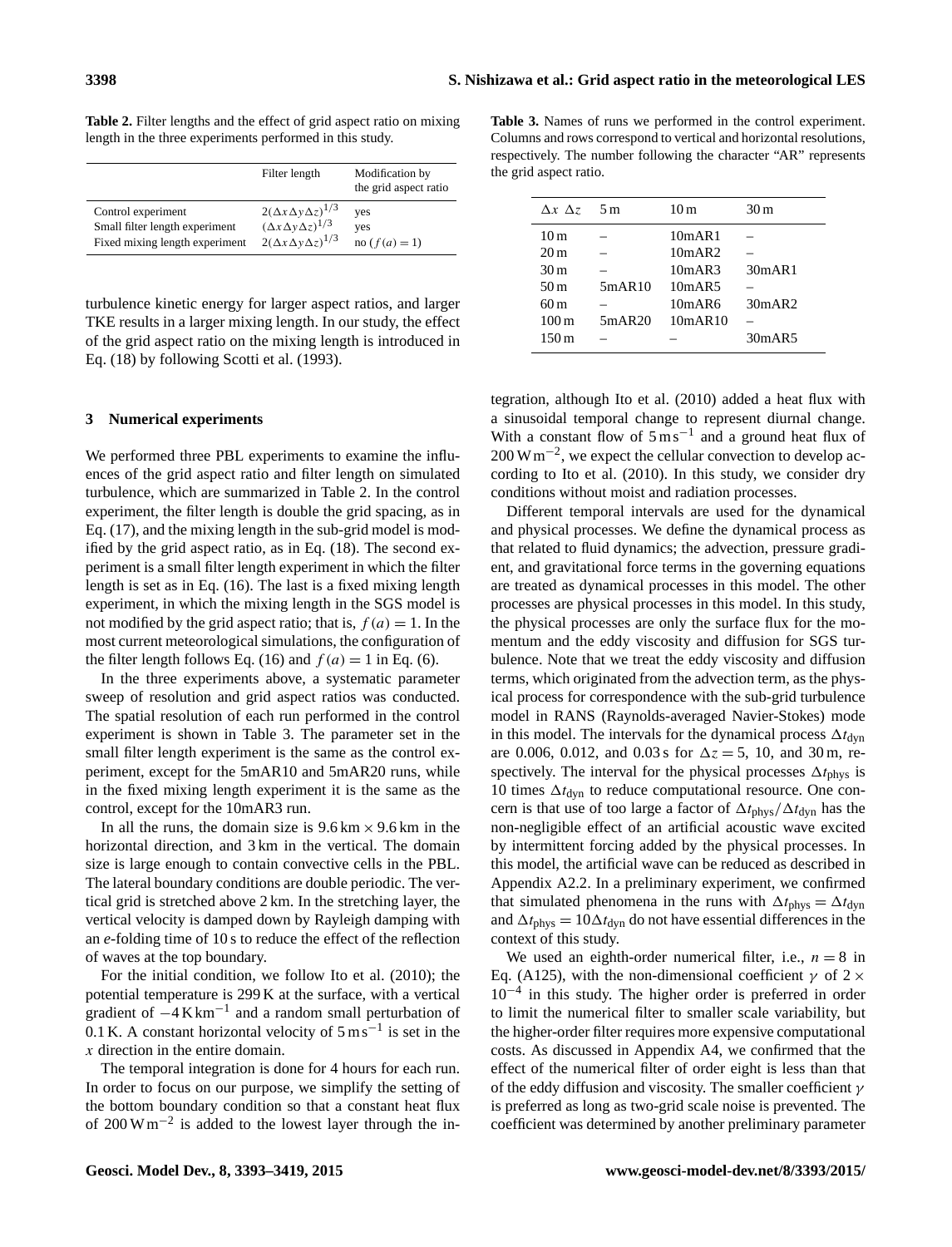sweep experiment of the coefficient without the SGS model for the numerical filter to prevent two-grid noise.

#### <span id="page-6-0"></span>**4 Results and discussions**

#### **4.1 Energy spectrum**

Most sub-grid models are based on the idea of an energy cascade due to three-dimensional isotropic turbulence so that the energy spectrum has the slope of  $k^{-5/3}$ , where k is the wave number. Figure [1a](#page-6-1) shows the horizontal spectrum of the three-dimensional kinetic energy at an altitude of 500 m in the control experiment. This height corresponds to the middle of the PBL, at which the vertical velocity is largest. The inertial sub-range with  $-5/3$  power can be clearly seen at wave numbers greater than  $1/1000 \text{ m}^{-1}$ . The spectra for runs with various resolutions and grid aspect ratios show good agreement with one another, except near the filter length scale, at which variabilities are damped down numerically. The largest energy appears at a scale of about 2 km; the external forcing seems to mainly inject energy at this scale. This corresponds to the spatial structure of convective cells, as shown in Fig. [3a](#page-8-0). The cells have well-known hexagonal or quadrangular structure with strong upward convection in the narrow cell boundary, and relatively weak downward convection in the entire cell region.

On the other hand, the spectrum of horizontal kinetic energy  $u^2 + v^2/2$  does not clearly indicate the power law as shown in Fig. [2.](#page-7-0) Horizontal vortexes (i.e., convections) are strongly constrained by the PBL top and bottom boundaries. The horizontal velocity related to convection is dominant near the top and bottom of the convection, while it is relatively small near the middle of the convection. As a result, the horizontal kinetic energy of large-scale motion tends to be smaller around the middle of the PBL. On the other hand, the vertical velocity is dominant in the middle of the convection, and the energy spectrum of vertical kinetic energy mostly follows the power law, as shown in Fig. [2.](#page-7-0) This difference between vertical and horizontal velocity is more significant for larger scale motion. This is almost opposite for horizontal and vertical velocities near the PBL top and bottom boundaries; the spectrum of the horizontal velocity at the lowest layer shows a slope of almost  $-5/3$ , while that of the vertical velocity does not. These differences, due to the existence of the PBL top and bottom boundaries, cause anisotropy as well as static stability [\(Yakhot et al.,](#page-26-10) [1989;](#page-26-10) [Ho](#page-25-19)[riuti,](#page-25-19) [1993\)](#page-25-19).

In most LES models, the filter length for the sub-grid model is set to be equal to the grid spacing itself. In our model, the filter length is set to be twice the grid spacing, as described in Sect. [2.](#page-1-0) In order to examine the influence of the filter length, we performed the small filter length experiment, in which we use a conventional filter length, i.e., as in Eq. [\(16\)](#page-4-0). Figure [1b](#page-6-1) shows the energy spectrum in this ex-

<span id="page-6-1"></span>

**Figure 1.** Energy spectrum three-dimensional velocity at height of 500 m averaged over  $t = 3.5$  to 4 h in (a)control experiment, **(b)** small filter length experiment, and **(c)** fixed mixing length experiment. Colors indicate grid aspect ratio: 1 (black), 2 (red), 3 (orange), 5 (green), 6 (pink), 10 (blue), and 20 (cyan). Line types indicate vertical resolution: 10 m (solid line), 30 m (dashed line), and 5 m (dotted line). Linear slope representing the slope of  $-5/3$ power fit to the spectrum of the 10mAR1 run between 1/1000 and  $1/100 \text{ m}^{-1}$  is superimposed. Only spectra for  $\Delta z = 10 \text{ m}$  runs in the small filter length experiment and for large aspect ratio runs  $(a \ge 5)$  in the fixed mixing length experiment are shown.

periment (only runs with  $\Delta z = 10$  m are shown). The spectra show a spurious energy profile, in which energy piles up at the higher wave numbers. The slopes of the spectra become gentler than  $-5/3$  because of the spurious energy. The spurious energy piling is considered to be a result of the lack of energy cascade because of SGS variability, caused by the use of a small mixing length. We found that the situation is more significant for larger grid aspect ratios and coarser horizontal resolution, as shown Fig. [1b](#page-6-1), although the effect of the grid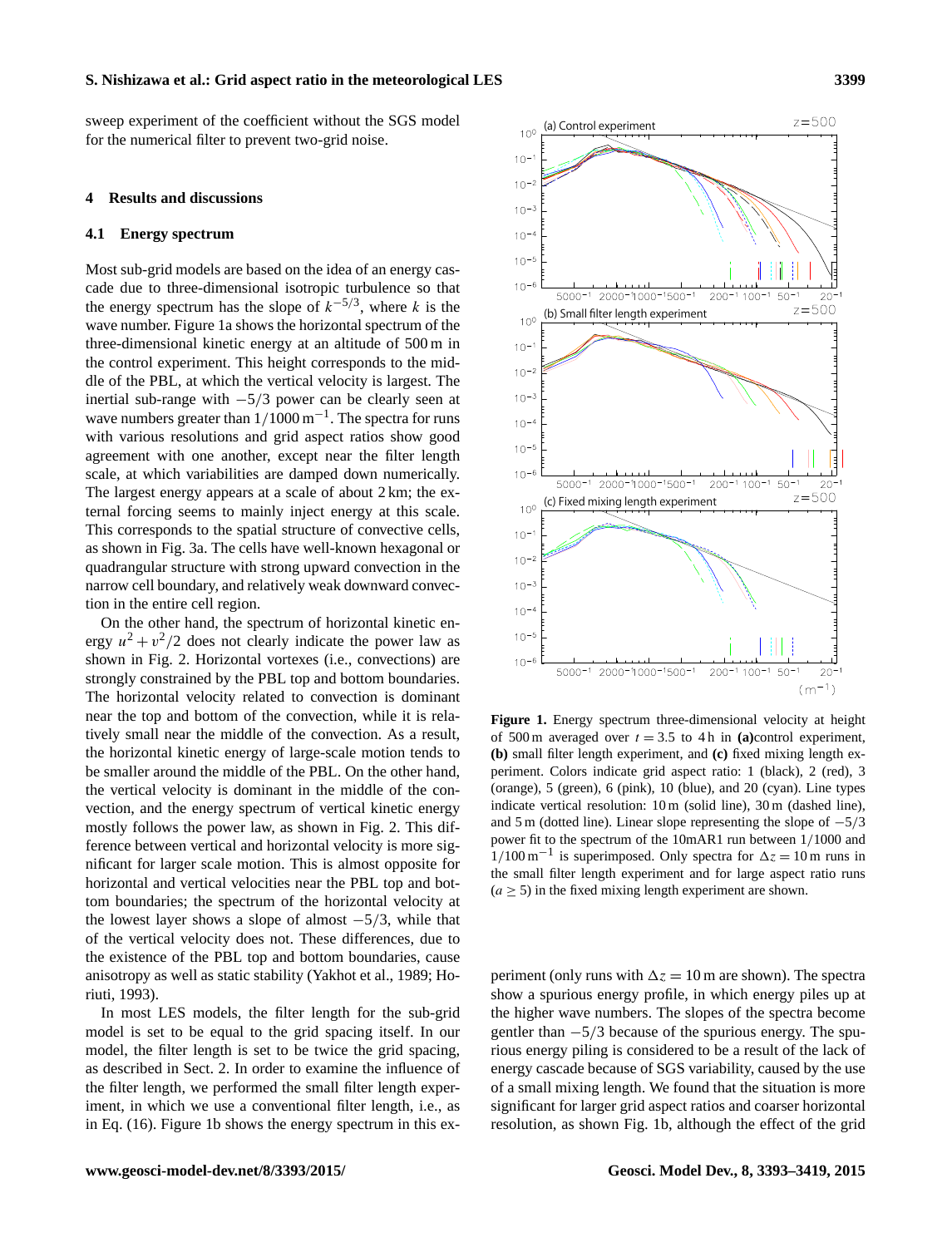<span id="page-7-0"></span>

**Figure 2.** Same as Fig. [1,](#page-6-1) but spectrum of (left) horizontal and (right) vertical velocity at (top) height of 500 m and (bottom) lowest layer  $(z = 2.5, 5, \text{ and } 15 \text{ m}$  for  $\Delta z = 5, 10, \text{ and } 30 \text{ m}$  in the control experiment.

 $(m^{-1})$ 

aspect ratio represented by Eq. [\(18\)](#page-4-2) is taken into account in this experiment, as well as in the control experiment.

The deviation from the theoretical  $-5/3$  slope of the energy spectrum of resolved variability is more obvious at the energy-dissipative range. However, the reduced energy is compensated by the SGS energy. On the other hand, the energy pile cannot be compensated by any SGS components. Therefore, the spurious energy pile is the most important point in terms of the reproducibility of the spectrum. In order to estimate the degree of the energy piling quantitatively, we introduce an index denoted by SEP (spurious energy pile):

$$
SEP \equiv \max\left(\frac{E(k)}{Ak^{-5/3}}\right),\tag{22}
$$

where  $E(k)$  is the energy spectrum in each run, and the fitting coefficient A is calculated with a spectrum ranging from  $1/1000$  to  $1/100 \text{ m}^{-1}$  using the highest resolution run with a grid aspect ratio of unity (10mAR1 run) in the control experiment as a reference solution. Thus, SEP indicates the maximum ratio of the energy spectrum in each run to the fitting slope of −5/3 power in the reference run. Note that the index is not influenced any more by the lower energy than the theoretical slope at the energy-containing and energydissipative scales. Figure [4](#page-8-1) shows the dependency of the SEP index on the grid aspect ratio. Since the energy spectrum is not perfectly a power law with the  $-5/3$  slope, the index is not 1, even in the 10mAR1 run. The index in the control experiment is smaller than 1.2 for all the runs. On the other hand, the indices in the small filter length experiment are larger than those in the control experiment. It tends to be larger for the larger aspect ratio. This tendency can be found for both the vertical grid resolutions of 10 and 30 m. The magnitude of the SEP is larger than 1.2 for all the runs, except when the grid aspect ratio is unity. This shows that, in this model, twice the grid spacing is more suitable as the filter length rather than the grid spacing itself, and suggests that the filter length should be chosen according to the numerical schemes used in a model. In addition, the dependency on the grid aspect ratio can clearly be seen. These results suggest that an appropriate filter length is necessary, especially in the case of a large grid aspect ratio.

 $-1)$  $(m)$ 

Next, we consider the influence of  $f(a)$  in the mixing length, as in Eq. [\(6\)](#page-3-3), on the spectrum. The mixing length is modified by the grid aspect ratio in the control experiment according to [Scotti et al.](#page-26-9) [\(1993\)](#page-26-9), as described in Sect. [2.](#page-1-0) In the fixed mixing length experiment, we fixed  $f(a)$  in Eq. [\(6\)](#page-3-3) equal to 1 in order to ignore the effect of the grid aspect ratio. Figure [1c](#page-6-1) shows the spectra of the runs in the fixed mixing length experiment; only runs with larger grid aspect ratios are shown. The spectra for the large aspect ratio, especially greater than 10, show the spurious energy pile, as in the case of the small filter length experiment. The SEP index is greater than 1.3 in these cases, as shown in Fig. [4.](#page-8-1) This means that the effect of the grid aspect ratio should be taken into account in modeling the mixing length for the SGS turbulence model. The mixing length should be enlarged according to the effect of the grid aspect ratio from that of the isotropic grid case; otherwise, artificial energy piles at higher wave numbers.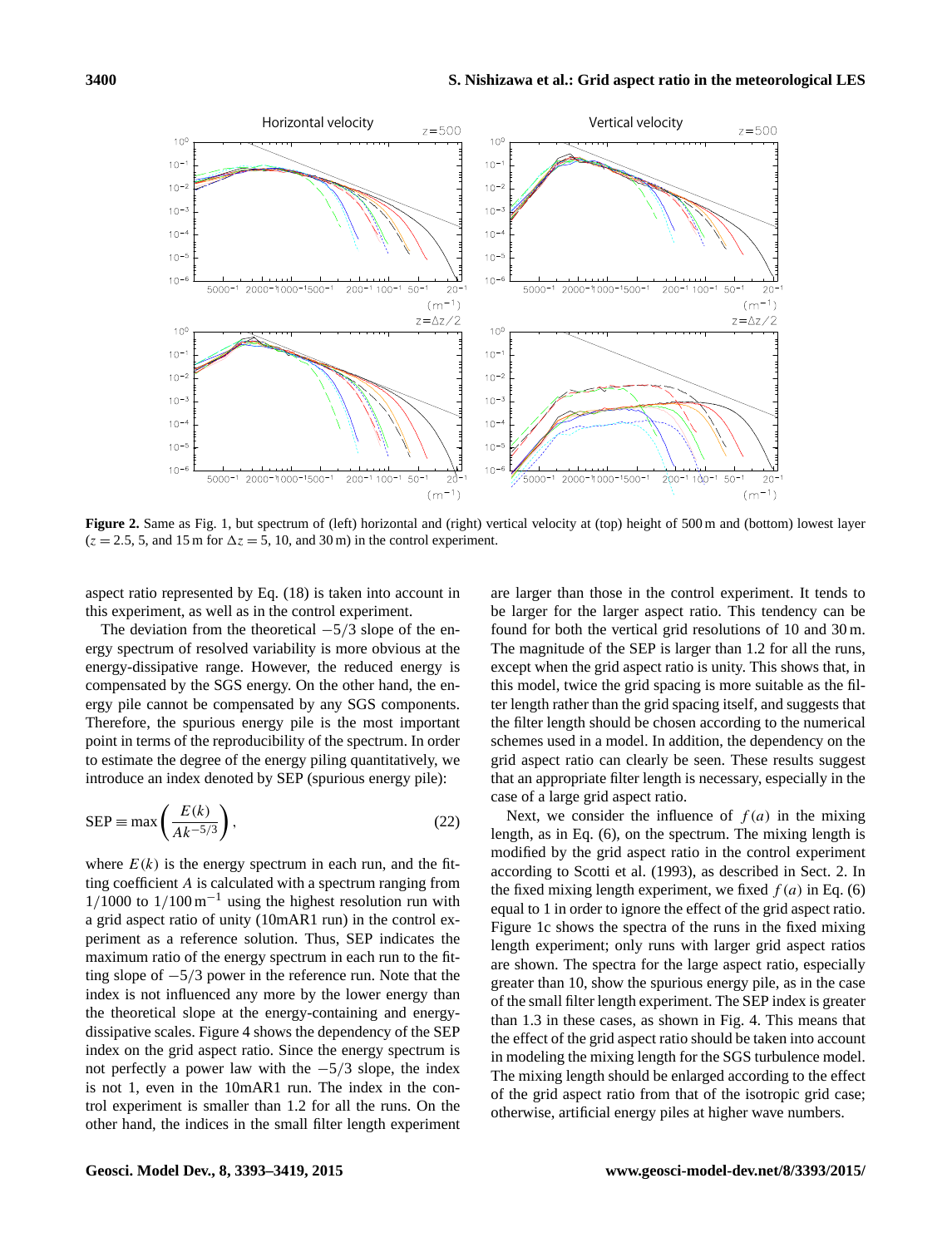<span id="page-8-0"></span>

**Figure 3.** Horizontal cross section of the vertical velocity at **(a)** 500 m and **(b)** 1200 m height in the 10mAR1 run of the control experiment.

In all the experiments, the magnitude of the SEP tends to be smaller for the larger-vertical resolution. This tendency is more apparent for the larger aspect ratio. It is possible that the amount of energy dissipation depends on the grid configuration, although it should be identical. The larger dissipation could result in smaller total energy and consequently a smaller SEP in the coarser resolution runs.

#### **4.2 Turbulence statistics**

In this subsection, we show the influence of the grid configuration of the runs on the turbulence statistics in the PBL in the control experiment. Figure [5](#page-9-0) shows the dependency of the vertical profiles of several turbulence statistics on the spatial resolution and grid aspect ratio in the control experiment: the horizontal mean potential temperature, the vertical heat flux, the variance of the vertical velocity, and the skewness of the vertical velocity. These values are averaged over the last half hour  $(t = 3.5-4 h)$ . The change in the 30 min averaged kinetic energy at 500 m in  $t = 3-3.5$  h to that in  $t = 3.5-4$  h is small enough: only 3.4 %. Consequently, we assume that the state in the last half hour is appropriate enough for the analysis. In the calculation of these values, the horizontal mean is defined as the mass-weighted average,  $\frac{\rho \phi}{\overline{\rho}}$ , where the overline represents the mathematical horizontal average. These

<span id="page-8-1"></span>

**Figure 4.** Dependency of the index of energy pile defined in the text on the grid aspect ratio for runs in the **(a)** control experiment, **(b)** small filter length experiment, and **(c)** fixed mixing length experiment. Symbol shows vertical resolution; square, cross, and circle shows 5, 10, and 30 m, respectively. Colors represent the grid aspect ratio as in Fig. [1.](#page-6-1)

profiles are calculated from the resolved variability, except for the heat flux.

Figure [5a](#page-9-0) gives the vertical profile of the potential temperature for all the runs. The potential temperature is almost uniform, and the atmosphere is well mixed in the PBL below 1.2 km height; the difference is about 0.05 K. On the other hand, the profile in the surface layer indicates some difference according to the resolution and grid aspect ratio. Here, we define the surface layer as the layer that keeps the potential temperature gradient less than  $-10^{-3}$  K m<sup>-1</sup>. The conclusions in this paragraph do not change qualitatively for a range of the threshold. In the 10mAR1 run, this steep potential temperature gradient is reproduced in the unstable surface layer below 75 m depth. Figure [6a](#page-10-0) shows the dependency of the depth of the surface layer on the horizontal resolution. We found that the depth becomes larger for coarser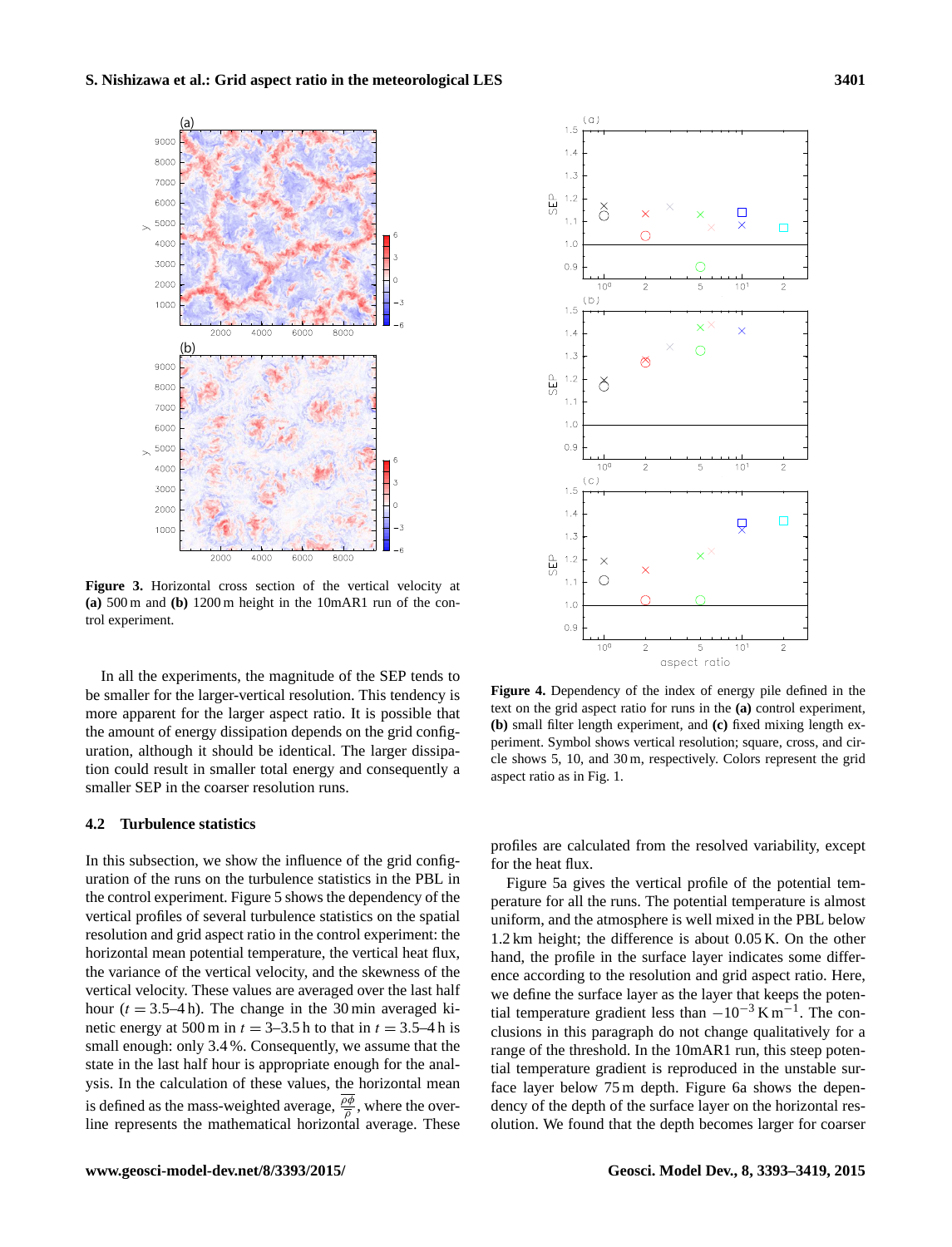<span id="page-9-0"></span>

**Figure 5.** Vertical plots of horizontal mean (a) potential temperature [K], (b) heat flux [W m<sup>-2</sup>], (c) variance of vertical velocity [m<sup>2</sup> s<sup>-2</sup>], and **(d)** skewness of vertical velocity in the control experiment. These values are averaged over  $t = 3.5$  to 4 h. Black and cyan lines are results of 10mAR1 and 5mAR20 runs, respectively. Shaded areas represent range between maximum and minimum of all runs in the control experiment.

horizontal resolution, even if the vertical resolution is higher. Typically, in the 5mAR20 run, the depth of the surface layer is about 140 m. The variance of the resolved variability is smaller in the 5mAR20 run than in the 10mAR1 run, as shown in Fig. [7,](#page-11-1) and the strength of mixing by the resolved motion is not a cause of this tendency. Figure [7](#page-11-1) shows that the potential temperature and the variance of the horizontal velocity have similar vertical profiles against  $z = z/\Delta$  in terms of the vertical gradient. This suggests that the vertical gradient of the profile in the surface layer is determined by the filter length.

Figure [5b](#page-9-0) shows the profile of the vertical heat flux, which is here defined as the sum of the resolved flux,  $\rho w' \theta'/\overline{\rho}$ , and the SGS flux. Note that the prime represents deviation from the horizontal mean. We define the top boundary of the PBL as the height of minimum heat flux. In all the runs, the PBL height of 1.25 km and the heat flux profile are almost the same. The flux profile indicates a linear distribution in the z direction, and this means that the heating rate is constant in the PBL. Its slope is about  $0.18 \text{ W m}^{-3}$ , corresponding to a heating rate of about  $0.6 \text{ K h}^{-1}$ . This value is consistent with the sensible heat flux from the bottom boundary (200 W m−<sup>2</sup> ) divided by the depth of the region where the heat flux is positive (about 1.1 km). We can conclude that the total vertical heat flux is reasonably reproduced regardless of grid configuration.

The variance of the vertical velocity is shown in Fig. [5c](#page-9-0). The variance is largest around 500 m height in all the runs.

It is 1.75 and  $1.4 \,\mathrm{m^2\,s^{-2}}$  at a height of 500 m in the highestand lowest-resolution runs (10mAR1 and 30mAR5), respectively. Figure [6b](#page-10-0) shows how the grid configuration affects the variance of vertical velocity. It is found that the variance of the vertical velocity mainly depends on the horizontal resolution; as the horizontal grid spacing decreases, the variance of the vertical velocity increases, and their correlation is about −0.98. On the other hand, significant dependency of the variance of the vertical velocity on the vertical resolution and grid aspect ratio is not seen; their correlations are −0.21 and −0.56, respectively.

Theoretically, the variance of vertical velocity should converge to a certain value with grid refinement for the following reason. The variance is approximately equal to the sum of squares of each wave number component as

$$
\text{Var}_w \approx \sum_{k=1}^{k_{\text{max}}} |\hat{w}(k)|^2,
$$
\n(23)

where  $k_{\text{max}}$  and  $\hat{w}(k)$  are the maximum horizontal wave number and amplitude of the vertical velocity of wave number  $k$ , respectively. Note that here we ignore the density variability for simplicity. Under the condition that the energy spectrum  $|\hat{w}|^2$  has an exponential decay of  $k^{-5/3}$ , the accumulated energy, which is equal to half of the variance, can be obtained analytically as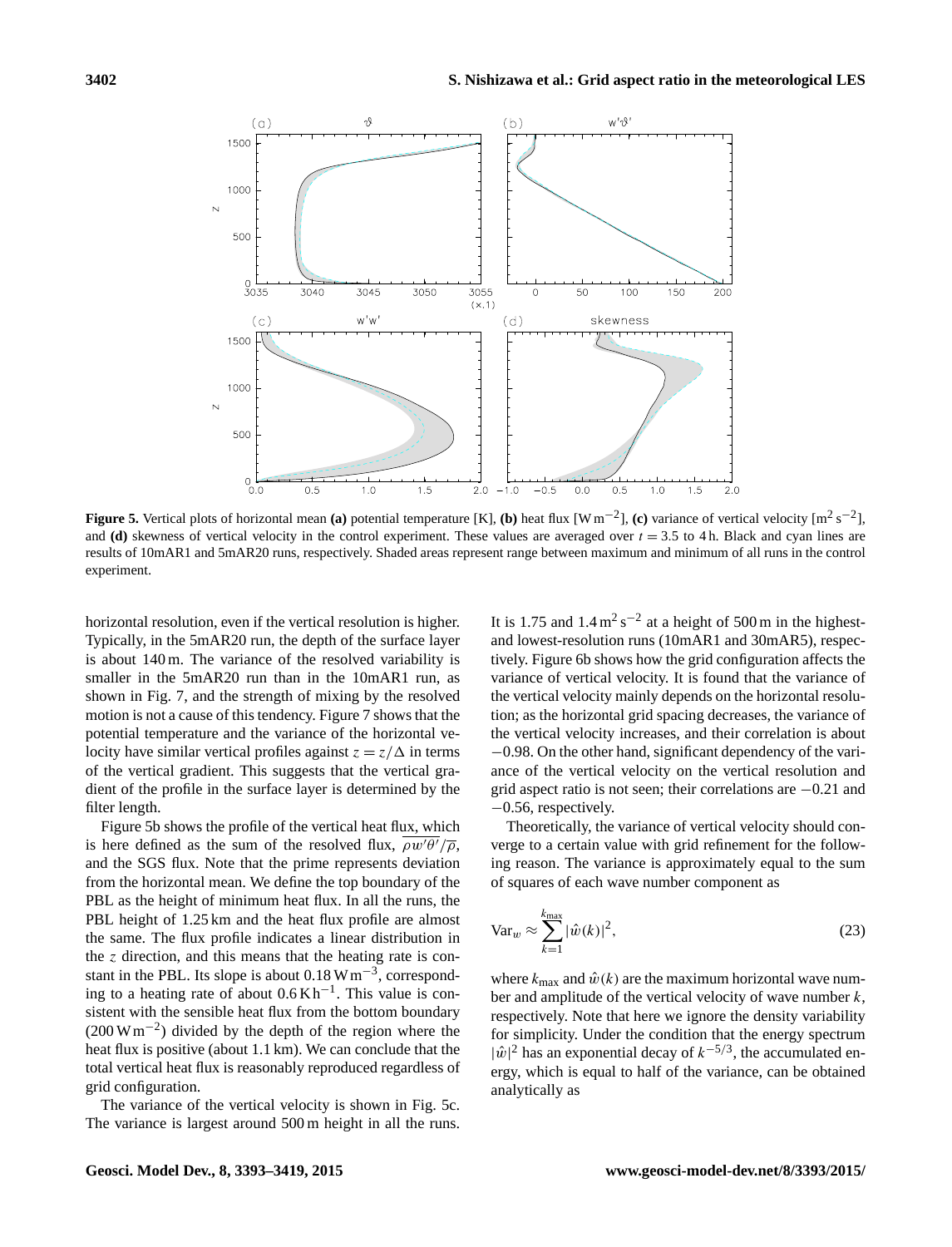<span id="page-10-0"></span>

**Figure 6.** Scatter diagrams between some quantities and grid configurations: **(a)** depth of surface layer vs. horizontal grid spacing, **(b)** variance of vertical velocity at 500 m height vs. horizontal grid spacing, **(c)** skewness of vertical velocity at 1200 m height vs. horizontal grid spacing, and **(d)** skewness vs. grid aspect ratio in the control experiment. Colors and symbols represent grid aspect ratio and vertical resolution, respectively, as in Fig. [4:](#page-8-1) 1 (black), 2 (red), 3 (orange), 5 (green), 6 (pink), 10 (blue), and 20 (cyan). Squares, crosses, and circles indicate 5, 10, and 30 m, respectively. Value at top right of each diagram is the correlation coefficient. Note that the coefficient is calculated with the logarithm of skewness, horizontal grid spacing, and aspect ratio in **(c, d)**. The broken line in **(c)** represents the regression line.

<span id="page-10-1"></span>
$$
\int_{k_0}^{k_{\text{max}}} Ak^{-5/3} dk = B - \frac{3}{2} Ak_{\text{max}}^{-2/3},
$$
\n(24)

where  $A$  and  $B$  are constants. Nevertheless, as shown in Fig. [6b](#page-10-0), the variance has not yet converged in the range of resolutions. The convergence point is still a debatable issue at higher resolutions. Here, we try to estimate the convergence point. We estimate the total energy for  $k_{\text{max}} = \infty$  from Eq. [\(24\)](#page-10-1) in the 10mAR1 run, and it is 104 % of the observed total energy in the simulation. This suggests that the convergence point of the variance would be about  $1.82 \text{ m}^2 \text{ s}^{-2}$ , i.e.,  $104\% \text{ of } 1.75 \text{ m}^2 \text{ s}^{-2}$ .

The profile of skewness shows an almost linear slope in the PBL except near the surface, as shown in Fig. [5d](#page-9-0). The skewness has a similar value around 500 m height for all the runs, while it shows variety around the top and bottom of the PBL. Positive skewness implies stronger upward motion compared to downward motion. Around the top boundary, the hexagonal or quadrangular cell structure of convection seen around the middle of the layer in Fig. [3a](#page-8-0) is no longer dominant, as Fig. [3b](#page-8-0) shows. There are strong upward plumes surrounded by compensating annular downward flow, whose horizontal scale is about  $1-2$  km. Most of the plumes are located above the cell vertex at lower height. Figure [6c](#page-10-0) shows the dependency of the skewness on the horizontal resolution at 1.2 km height (top of the PBL). The skewness is larger for coarser resolution. The logarithmic values of skewness and horizontal resolution have a mostly linear relationship. [Sulli](#page-26-11)[van and Patton](#page-26-11) [\(2011\)](#page-26-11) tried to explain the dependency of the skewness on the horizontal resolution by the SGS moment, but they showed that its effect is quantitatively not sufficient to explain the difference. We suppose that localized strong upward plumes due to the larger eddy viscosity is a possible cause of the larger skewness based on the following explanation. Coarser resolution corresponds to larger filter length and consequently, larger eddy viscosity. The larger viscosity prevents small-scale motions. However, the amount of heat transferred vertically should be almost the same as in other runs, since static instability becomes strong if the vertical heat flux is smaller because motion is prevented. In fact, the horizontal mean vertical heat flux is almost identical in all the runs (Fig. [5b](#page-9-0)). Individual convective plumes in coarser resolution runs could be stronger, transferring more heat than in higher resolution runs. It is possible that such localized stronger upward plumes are the cause of the larger skewness in coarser resolution runs.

Residuals from logarithmic linear regression of the skewness in the horizontal resolution are relatively larger for coarser horizontal resolution: e.g., the 5mAR20 (cyan square) and the 30mAR5 (green circle) runs. Dependency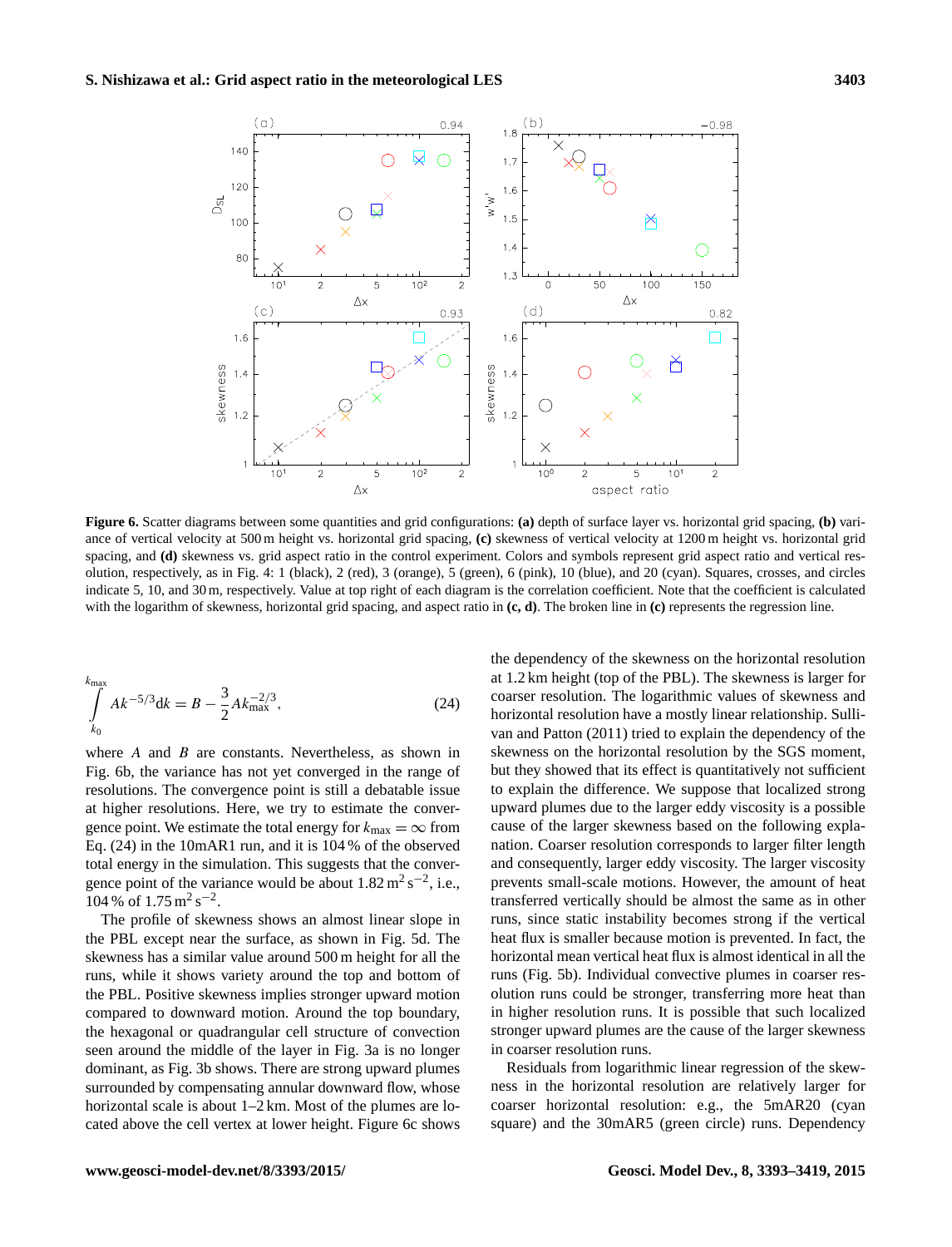<span id="page-11-1"></span>

**Figure 7.** The vertical profiles against  $z/\Delta$  of **(a)** the potential temperature, **(b)** variance of the vertical velocity, and **(c)** variance of the horizontal velocity in the 10mAR1 (black solid line), 10mAR2 (red solid), 10mAR5 (green solid), 10mAR10 (blue solid), and 30mAR1 (black broken) runs.

of the skewness on the grid aspect ratio is one of the reasons for the residuals. The dependency on the aspect ratio can be seen in Fig. [6d](#page-10-0). The skewness tends to be larger for larger aspect ratios. Positive residuals from the 5mAR20 run and negative ones from the 30mAR5 run in the regression would be due to large and small aspect ratios, respectively. Also, the skewness of the 5mAR20 run is larger than that of the 10mAR10 run (blue  $\times$  symbol) at the same horizontal resolutions (100 m). Their difference could be due to the difference in aspect ratio. The skewness in the 10mAR10 run is closer to that of the 10mAR1 run (black  $\times$  symbol), than that of the 5mAR20 run, even if the vertical resolution is higher in the 5mAR20 run than in the 10mAR10 run. This suggests that a large aspect ratio produces spuriously large skewness in vertical velocity, that is, artificially strong upwind. The dependence on the grid aspect ratio seems somewhat complex, and the reason for the dependence is not clear. We assume that it is related to static stability. For higher grid aspect ratios, i.e., relatively higher vertical resolution or lower horizontal resolution, static stability could vary vertically rather than horizontally. In that case, a strong shallow stable layer could cover a relatively wider region horizontally, and strong static stability and small horizontal contrast might prevent vertical motion and suppress the vertical eddy viscosity and diffusion. Under this condition, only a strong parcel can go upward against the thin strong stable layer. For the same amount of vertical heat transportation independent of grid configuration, a larger grid aspect ratio might require stronger upwind, indicating larger skewness.

#### <span id="page-11-0"></span>**5 Conclusions**

We conducted a series of planetary boundary layer experiments to examine the influences of the aspect ratio of horizontal to vertical grid spacing on the atmospheric turbulence in a large-eddy simulation. In order to focus on the influences, we tried to avoid artificial effects as much as possible by employing the fully compressible governing equations. A fully explicit (i.e., HE–VE) temporal integration scheme and a high-order central difference scheme for spatial differentials are adopted to reduce implicitly introduced numerical viscosity and diffusion by discretization.

In the model used in this paper, we considered the effect of spatial filter length and grid aspect ratio on the mixing length of the eddy viscosity and diffusion, which is a parameterization of the energy cascade to SGS variability. Explicit numerical hyperviscosity and diffusion is introduced to reduce the two-grid-scale noise in this model. This can be considered a spatial filter in LES. As a result, the filter length in this model is double the grid spacing, while the grid spacing is used as the length in most LESs. The effect of the grid aspect ratio on the mixing length proposed by [Scotti et al.](#page-26-9) [\(1993\)](#page-26-9) was also introduced.

If we use a reasonable filter length and introduce the grid aspect ratio effect, the energy spectra of all the runs show good correspondence with the theoretical  $k^{-5/3}$  slope, regardless of spatial resolution and grid aspect ratio. On the other hand, the theoretical slope in the spectrum is no longer obtained, and a spurious energy pile is found if the spatial filter length is set to be equal to the grid spacing as in most meteorological LESs. The spurious energy piling is more significant for larger grid aspect ratios. A shorter filter length results in a shorter mixing length and consequently, a smaller energy cascade to SGS variability. Thus, an inappropriate filter length causes spurious energy.

The effect of the grid aspect ratio on the mixing length of the eddy viscosity and diffusion cannot be ignored. If the mixing length is not modified by the grid aspect ratio, spurious energy also piles at higher wave numbers because of an insufficient energy cascade to SGS turbulence at large grid aspect ratios. In previous studies, the Smagorinsky constant was often modified as a tuning parameter to obtain the expected energy spectrum. However, the constant should be determined theoretically and should not be tuned to make the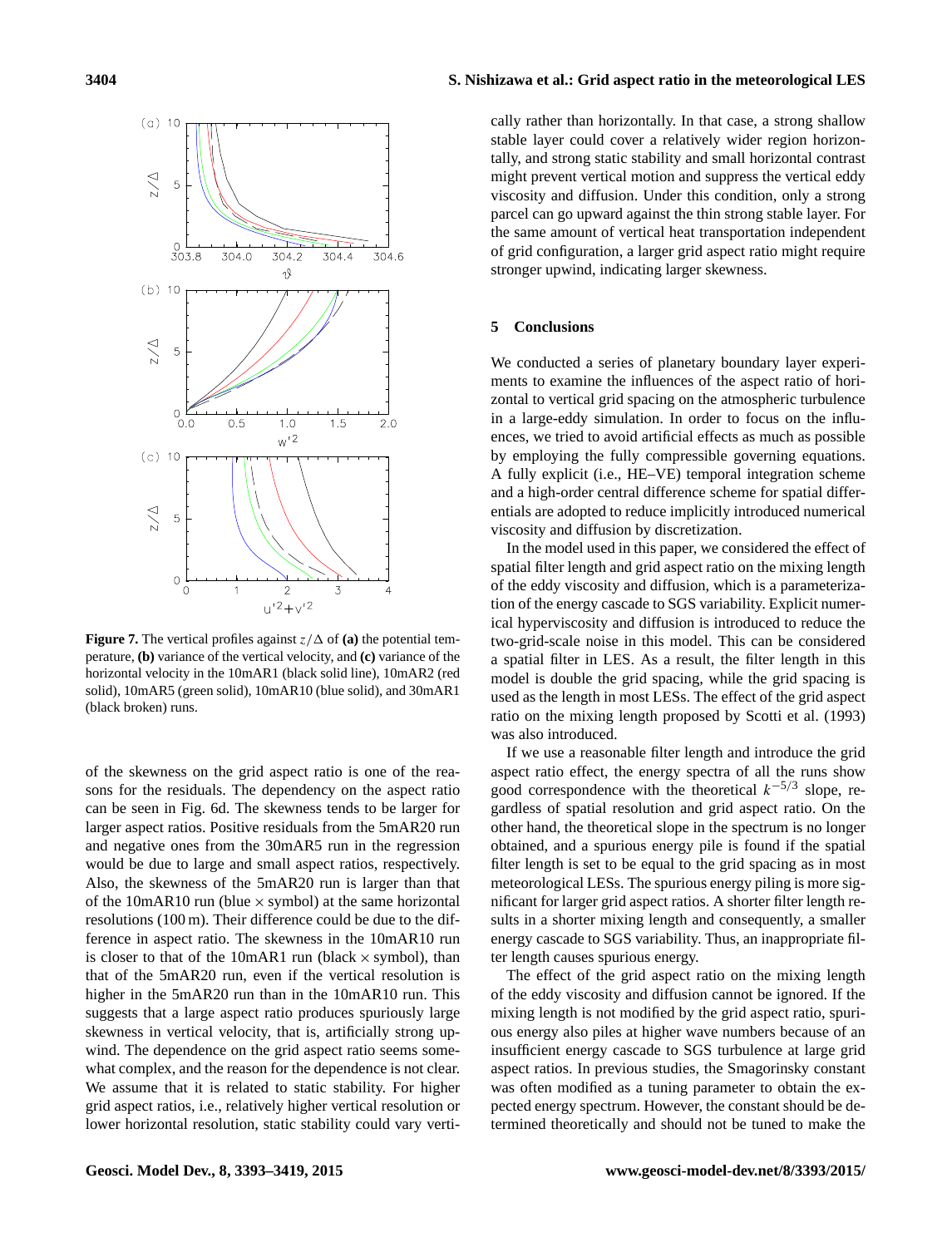energy cascade large instead of considering filter length and grid aspect ratio.

The horizontal resolution and grid aspect ratio also influence the turbulence statistics. The vertical profiles of several turbulence statistics depend on the grid configuration as follows. The depth of the unstable surface layer is larger for coarser horizontal resolution (but not vertical resolution). The variance of the resolved vertical velocity essentially depends on the horizontal resolution, mainly because of spatial averaging by discretization. The skewness of the vertical velocity shows dependency on grid aspect ratio as well as on horizontal resolution. In particular, the skewness is sensitive to the grid configuration around the top and bottom of the PBL. It becomes larger and smaller around the top and bottom, respectively, for coarser resolution and larger grid aspect ratio. Higher resolution and smaller grid aspect ratio are required in order to obtain accurate skewness. This is important, because the spurious strong upward wind near the PBL top, which is implied by larger skewness, would have a large effect on cloud microphysical processes. For example, the reproducibility of clouds around the PBL top, such as stratocumulus, would be sensitive to grid configuration.

We conclude that the grid aspect ratio influences the parameterization of the energy cascade to SGS variability and the reproducibility of skewness of turbulence in the PBL. Although there are many meteorological LESs in which the grid aspect ratio is large, such large grid aspect ratios have led to misinterpretation in some experiments in previous studies because of spurious energy piling at higher wave numbers and stronger vertical motion indicated by larger skewness. The aspect ratio should be taken into account properly in determining the mixing length of the eddy viscosity and diffusion as a sub-grid model for the reliability of simulations of boundary layer turbulence.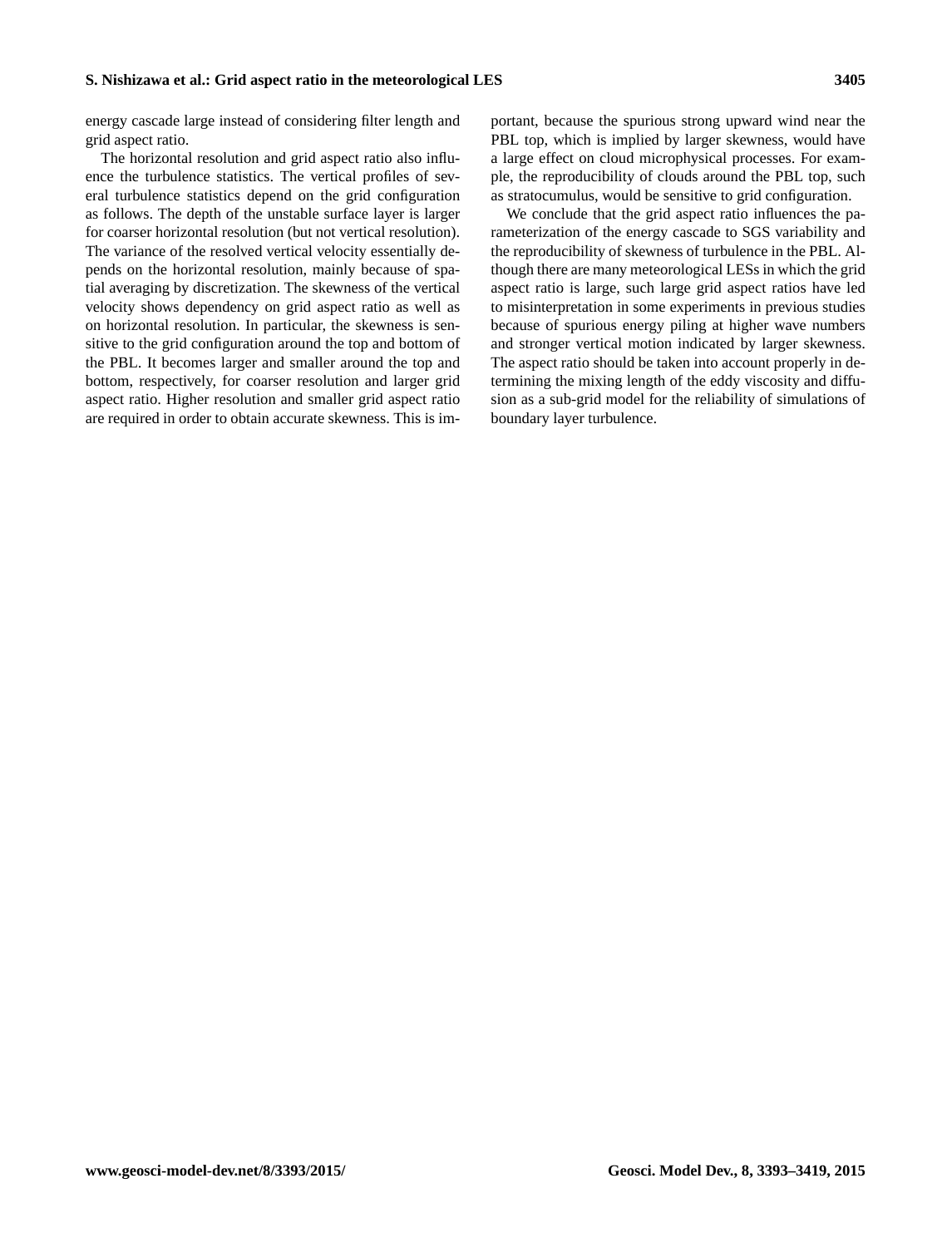#### **Appendix A: Model description**

#### <span id="page-13-0"></span>**A1 Governing equations**

In this subsection, we introduce the governing equations for the prognostic variables ( $\rho$ ,  $\rho u$ ,  $\rho v$ ,  $\rho w$ ,  $\rho \theta$ , and  $\rho q_x s$ ). The gas constant and specific heat are those for total (moist) air in the thermodynamics equation and equation of state. The  $\theta$  in this model is not the conventional potential temperature for dry air, but the corresponding value for total air, considering water content. These variables are spatially filtered quanti-ties, and the Favre filter [\(Favre,](#page-25-20) [1983\)](#page-25-20) is used for  $u, v, w, \theta$ , and  $q_x$ s.

## **A1.1 Continuity equations**

The continuity equations for each material can be described in flux form:

$$
\frac{\partial \rho q_{\rm d}}{\partial t} + \nabla \cdot (\rho q_{\rm d} \boldsymbol{u}) = \text{DIFF}\big[q_{\rm d}\big],\tag{A1}
$$

$$
\frac{\partial \rho q_{\rm v}}{\partial t} + \nabla \cdot (\rho q_{\rm v} \boldsymbol{u}) = S_{\rm v} + \text{DIFF}\big[q_{\rm v}\big],\tag{A2}
$$

$$
\frac{\partial \rho q_1}{\partial t} + \nabla \cdot (\rho q_1 \mathbf{u}) + \frac{\partial \rho q_1 w_1}{\partial z} = S_1 + \text{DIFF}[q_1],\tag{A3}
$$

$$
\frac{\partial \rho q_s}{\partial t} + \nabla \cdot (\rho q_s \mathbf{u}) + \frac{\partial \rho q_s w_s}{\partial z} = S_s + \text{DIFF}\big[q_s\big],\tag{A4}
$$

<span id="page-13-3"></span>where  $\nabla$  is the gradient vector, and DIFF[ $\phi$ ] is the diffusion term by SGS turbulence (see Sect. [2.2\)](#page-3-0). The sum of the ratios of their mass should be unity:

$$
q_{\rm d} + q_{\rm v} + q_{\rm l} + q_{\rm s} = 1. \tag{A5}
$$

The source terms for water substances should satisfy the following relationship:

$$
S_{v} + S_{l} + S_{s} = 0.
$$
 (A6)

<span id="page-13-10"></span>The sum of Eqs.  $(A1)$ – $(A4)$  gives the continuity equation of total density:

$$
\frac{\partial \rho}{\partial t} + \nabla \cdot (\rho \mathbf{u}) + \frac{\partial \rho q_1 w_1}{\partial z} + \frac{\partial \rho q_s w_s}{\partial z} = 0.
$$
 (A7)

For this derivation, we use the fact that the operator  $\text{DIFF}[\phi]$ is a linear operator:

$$
\text{DIFF}[\phi] = -\frac{\partial}{\partial x_i} \rho v_{\text{SGS}}^* \frac{\partial \phi}{\partial x_i}.
$$
 (A8)

Using Eq. [\(A5\)](#page-13-3),

$$
DIFF[q_d] + DIFF[q_v] + DIFF[q_1] + DIFF[q_s]
$$
  
= DIFF[q\_d + q\_v + q\_1 + q\_s] = DIFF[1] = 0. (A9)

# **A1.2 Momentum equations**

The momentum equations for the gas, liquid, and solid materials are described as

$$
\frac{\partial \rho (q_{\rm d} + q_{\rm v}) \boldsymbol{u}}{\partial t} + \nabla \cdot [\rho (q_{\rm d} + q_{\rm v}) \boldsymbol{u} \otimes \boldsymbol{u}] \n= -\nabla p - [\rho (q_{\rm d} + q_{\rm v}) g + (f_{\rm l} + f_{\rm s})] \boldsymbol{e}_z + \boldsymbol{u} S_{\rm v} \n+ \text{DIFF}[(q_{\rm d} + q_{\rm v}) \boldsymbol{u}], \tag{A10}
$$

<span id="page-13-4"></span>
$$
\frac{\partial \rho q_1 \mathbf{u}}{\partial t} + \nabla \cdot (\rho q_1 \mathbf{u} \otimes \mathbf{u}) + \frac{\partial \rho q_1 \mathbf{u} w_1}{\partial z} \n= -(\rho q_1 g - f_1) \mathbf{e}_z + \mathbf{u} S_1 + \text{DIFF}[q_1 \mathbf{u}],
$$
\n(A11)

<span id="page-13-5"></span>
$$
\frac{\partial \rho q_s \mathbf{u}}{\partial t} + \nabla \cdot (\rho q_s \mathbf{u} \otimes \mathbf{u}) + \frac{\partial \rho q_s \mathbf{u} w_s}{\partial z} \n= -(\rho q_s g - f_s) \mathbf{e}_z + \mathbf{u} S_s + \text{DIFF}\big[q_s \mathbf{u}\big],
$$
\n(A12)

<span id="page-13-11"></span>where ⊗ represents the tensor product. The pressure is derived from the equation of state as

<span id="page-13-1"></span>
$$
p = \rho \left( q_d R_d + q_v R_v \right) T. \tag{A13}
$$

<span id="page-13-9"></span>The sum of Eqs.  $(A10)$ – $(A12)$  gives the total momentum equation as

<span id="page-13-6"></span>
$$
\frac{\partial \rho \mathbf{u}}{\partial t} + \nabla \cdot (\rho \mathbf{u} \otimes \mathbf{u}) + \left( \frac{\partial \rho q_1 w_1}{\partial z} + \frac{\partial \rho q_s w_s}{\partial z} \right) \mathbf{u}
$$
  
=  $-\nabla p - \rho g \mathbf{e}_z + \text{DIFF}[\mathbf{u}].$  (A14)

<span id="page-13-2"></span>Note that the drag forces from loading do not appear in Eq. [\(A14\)](#page-13-6), because those terms are canceled out by the summation.

#### **A1.3 Thermodynamics equations**

The equations of internal energies are given as

<span id="page-13-7"></span>
$$
\frac{\partial \rho (q_{\rm d}e_{\rm d} + q_{\rm v}e_{\rm v})}{\partial t} + \nabla \cdot [\rho (q_{\rm d}e_{\rm d} + q_{\rm v}e_{\rm v})\mathbf{u}]
$$
  
=  $-p\nabla \cdot \mathbf{u} + Q_d + Q_v + \text{DIFF}[(q_{\rm d} + q_{\rm v})T^*],$  (A15)

$$
\frac{\partial \rho q_{\text{I}} e_1}{\partial t} + \nabla \cdot (\rho q_{\text{I}} e_1 \mathbf{u}) + \frac{\partial \rho q_{\text{I}} e_1 w_1}{\partial z}
$$
\n
$$
= Q_1 + \text{DIFF}\big[q_1 T^*\big],\tag{A16}
$$

<span id="page-13-8"></span>
$$
\frac{\partial \rho q_1 e_s}{\partial t} + \nabla \cdot (\rho q_s e_s \mathbf{u}) + \frac{\partial \rho q_s e_s w_s}{\partial z}
$$
  
=  $Q_s + \text{DIFF}[q_s T^*],$  (A17)

where  $e_x$  are the internal energies, and defined as

<span id="page-13-12"></span>
$$
e_{\rm d} = c_{\rm vd} T,\tag{A18}
$$

$$
e_{v} = c_{vv}T, \tag{A19}
$$

<span id="page-13-13"></span>
$$
e_1 = c_1 T,\tag{A20}
$$

$$
e_{\rm s} = c_{\rm s}T. \tag{A21}
$$

The DIFF operator represents the mixing by SGS turbulence. The SGS eddy viscosity should be used for conserved quantities following the motion. The internal energies are not conserved quantities in the Lagrangian sense, and the diffusion

#### **Geosci. Model Dev., 8, 3393[–3419,](#page-0-0) 2015 www.geosci-model-dev.net/8/3393/2015/**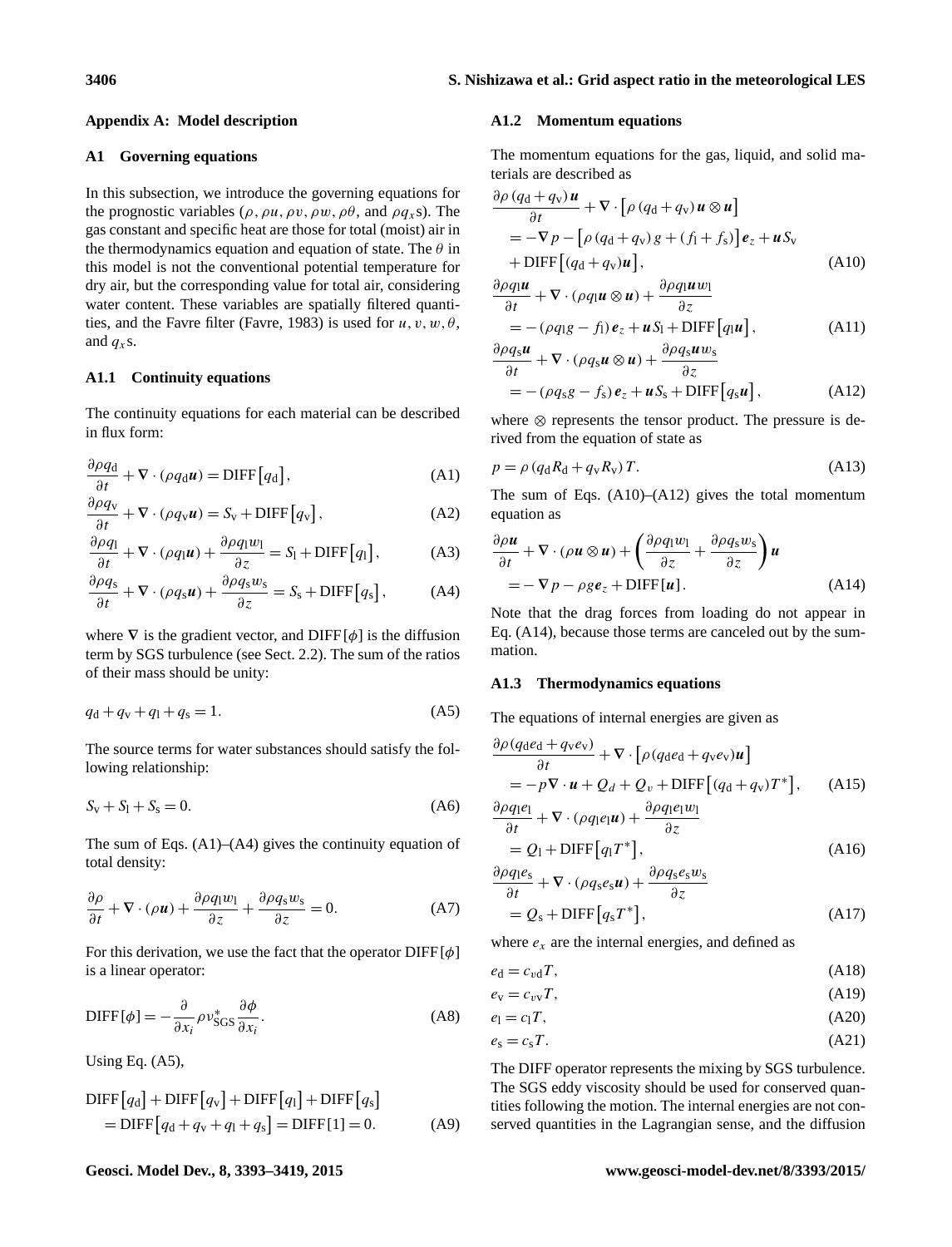term in these equations and  $T^*$  are only conceptual, and should be determined to be consistent with the diffusion term in an equation for a conserved quantity along the flow trajectory (i.e., potential temperature), which is discussed later.

The sum of Eqs. [\(A15\)](#page-13-7)–[\(A17\)](#page-13-8) gives the total internal energy equations

$$
\frac{\partial \rho e}{\partial t} + \nabla \cdot (\rho e \mathbf{u}) + \frac{\partial \rho q_1 e_1 w_1}{\partial z} + \frac{\partial \rho q_s e_s w_s}{\partial z} + p \nabla \cdot \mathbf{u} = Q + \text{DIFF}\big[T^*\big],\tag{A22}
$$

<span id="page-14-1"></span>where

$$
e = q_{\rm d}e_{\rm d} + q_{\rm v}e_{\rm v} + q_{\rm l}e_{\rm l} + q_{\rm s}e_{\rm s},\tag{A23}
$$

and the total diabatic heating is described as

$$
Q = Qd + Qv + Q1 + Qs.
$$
 (A24)

Equations  $(A2)$ – $(A4)$ ,  $(A7)$ ,  $(A14)$ , and  $(A22)$ , along with Eq. [\(A13\)](#page-13-11), form the complete set of equations.

# **A1.4 Conservation of thermodynamics in the dynamical process**

Equation [\(A22\)](#page-14-0) is not a complete flux form, because the internal energy itself is not conserved both in the Euler sense and the Lagrangian sense. In this section, we consider the conserved quantity for the thermodynamics equation.

The potential temperature for dry air, which is defined as

$$
\theta_{\rm d} = T \left(\frac{p_{00}}{p}\right)^{R_{\rm d}/c_{pd}},\tag{A25}
$$

is used as a conserved quantity in traditional models. Although it is conserved along a Lagrangian trajectory, it is no longer conserved when the water substances are included. We introduce a new conserved quantity following the motion in moist conditions.

Using Eqs. [\(A7\)](#page-13-10) and [\(A22\)](#page-14-0), without the terms for the sedimentation of water, the diabatic heating and diffusion can be written as

<span id="page-14-2"></span>
$$
\frac{de}{dt} + p\frac{d}{dt}\left(\frac{1}{\rho}\right) = 0.
$$
\n(A26)

Substituting Eqs.  $(A13)$ ,  $(A18)$ – $(A21)$ , and  $(A23)$  into Eq. [\(A26\)](#page-14-2),

$$
\frac{dq_d c_{vd} T}{dt} + p \frac{d}{dt} \left[ \frac{q_d R_d T}{p} \right] + \frac{dq_v c_{vv} T}{dt} + p \frac{d}{dt} \left[ \frac{q_v R_v T}{p} \right] + \frac{dq_l c_l T}{dt} + \frac{dq_s c_s T}{dt} = 0.
$$
\n(A27)

From Eqs.  $(A2)$ – $(A4)$  and  $(A7)$ , Eq.  $(A27)$  gives the following form:

$$
q_{\rm d} \left[ \frac{\mathrm{d}c_{\rm vd}T}{\mathrm{d}t} + p \frac{\mathrm{d}}{\mathrm{d}t} \left[ \frac{R_{\rm d}T}{p} \right] \right] + q_{\rm v} \left[ \frac{\mathrm{d}c_{\rm vv}T}{\mathrm{d}t} + p \frac{\mathrm{d}}{\mathrm{d}t} \left[ \frac{R_{\rm v}T}{p} \right] \right]
$$

$$
+ q_1 \frac{\mathrm{d}c_1 T}{\mathrm{d}t} + q_s \frac{\mathrm{d}c_s T}{\mathrm{d}t} = 0.
$$
 (A28)

Dividing this equation by  $T$ ,

$$
q_{d}c_{pd} \left[ \frac{d\ln T}{dt} + \frac{R_{d}}{c_{pd}} \frac{d}{dt} \left[ \ln \left( \frac{1}{p} \right) \right] \right] + q_{v}c_{pv} \left[ \frac{d\ln T}{dt} + \frac{R_{v}}{c_{pv}} \frac{d}{dt} \left[ \ln \left( \frac{1}{p} \right) \right] \right] + q_{1}c_{1} \frac{d\ln T}{dt} + q_{s}c_{s} \frac{d\ln T}{dt} = 0,
$$
 (A29)

<span id="page-14-0"></span>and

$$
q_{d}c_{pd}\frac{d\ln\theta_{d}}{dt} + q_{v}c_{pv}\frac{d\ln\theta_{v}}{dt} + q_{l}c_{l}\frac{d\ln T}{dt}
$$

$$
+ q_{s}c_{s}\frac{d\ln T}{dt} = 0, \qquad (A30)
$$

where  $\theta_{\rm v}$  is the potential temperature for water vapor, defined as

$$
\theta_{\rm v} = T \left(\frac{p_{00}}{p}\right)^{R_{\rm v}/c_{\rm pv}}.\tag{A31}
$$

<span id="page-14-4"></span>Thus,

$$
\frac{\mathrm{d}}{\mathrm{d}t} \left[ \ln \left( \theta_{\mathrm{d}}^{q_{\mathrm{d}}c_{\mathrm{pd}}} \theta_{\mathrm{v}}^{q_{\mathrm{v}}c_{\mathrm{pv}}} T^{q_{\mathrm{l}}c_{\mathrm{l}}} T^{q_{\mathrm{s}}c_{\mathrm{s}}} \right) \right] = 0. \tag{A32}
$$

The quantity

$$
\Theta = \theta_{\rm d}^{q_{\rm d}c_{\rm pd}} \theta_{\rm v}^{q_{\rm v}c_{\rm pv}} T^{q_{\rm l}c_{\rm l}} T^{q_{\rm s}c_{\rm s}} = T^{c_p^*} \left(\frac{p_{\rm 00}}{p}\right)^{R^*} \tag{A33}
$$

is conserved along the flow trajectory, where

$$
c_p^* \equiv q_d c_{pd} + q_v c_{pv} + q_l c_l + q_s c_s,\tag{A34}
$$

<span id="page-14-5"></span>
$$
R^* \equiv q_d R_d + q_v R_v. \tag{A35}
$$

Here we define a new potential temperature

$$
\theta \equiv \Theta^{1/c_p^*} = T \left(\frac{p_{00}}{p}\right)^{R^*/c_p^*}.
$$
\n(A36)

This  $\theta$  satisfies

$$
\frac{d\theta}{dt} = \frac{1}{c_p^*} \Theta^{1/c_p^* - 1} \frac{d\Theta}{dt} = 0,
$$
\n(A37)

and  $\theta$  is a conserved quantity along the flow trajectory, even in moist conditions. We employ  $\rho\theta$  for the prognostic variable.

The pressure expression is derived diagnostically as

$$
p = p_{00} \left( \frac{\rho \theta R^*}{p_{00}} \right)^{\frac{c_p^*}{c_p^* - R^*}}.
$$
 (A38)

<span id="page-14-3"></span>Figure [A1a](#page-15-1) gives the vertical profile of the temperature in the US control atmosphere, and Fig. [A1b](#page-15-1) shows the vertical profiles of  $\theta/\theta_d$  under this temperature condition when we assume that  $q_v$  is the specific humidity at saturation, and  $q_1 +$  $q_s$  gives 0.0, 0.01, 0.02, and 0.04. The difference between  $\theta$ and  $\theta_d$  becomes larger with height and may not be negligible.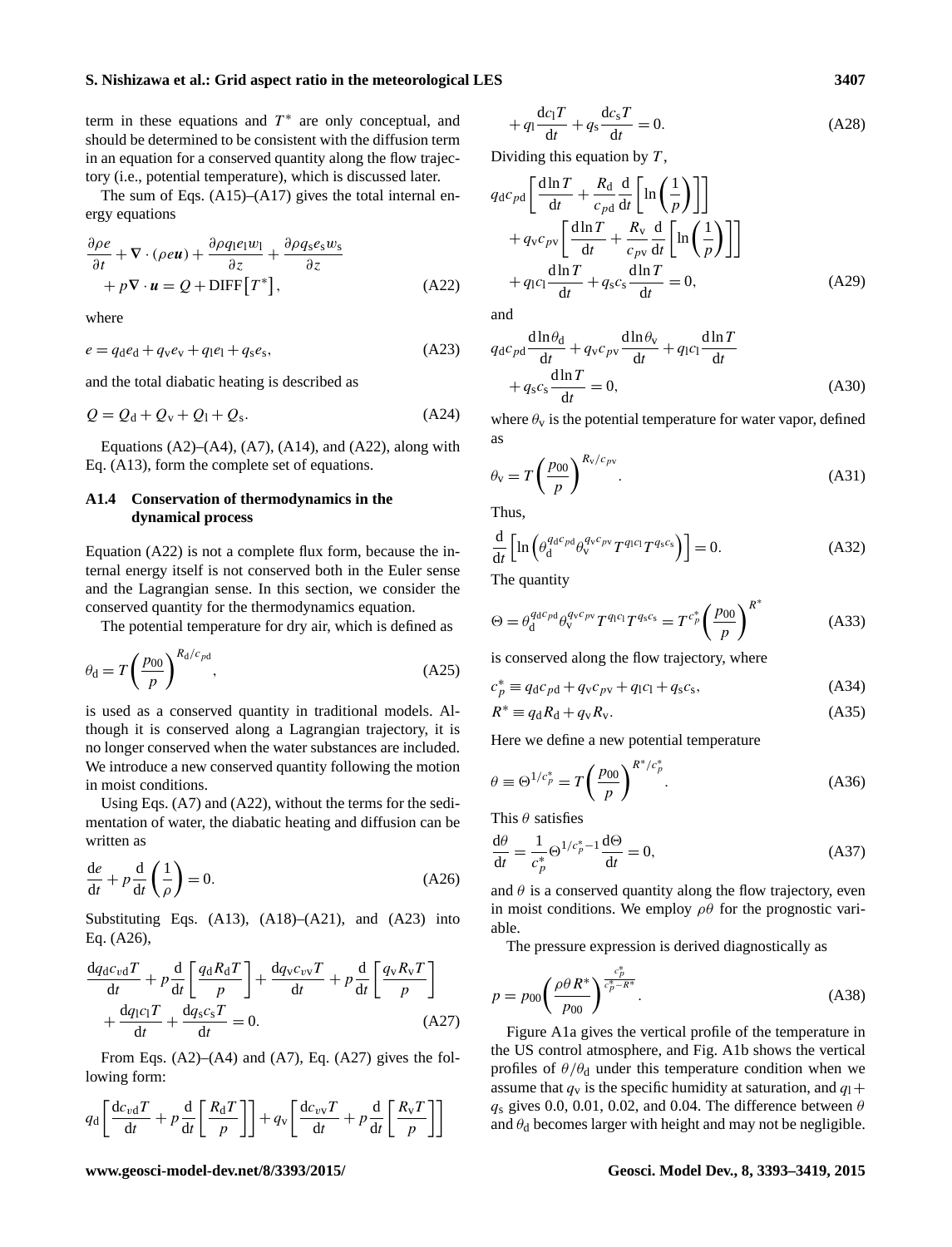

**Figure A1.** Vertical profile of **(a)** US standard atmosphere; **(b)** several profiles of  $\theta/\theta_d$ .

#### **A1.5 Diabatic heating in the physical process**

Changing the prognostic variable for thermodynamics from the internal energy to the newly defined potential temperature  $\theta$  should modify the diabatic heating and sedimentation terms in Eq. [\(A22\)](#page-14-0). Through the manipulation of Eqs. [\(A26\)](#page-14-2) to [\(A32\)](#page-14-4), Eq. [\(A22\)](#page-14-0) can be written as

$$
\rho T \frac{\text{d}\ln\Theta}{\text{d}t} = Q - \frac{\partial \rho q_1 e_1 w_1}{\partial z} - \frac{\partial \rho q_s e_s w_s}{\partial z} + \text{DIFF}[T^*].
$$
\n(A39)

Substituting Eq. [\(A36\)](#page-14-5) into Eq. [\(A39\)](#page-15-2),

$$
\rho \frac{d\theta}{dt} = \frac{1}{c_p^*} \left( \frac{p_{00}}{p} \right)^{\frac{R^*}{c_p^*}} \n\left( Q - \frac{\partial \rho q_1 e_1 w_1}{\partial z} - \frac{\partial \rho q_s e_s w_s}{\partial z} + \text{DIFF}\left[T^*\right] \right).
$$
\n(A40)

 $T^*$  is the variable defined to satisfy the following equation

$$
\frac{1}{c_p^*} \left(\frac{p_{00}}{p}\right)^{\frac{R^*}{c_p^*}} \text{DIFF}\left[T^*\right] = \text{DIFF}\left[\theta\right].\tag{A41}
$$

#### **A1.6 Summary of governing equations**

The governing equations are summarized as follows:

$$
\frac{\partial \rho q_{\rm v}}{\partial t} = -\nabla \cdot (\rho q_{\rm v} \boldsymbol{u}) + S_{\rm v} + \text{DIFF}\big[q_{\rm v}\big],\tag{A42}
$$

# <span id="page-15-1"></span>**3408 S. Nishizawa et al.: Grid aspect ratio in the meteorological LES**

$$
\frac{\partial \rho q_1}{\partial t} = -\nabla \cdot (\rho q_1 \mathbf{u}) - \frac{\partial \rho q_1 w_1}{\partial z} + S_1 + \text{DIFF}\big[q_1\big],\tag{A43}
$$

$$
\frac{\partial \rho q_s}{\partial t} = -\nabla \cdot (\rho q_s \mathbf{u}) - \frac{\partial \rho q_s w_s}{\partial z} + S_s + \text{DIFF}\big[q_s\big],\qquad(A44)
$$

$$
\frac{\partial \rho}{\partial t} = -\nabla \cdot (\rho \mathbf{u}) - \frac{\partial \rho q_1 w_1}{\partial z} - \frac{\partial \rho q_s w_s}{\partial z},\tag{A45}
$$

$$
\frac{\partial \rho \mathbf{u}}{\partial t} = -\nabla \cdot (\rho \mathbf{u} \otimes \mathbf{u}) - \nabla p - \rho g \mathbf{e}_z - \frac{\partial \rho q_1 \mathbf{u} w_1}{\partial z} \n- \frac{\partial \rho q_s \mathbf{u} w_s}{\partial z} + \text{DIFF}[\mathbf{u}],
$$
\n(A46)

$$
\frac{\partial \rho \theta}{\partial t} = -\nabla \cdot (\rho \theta \mathbf{u}) \n+ \frac{1}{c_p^*} \left( \frac{p_{00}}{p} \right)^{\frac{R^*}{c_p^*}} \left[ Q - \frac{\partial \rho q_1 e_1 w_1}{\partial z} - \frac{\partial \rho q_s e_s w_s}{\partial z} \right] \n+ \text{DIFF}[\theta],
$$
\n(A47)

where

$$
p = p_{00} \left( \frac{\rho \theta R^*}{p_{00}} \right)^{\frac{c_p^*}{c_p^* - R^*}},
$$
\n(A48)

$$
c_p^* \equiv q_d c_{pd} + q_v c_{pv} + q_l c_l + q_s c_s,\tag{A49}
$$

$$
R^* \equiv q_d R_d + q_v R_v. \tag{A50}
$$

#### **A1.7 Boundary condition**

The vertical boundary conditions are that the vertical velocities at the top and bottom boundaries are zero. This causes the vertical flux at the top and bottom boundaries for all the prognostic variables to be zero:

$$
w = 0,\tag{A51}
$$

$$
\rho w = 0,\tag{A52}
$$

$$
\rho q_{\rm v} w = \rho q_{\rm l} w = \rho q_{\rm s} w = 0,\tag{A53}
$$

<span id="page-15-2"></span>
$$
\rho uw = \rho vw = \rho w w = 0,\tag{A54}
$$

$$
\rho \theta w = 0,\tag{A55}
$$

at the top and bottom boundaries.

#### <span id="page-15-0"></span>**A2 Temporal integration scheme**

We conceptually separate the complete set of governing equations into dynamical and physical parts:

$$
\frac{\partial \phi}{\partial t} = \left(\frac{\partial \phi}{\partial t}\right)_{\text{dynamics}} + \left(\frac{\partial \phi}{\partial t}\right)_{\text{physics}}.\tag{A56}
$$

The diabatic heating process, diffusion by SGS turbulence, sedimentation process of liquid and solid waters, and the source and sink of water substances are treated as physical processes, and the others are treated as dynamical processes.

According to this scheme, the dynamical processes can be written as

$$
\frac{\partial \rho q_{\mathbf{v}}}{\partial t} + \nabla \cdot (\rho q_{\mathbf{v}} \mathbf{u}) = 0, \tag{A57}
$$

#### **Geosci. Model Dev., 8, 3393[–3419,](#page-0-0) 2015 www.geosci-model-dev.net/8/3393/2015/**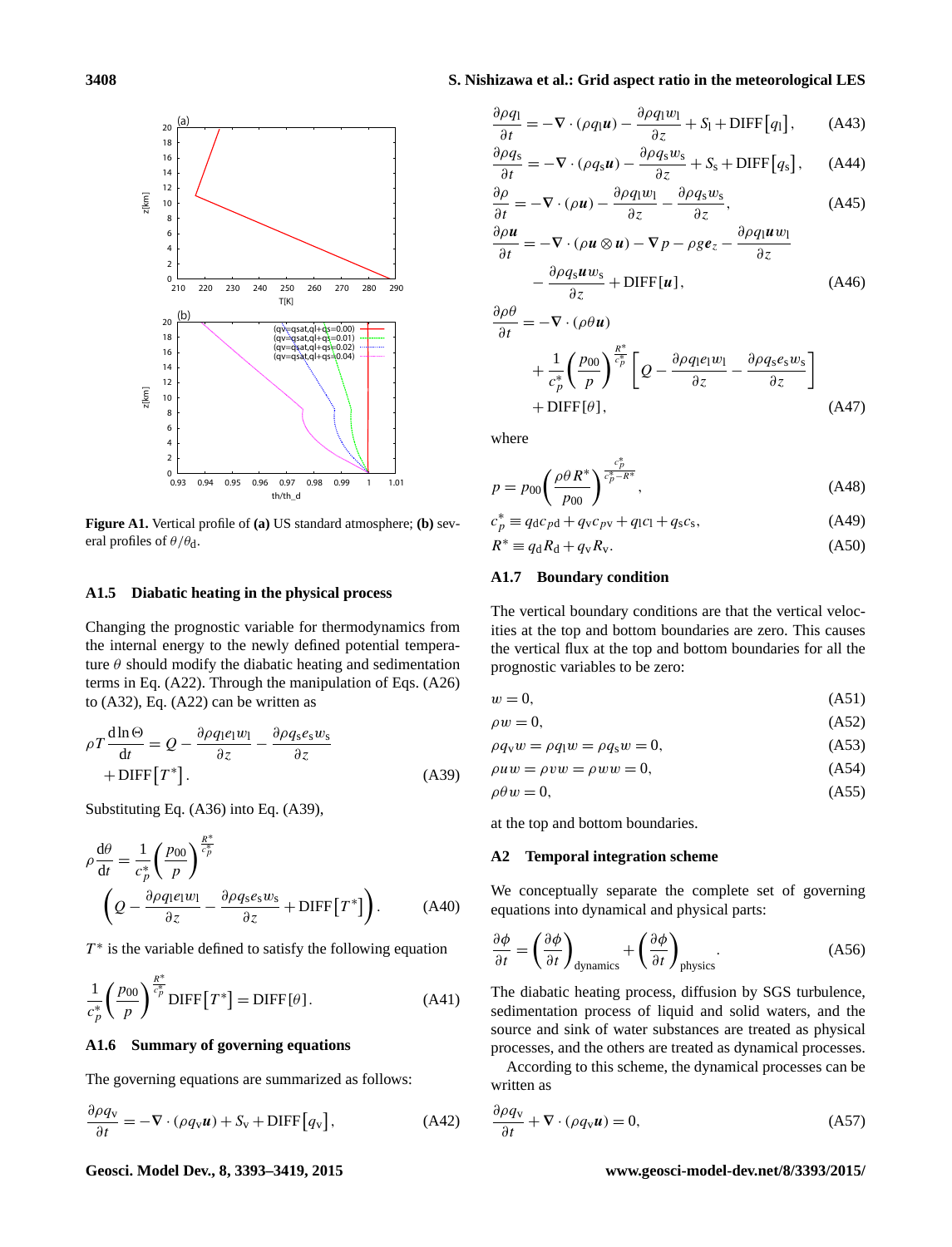$$
\frac{\partial \rho q_1}{\partial t} + \nabla \cdot (\rho q_1 \mathbf{u}) = 0, \tag{A58}
$$

$$
\frac{\partial \rho q_s}{\partial t} + \nabla \cdot (\rho q_s \mathbf{u}) = 0,\tag{A59}
$$

$$
\frac{\partial \rho}{\partial t} + \nabla \cdot (\rho \mathbf{u}) = 0,\tag{A60}
$$

$$
\frac{\partial \rho \boldsymbol{u}}{\partial t} + \nabla \cdot (\rho \boldsymbol{u} \otimes \boldsymbol{u}) = -\nabla p - \rho g \boldsymbol{e}_z \tag{A61}
$$

$$
\frac{\partial \rho \theta}{\partial t} + \nabla \cdot (\rho \theta \mathbf{u}) = 0. \tag{A62}
$$

On the other hand, the physical processes are as follows. The governing equations for the physical processes being

$$
\frac{\partial \rho q_{\rm v}}{\partial t} = S_{\rm v} + \text{DIFF}\big[q_{\rm v}\big],\tag{A63}
$$

$$
\frac{\partial \rho q_1}{\partial t} = -\frac{\partial \rho q_1 w_1}{\partial z} + S_1 + \text{DIFF}[q_1],\tag{A64}
$$

$$
\frac{\partial \rho q_s}{\partial t} = -\frac{\partial \rho q_s w_s}{\partial z} + S_s + \text{DIFF}\left[q_s\right],\tag{A65}
$$

$$
\frac{\partial \rho}{\partial t} = -\frac{\partial \rho q_1 w_1}{\partial z} - \frac{\partial \rho q_s w_s}{\partial z},\tag{A66}
$$

$$
\frac{\partial \rho \mathbf{u}}{\partial t} = -\frac{\partial \rho q_1 \mathbf{u} w_1}{\partial z} - \frac{\partial \rho q_s \mathbf{u} w_s}{\partial z} + \text{DIFF}[\mathbf{u}], \tag{A67}
$$

$$
\frac{\partial \rho \theta}{\partial t} = \frac{1}{c_p^*} \left( \frac{p_{00}}{p} \right)^{\frac{R^*}{c_p^*}} \left[ Q - \frac{\partial \rho q_1 e_1 w_1}{\partial z} - \frac{\partial \rho q_s e_s w_s}{\partial z} \right] + \text{DIFF}[\theta]. \tag{A68}
$$

#### **A2.1 Dynamical processes**

A Runge–Kutta (RK) scheme with three steps is used as the temporal integration scheme for the dynamical processes. The RK scheme with three steps used in this model is defined as

$$
k_1 = \Delta t f(\phi^t),\tag{A69}
$$

$$
k_2 = \Delta t f\left(\phi^t + \frac{1}{3}k_1\right),\tag{A70}
$$

$$
k_3 = \Delta t f\left(\phi^t + \frac{1}{2}k_2\right),\tag{A71}
$$

$$
\phi^{t+\Delta t} = \phi^t + k_3,\tag{A72}
$$

where  $f(\phi) \equiv \frac{\partial \phi}{\partial t}$ . Taylor expansion of the  $\phi^{t+\Delta t}$  calculated by Eq. [\(A72\)](#page-16-1) around  $\phi^t$  yields

$$
\phi^{t+\Delta t} = \phi^t + \Delta t f(\phi^t) + \frac{1}{2} \Delta t^2 f(\phi^t) f'(\phi^t) \n+ \frac{1}{6} \Delta t^3 f(\phi^t) \{f'(\phi^t)\}^2 + \frac{1}{8} \Delta t^3 \{f(\phi^t)\}^2 f''(\phi^t) \n+ O(\Delta t^4).
$$
\n(A73)

Theoretically, the Taylor expansion of  $\phi(t + \Delta t)$  is

$$
\phi(t + \Delta t) = \phi^t + \Delta t f(\phi^t) + \frac{1}{2} \Delta t^2 f(\phi^t) f'(\phi^t)
$$

$$
+\frac{1}{6}\Delta t^3 f(\phi^t) \{f'(\phi^t)\}^2 + \frac{1}{6}\Delta t^3 \{f(\phi^t)\}^2 f''(\phi^t) + O(\Delta t^4). \tag{A74}
$$

This shows that the three-step scheme used in this model only has second-order accuracy, despite the three steps. However, it has third-order accuracy for linear equations, because  $f''(\phi) = 0$  if  $f(\phi)$  is a linear function. This scheme can calculate small-amplitude perturbations with third-order accuracy, and finite-amplitude waves with second-order accuracy. In terms of numerical stability, this scheme has a stability region, which is almost the same as in standard explicit RK schemes with three steps for small perturbations. The stability region is wider than for RK schemes with secondorder accuracy, and includes the imaginary axis, which corresponds to neutral rotating modes, while that for secondorder schemes does not. This is why we choose the three-step method instead of the two-step method.

The advantage of this scheme compared with ordinary three-step schemes is the reduction of memory load and storage, which is one of the most expensive components of recent computers with low byte per flop  $(B/F)$  ratios, along with the benefit of higher numerical stability.

#### <span id="page-16-0"></span>**A2.2 Physical processes**

The acoustic wave is the fastest mode in the dynamical processes, and the temporal interval for dynamical processes must be less than the grid spacing divided by the speed of the acoustic wave, to satisfy the Courant–Friedrichs–Lewy (CFL) condition. However, the timescale of the physical processes is usually much longer than the interval, so the temporal interval for the physical processes can be much longer than for the dynamical processes. We use a larger temporal interval to calculate the tendencies of the physical processes than of the dynamical processes. We call the time step for the physical processes a large time step, and for dynamical processes, a small time step.

<span id="page-16-1"></span>Traditionally, tendencies in physical processes are calculated with large time steps, and the prognostic variables are updated with the Euler scheme with the tendency for large time steps. This causes an artificial acoustic wave, as described below. In this model, the tendency in some physical processes, such as surface flux (sensible heat flux and latent heat flux) and eddy viscosity and diffusion, are calculated with large time steps in the same way, but they are added to the prognostic variables with the tendency of dynamical processes in small time steps.

Figure [A2](#page-17-1) shows the horizontal averaged vertical velocity in the planetary boundary layer experiment, whose details are described in Sect. [3.](#page-5-0) In the control run, in which the temporal interval for the large time step ( $\Delta t_{\text{phys}}$ ) is the same as that for the small time step ( $\Delta t_{\text{dyn}}$ ), the velocity is almost zero, as shown in Fig. [A2a](#page-17-1). However, in the case where  $\Delta t_{\rm phys}$  >  $\Delta t_{\rm dyn}$  and the tendency of the surface flux is added to the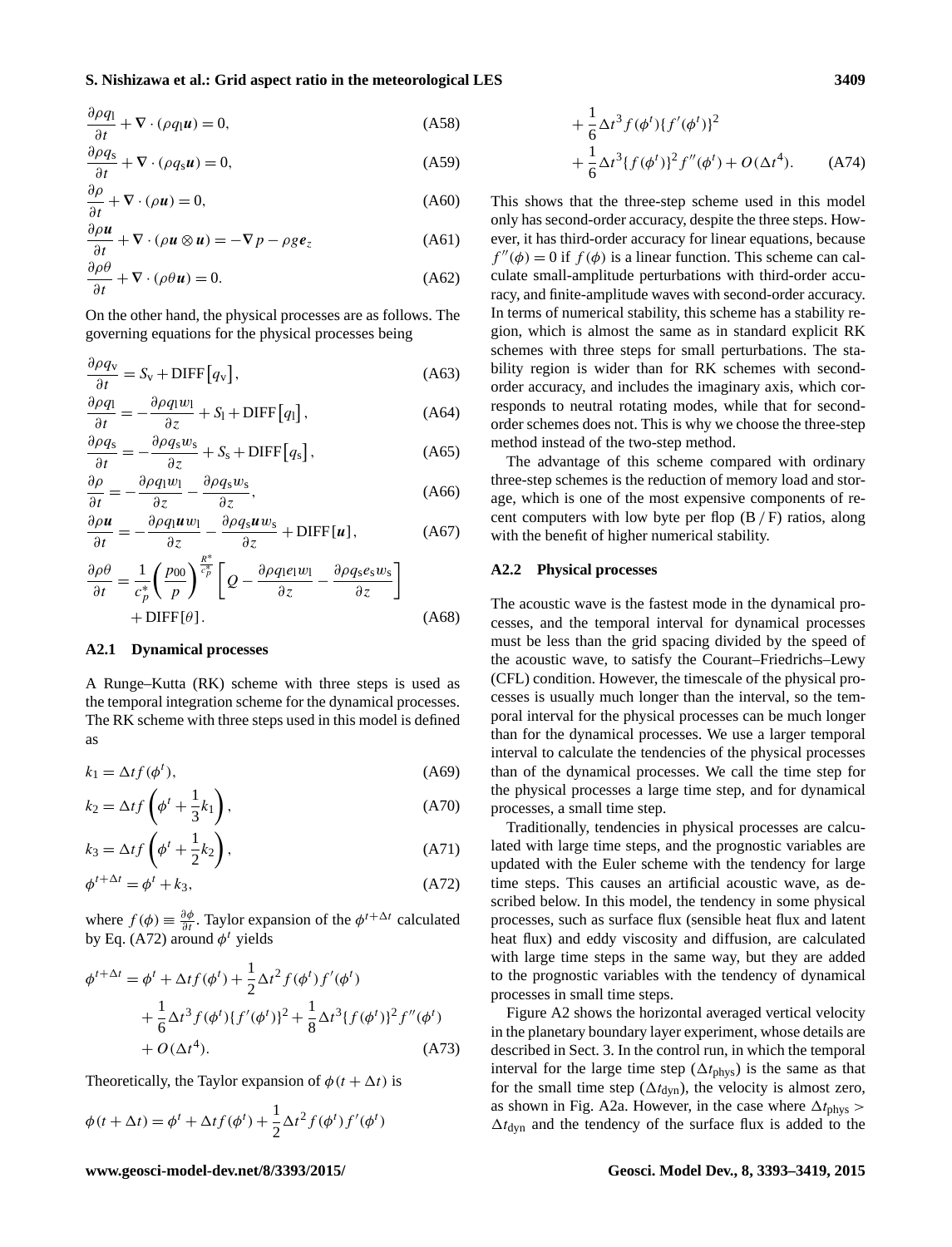<span id="page-17-1"></span>

**Figure A2.** Time–height section of horizontal mean vertical velocity in runs where (a)  $\Delta t_{\text{dyn}} = \Delta t_{\text{phys}} = 0.03 \text{ s}$  and  $\Delta t_{\text{output}} = 0.3 \text{ s}$ , **(b)**  $\Delta t_{dyn} = 0.03$  s,  $\Delta t_{phys} = 1.5$  s, and  $\Delta t_{output} = 0.3$  s, and surface flux is added at large time step intermittently, **(c)** same as **(b)** but  $\Delta t_{\text{output}} = \Delta t_{\text{phys}} = 1.5$  s, and **(d)** same as **(b)** but surface flux is added at small time step.

prognostic variables at the large time step as in the traditional manner, a vertically propagating artificial wave can be seen, as in Fig. [A2b](#page-17-1).

In addition, such a wave radiating periodically from a fixed location can cause a spurious stationary wave in the simulation output. This could lead to misinterpretation of the simulation results, although this problem is not directly based on physics or modeling. In most practical cases, the temporal interval for historical output ( $\Delta t_{\text{output}}$ ) is a multiple of  $\Delta t_{\text{large}}$ , and snapshots of physical quantities are the output. In such cases, every snapshot has artificial acoustic waves with the same phase, because the sampling frequency is not sufficient. This results in a spurious stationary wave in the historical output, as we can see in Fig. [A2c](#page-17-1), that is, forcing by physical processes added at small frequencies results in a spurious stationary wave in the historical data.

The artificial acoustic wave and resulting spurious stationary wave can be avoided if the prognostic variables are updated with the tendency calculated in the physical processes with a small time step, although the tendency is calculated with a large time step. Figure [A2d](#page-17-1) shows that the artificial acoustic wave in panels b and c does not appear with this method. This shows that the tendency of the physical processes can be calculated with a large time step (i.e., not every small time step), while the time integration must be done with the dynamical process at a small time step.

#### <span id="page-17-0"></span>**A3 Spatial discretization for the dynamical processes**

We employ the Arakawa-C staggered grid. Central difference schemes are used for the spatial differential for the dynamical processes, because waves such as gravity waves and acoustic waves generally cannot keep their spatial symmetry with odd-order schemes. Based on a consideration of numerical stability (see Appendix [B\)](#page-23-0), we choose the fourth-order central difference scheme for the advection (or convection) terms, and the second-order central difference scheme for the pressure gradient term in the momentum equations and divergence term in the continuity equation.

Before the discretization of the differential equations, we diagnose several quantities from the prognostic variables.

#### **Full-level pressure and potential temperature**

$$
p_{i,j,k} = p_{00} \left[ \frac{(\rho \theta)_{i,j,k} R^*}{p_{00}} \right]_{\epsilon_p^* - R^*}^{\frac{c_p^*}{\epsilon_p^* - R^*}},
$$
 (A75)

$$
\theta_{i,j,k} = \frac{(\rho \theta)_{i,j,k}}{\rho_{i,j,k}}.
$$
\n(A76)

**Half-level density**

$$
\overline{\rho}_{i+\frac{1}{2},j,k} = \frac{\rho_{i+1,j,k} + \rho_{i,j,k}}{2},
$$
\n(A77)

$$
\overline{\rho}_{i,j+\frac{1}{2},k} = \frac{\rho_{i,j+1,k} + \rho_{i,j,k}}{2},
$$
\n(A78)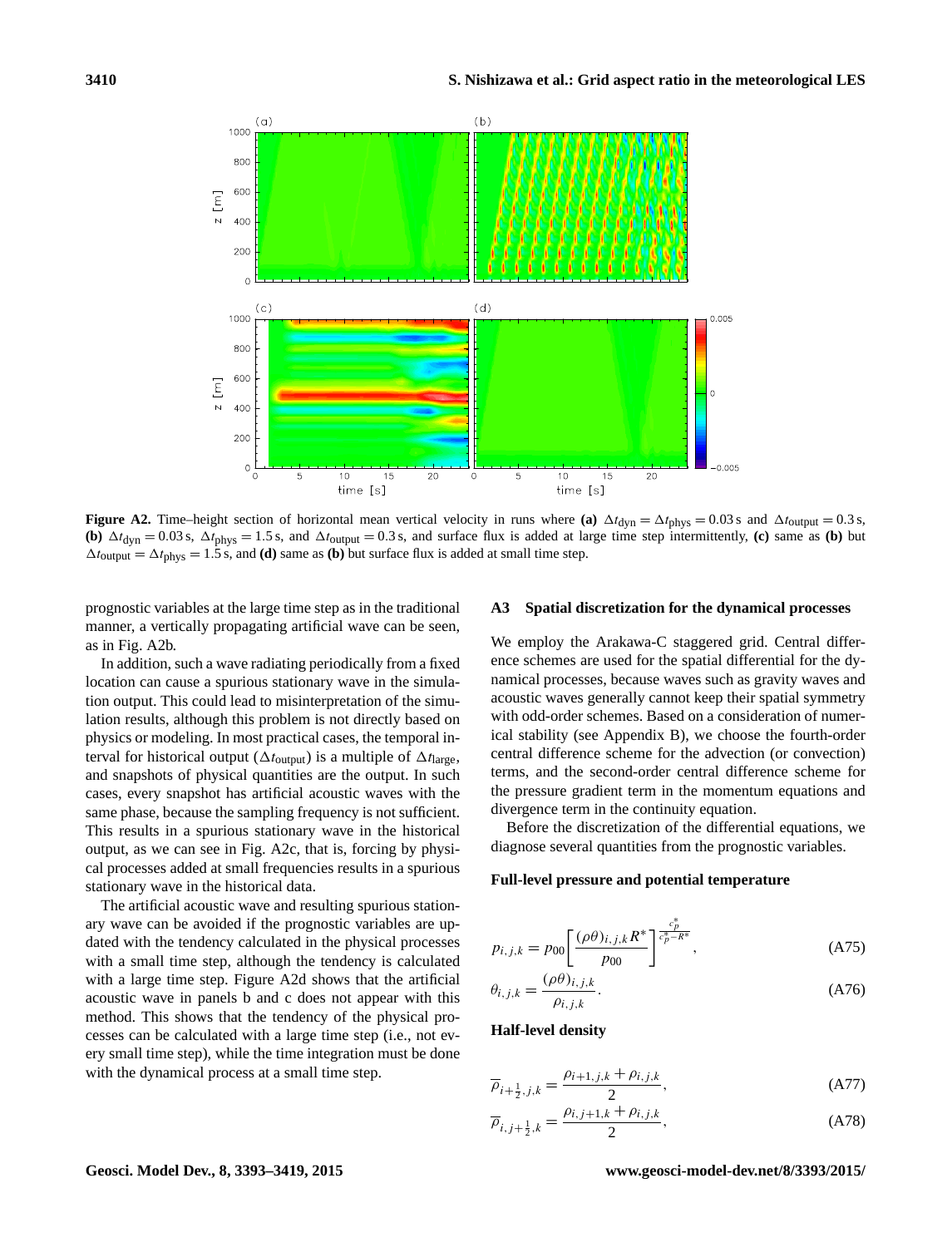$$
\overline{\rho}_{i,j,k+\frac{1}{2}} = \frac{\rho_{i,j,k+1} + \rho_{i,j,k}}{2}.
$$
 (A79)

### **Half-level velocity**

$$
\overline{u}_{i+\frac{1}{2},j,k} = \frac{(\rho u)_{i+\frac{1}{2},j,k}}{\overline{\rho}_{i+\frac{1}{2},j,k}},
$$
\n(A80)

$$
\overline{v}_{i,j+\frac{1}{2},k} = \frac{(\rho v)_{i,j+\frac{1}{2},k}}{\overline{\rho}_{i,j+\frac{1}{2},k}},
$$
\n(A81)

$$
\overline{w}_{i,j,k+\frac{1}{2}} = \frac{(\rho w)_{i,j,k+\frac{1}{2}}}{\overline{\rho}_{i,j,k+\frac{1}{2}}}.
$$
\n(A82)

#### **Full-level velocity**

$$
\overline{u}_{i,j,k} = \frac{(\rho u)_{i + \frac{1}{2},j,k} + (\rho u)_{i - \frac{1}{2},j,k}}{2\rho_{i,j,k}},
$$
\n(A83)

$$
\overline{v}_{i,j,k} = \frac{(\rho v)_{i,j+\frac{1}{2},k} + (\rho v)_{i,j-\frac{1}{2},k}}{2\rho_{i,j,k}},
$$
\n(A84)

$$
\overline{w}_{i,j,k} = \frac{(\rho w)_{i,j,k+\frac{1}{2}} + (\rho w)_{i,j,k-\frac{1}{2}}}{2\rho_{i,j,k}}.
$$
\n(A85)

#### **A3.1 Continuity equation**

Divergence in the continuity equation is calculated with the second-order central difference scheme. The continuity equation is discretized as

$$
\frac{\partial \rho}{\partial t}\Big|_{i,j,k} = -\frac{(\rho u)_{i+\frac{1}{2},j,k} - (\rho u)_{i-\frac{1}{2},j,k}}{\Delta x_i} - \frac{(\rho v)_{i,j+\frac{1}{2},k} - (\rho v)_{i,j-\frac{1}{2},k}}{\Delta y_j} - \frac{(\rho w)_{i,j,k+\frac{1}{2}} - (\rho w)_{i,j,k-\frac{1}{2}}}{\Delta z_k}.
$$
\n(A86)

#### **A3.2 Momentum equations**

The advection terms and pressure gradient term are calculated with the fourth- and second-order central difference schemes, respectively. The momentum equation is discretized as

$$
\frac{\partial \rho u}{\partial t}\Big|_{i+\frac{1}{2},j,k} = -\frac{\overline{(\rho u)}_{i+1,j,k}\overline{u}_{i+1,j,k} - \overline{(\rho u)}_{i,j,k}\overline{u}_{i,j,k}}{\Delta x_{i+\frac{1}{2}}}
$$
\n
$$
-\frac{\overline{(\rho u)}_{i+\frac{1}{2},j+\frac{1}{2},k}\overline{v}_{i+\frac{1}{2},j+\frac{1}{2},k} - \overline{(\rho u)}_{i+\frac{1}{2},j-\frac{1}{2},k}\overline{v}_{i+\frac{1}{2},j-\frac{1}{2},k}}{\Delta y_{j}}
$$
\n
$$
-\frac{\overline{(\rho u)}_{i+\frac{1}{2},j,k+\frac{1}{2}}\overline{w}_{i+\frac{1}{2},j,k+\frac{1}{2}} - \overline{(\rho u)}_{i+\frac{1}{2},j,k-\frac{1}{2}}\overline{w}_{i+\frac{1}{2},j,k-\frac{1}{2}}}{\Delta z_{k}}
$$
\n
$$
-\frac{p_{i+1,j,k} - p_{i,j,k}}{\Delta x_{i+\frac{1}{2}}},\tag{A87}
$$

where

$$
\overline{(\rho u)}_{i,j,k} = \frac{-(\rho u)_{i+\frac{3}{2},j,k} + 7(\rho u)_{i+\frac{1}{2},j,k}}{12} + \frac{7(\rho u)_{i-\frac{1}{2},j,k} - (\rho u)_{i-\frac{3}{2},j,k}}{12},
$$
\n(A88)

$$
\overline{(\rho u)}_{i+\frac{1}{2},j+\frac{1}{2},k} = \frac{-(\rho u)_{i+\frac{1}{2},j+2,k} + 7(\rho u)_{i+\frac{1}{2},j+1,k}}{12} + \frac{7(\rho u)_{i+\frac{1}{2},j,k} - (\rho u)_{i+\frac{1}{2},j-1,k}}{12}, \quad (A89)
$$

$$
\overline{(\rho u)}_{i+\frac{1}{2},j,k+\frac{1}{2}} = \frac{-(\rho u)_{i+\frac{1}{2},j,k+2} + 7(\rho u)_{i+\frac{1}{2},j,k+1}}{12} + \frac{7(\rho u)_{i+\frac{1}{2},j,k} - (\rho u)_{i+\frac{1}{2},j,k-1}}{12}, \quad (A90)
$$

and the velocities at the cell wall for the staggered control volume in the  $x$  direction are defined as

$$
\overline{v}_{i+\frac{1}{2},j+\frac{1}{2},k} = \frac{\overline{v}_{i,j+\frac{1}{2},k} + \overline{v}_{i+1,j+\frac{1}{2},k}}{2},
$$
\n(A91)

$$
\overline{w}_{i+\frac{1}{2},j,k+\frac{1}{2}} = \frac{\overline{w}_{i,j,k+\frac{1}{2}} + \overline{w}_{i+1,j,k+\frac{1}{2}}}{2}.
$$
 (A92)

In this form, the fourth-order accuracy in the advection term is guaranteed on the condition of constant velocity. The momentum equations in the  $y$  and  $z$  directions are discretized in the same way. In the vertical equation,  $\overline{\rho}_{i,j,k+\frac{1}{2}}g$  is added.

#### **A3.3 Thermodynamics equation**

The thermodynamics equation is discretized as

$$
\frac{\partial \rho \theta}{\partial t}\Big|_{i,j,k} = -\frac{(\rho u)_{i+\frac{1}{2},j,k}\overline{\theta}_{i+\frac{1}{2},j,k} - (\rho u)_{i-\frac{1}{2},j,k}\overline{\theta}_{i-\frac{1}{2},j,k}}{\Delta x_i} \n- \frac{(\rho v)_{i,j+\frac{1}{2},k}\overline{\theta}_{i,j+\frac{1}{2},k} - (\rho v)_{i,j-\frac{1}{2},k}\overline{\theta}_{i,j-\frac{1}{2},k}}{\Delta y_j} \n- \frac{(\rho w)_{i,j,k+\frac{1}{2}}\overline{\theta}_{i,j,k+\frac{1}{2}} - (\rho w)_{i,j,k-\frac{1}{2}}\overline{\theta}_{i,j,k-\frac{1}{2}}}{\Delta z_k}, \quad (A93)
$$

where

$$
\overline{\theta}_{i+\frac{1}{2},j,k} = \frac{-\theta_{i+2,j,k} + 7\theta_{i+1,j,k} + 7\theta_{i,j,k} - \theta_{i-1,j,k}}{12}, \quad (A94)
$$

and  $\theta_{i,j+\frac{1}{2},k}$ , and  $\theta_{i,j,k+\frac{1}{2}}$  are defined in the same way.

#### <span id="page-18-0"></span>**A3.4 Tracer advection**

The tracer advection process is done with the Euler scheme after the temporal integration of the dynamical variables  $(\rho, \theta)$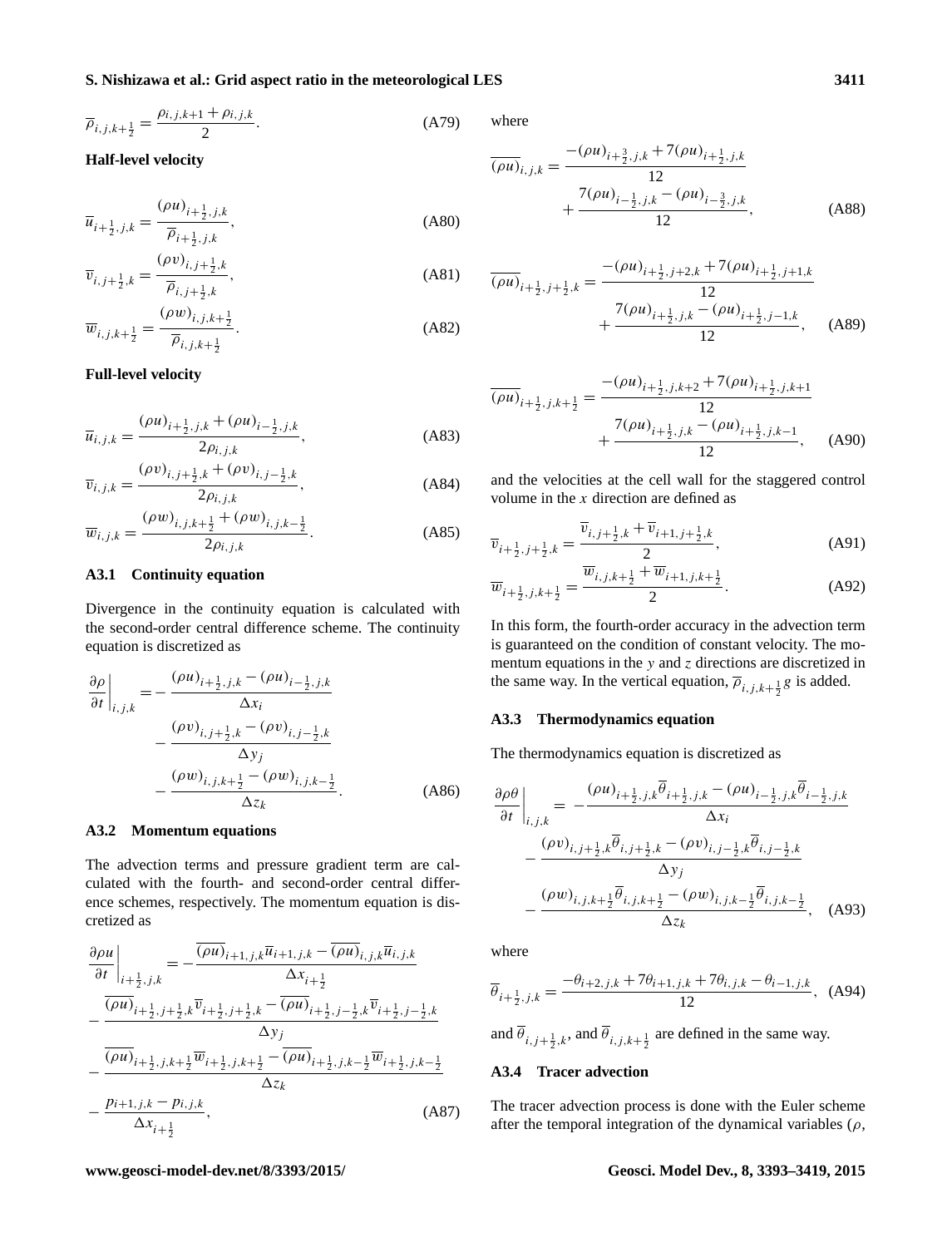$\rho u$ ,  $\rho v$ ,  $\rho w$ , and  $\rho \theta$ ). We impose the consistency with continuity (CWC; [Gross et al.,](#page-25-21) [2002\)](#page-25-21) and monotonicity of the tracer advection following [Niwa et al.](#page-25-22) [\(2011\)](#page-25-22).

With the condition of no source / sink, the ratio of the mass of tracers to the total mass in the advection process should be conserved along the trajectory. It is, at the least, necessary that the spatially constant mass concentration should be kept in any motion of fluid. In order to satisfy this condition, we use the same mass flux at the last Runge–Kutta process  $(k_3/\Delta t$  in Eq. [A72\)](#page-16-1) for integration of tracers:

$$
\frac{(\rho q)_{i,j,k}^{t+\Delta t} - (\rho q)_{i,j,k}^t}{\Delta t} =
$$
\n
$$
-\frac{(\rho u)_{i+\frac{1}{2},j,k}\overline{q}_{i+\frac{1}{2},j,k} - (\rho u)_{i-\frac{1}{2},j,k}\overline{q}_{i-\frac{1}{2},j,k}}{\Delta x_i}
$$
\n
$$
-\frac{(\rho v)_{i,j+\frac{1}{2},k}\overline{q}_{i,j+\frac{1}{2},k} - (\rho v)_{i,j-\frac{1}{2},k}\overline{q}_{i,j-\frac{1}{2},k}}{\Delta y_j}
$$
\n
$$
-\frac{(\rho w)_{i,j,k+\frac{1}{2}}\overline{q}_{i,j,k+\frac{1}{2}} - (\rho w)_{i,j,k-\frac{1}{2}}\overline{q}_{i,j,k-\frac{1}{2}}}{\Delta z_k}.
$$
\n(A95)

In order to satisfy the monotonicity of tracer advection, we employ the flux-corrected transport (FCT) scheme, which is a hybrid scheme with a higher-order difference scheme and first-order upwind scheme [\(Zalesak,](#page-26-12) [1979\)](#page-26-12). In this model, we use the fourth-order central difference scheme as a higherorder scheme.

If the fourth-order central difference is applied,  $\overline{q}$  is discretized as

$$
\overline{q}_{i+\frac{1}{2},j,k}^{\text{high}} = \frac{-q_{i+2,j,k} + 7q_{i+1,j,k} + 7q_{i,j,k} - q_{i-1,j,k}}{12}, \tag{A96}
$$

and  $\overline{q}^{\text{high}}$ high  $i, j+\frac{1}{2}, k$  and  $\overline{q}^{\text{high}}_{i, j, k}$  $i,j,k+\frac{1}{2}$  are defined in the same way. On the other hand, in the first-order upwind scheme,  $\overline{q}$  is described as

$$
\overline{q}_{i+\frac{1}{2},j,k}^{\text{low}} = \begin{cases} q_{i,j,k} & \text{if } (\rho u)_{i+\frac{1}{2},j,k} > 0, \\ q_{i+1,j,k} & \text{otherwise,} \end{cases} \tag{A97}
$$

and  $\overline{q}^{\text{low}}$  $\lim_{i,j+\frac{1}{2},k}$  and  $\overline{q}^{\text{low}}_{i,j}$ <sup>10w</sup><sub>i,j,k+ $\frac{1}{2}$ </sub> are defined in the same way. The actual  $\overline{q}$  is described as

$$
\overline{q}_{i+\frac{1}{2},j,k} = C_{i+\frac{1}{2},j,k} \overline{q}_{i+\frac{1}{2},j,k}^{\text{high}}
$$
  
 
$$
+ \left(1 - C_{i+\frac{1}{2},j,k}\right) \overline{q}_{i+\frac{1}{2},j,k}^{\text{low}}, \tag{A98}
$$

and  $\overline{q}_{i,j+\frac{1}{2},k}$  and  $\overline{q}_{i,j,k+\frac{1}{2}}$  are defined in the same way. Equation [\(A95\)](#page-19-0) can be written as

$$
(\rho q)^{n+1}_{i,j,k} = (\rho q)^n_{i,j,k} - \frac{1}{\Delta x_i \Delta y_j \Delta z_k}
$$

**Geosci. Model Dev., 8, 3393[–3419,](#page-0-0) 2015 www.geosci-model-dev.net/8/3393/2015/**

+ 
$$
\left[C_{i+\frac{1}{2},j,k}F_{i+\frac{1}{2},j,k}^{\text{high}} + \left(1 - C_{i+\frac{1}{2},j,k}\right)F_{i+\frac{1}{2},j,k}^{\text{low}}\right]
$$
  
\n-  $\left[C_{i-\frac{1}{2},j,k}F_{i-\frac{1}{2},j,k}^{\text{high}} + \left(1 - C_{i-\frac{1}{2},j,k}\right)F_{i-\frac{1}{2},j,k}^{\text{low}}\right]$   
\n+  $\left[C_{i,j+\frac{1}{2},k}F_{i,j+\frac{1}{2},k}^{\text{high}} + \left(1 - C_{i,j+\frac{1}{2},k}\right)F_{i,j+\frac{1}{2},k}^{\text{low}}\right]$   
\n-  $\left[C_{i,j-\frac{1}{2},k}F_{i,j-\frac{1}{2},k}^{\text{high}} + \left(1 - C_{i,j-\frac{1}{2},k}\right)F_{i,j-\frac{1}{2},k}^{\text{low}}\right]$   
\n+  $\left[C_{i,j,k+\frac{1}{2}}F_{i,j,k+\frac{1}{2}}^{\text{high}} + \left(1 - C_{i,j,k+\frac{1}{2}}\right)F_{i,j,k+\frac{1}{2}}^{\text{low}}\right]$   
\n-  $\left[C_{i,j,k-\frac{1}{2}}F_{i,j,k-\frac{1}{2}}^{\text{high}} + \left(1 - C_{i,j,k-\frac{1}{2}}\right)F_{i,j,k-\frac{1}{2}}^{\text{low}}\right]$ , (A99)

<span id="page-19-1"></span>where

$$
F_{i+\frac{1}{2},j,k}^{\text{high,low}} = \Delta t \Delta y_j \Delta z_k (\rho u)_{i+\frac{1}{2},j,k} q_{i+\frac{1}{2},j,k}^{\text{high,low}},\tag{A100}
$$

<span id="page-19-0"></span>and  $F_{i,i+1,k}^{\text{high,low}}$ high,low and  $F_{i,j,k+\frac{1}{2}}^{\text{high,low}}$  $i, j, k+\frac{1}{2}$  are defined in the same way. The anti-diffusive flux is defined as

$$
A_{i+\frac{1}{2},j,k} = F_{i+\frac{1}{2},j,k}^{\text{high}} - F_{i+\frac{1}{2},j,k}^{\text{low}},\tag{A101}
$$

and  $A_{i,j+\frac{1}{2},k}$  and  $A_{i,j,k+\frac{1}{2}}$  are defined in the same way. Equa-tion [\(A99\)](#page-19-1) can be rewritten as

$$
(\rho q)^{n+1}_{i,j,k} = (\rho q)^{n}_{i,j,k} - \frac{1}{\Delta x_i \Delta y_j \Delta z_k} \Biggl\{ + \Biggl[ F^{\text{low}}_{i+\frac{1}{2},j,k} + C_{i+\frac{1}{2},j,k} A_{i+\frac{1}{2},j,k} \Biggr] - \Biggl[ F^{\text{low}}_{i-\frac{1}{2},j,k} + C_{i-\frac{1}{2},j,k} A_{i-\frac{1}{2},j,k} \Biggr] + \Biggl[ F^{\text{low}}_{i,j+\frac{1}{2},k} + C_{i,j+\frac{1}{2},k} A_{i,j+\frac{1}{2},k} \Biggr] - \Biggl[ F^{\text{low}}_{i,j-\frac{1}{2},k} + C_{i,j-\frac{1}{2},k} A_{i,j-\frac{1}{2},k} \Biggr] + \Biggl[ F^{\text{low}}_{i,j,k+\frac{1}{2}} + C_{i,j,k+\frac{1}{2}} A_{i,j,k+\frac{1}{2}} \Biggr] - \Biggl[ F^{\text{low}}_{i,j,k-\frac{1}{2}} + C_{i,j,k-\frac{1}{2}} A_{i,j,k-\frac{1}{2}} \Biggr] \Biggr]. \tag{A102}
$$

In practice, we calculate Eq. [\(A102\)](#page-19-2) by the following steps:

1. The tentative values are calculated using the low-order flux:

<span id="page-19-2"></span>
$$
(\rho q)^{\dagger}_{i,j,k} = (\rho q)^n_{i,j,k}
$$
  

$$
-\frac{1}{\Delta x_i \Delta y_j \Delta z_k} \left[ F^{\text{low}}_{i+\frac{1}{2},j,k} - F^{\text{low}}_{i-\frac{1}{2},j,k} + F^{\text{low}}_{i,j+\frac{1}{2},k} - F^{\text{low}}_{i,j-\frac{1}{2},k} + F^{\text{low}}_{i,j,k+\frac{1}{2}} - F^{\text{low}}_{i,j,k-\frac{1}{2}} \right].
$$
 (A103)

 $t_{\rm{th}}$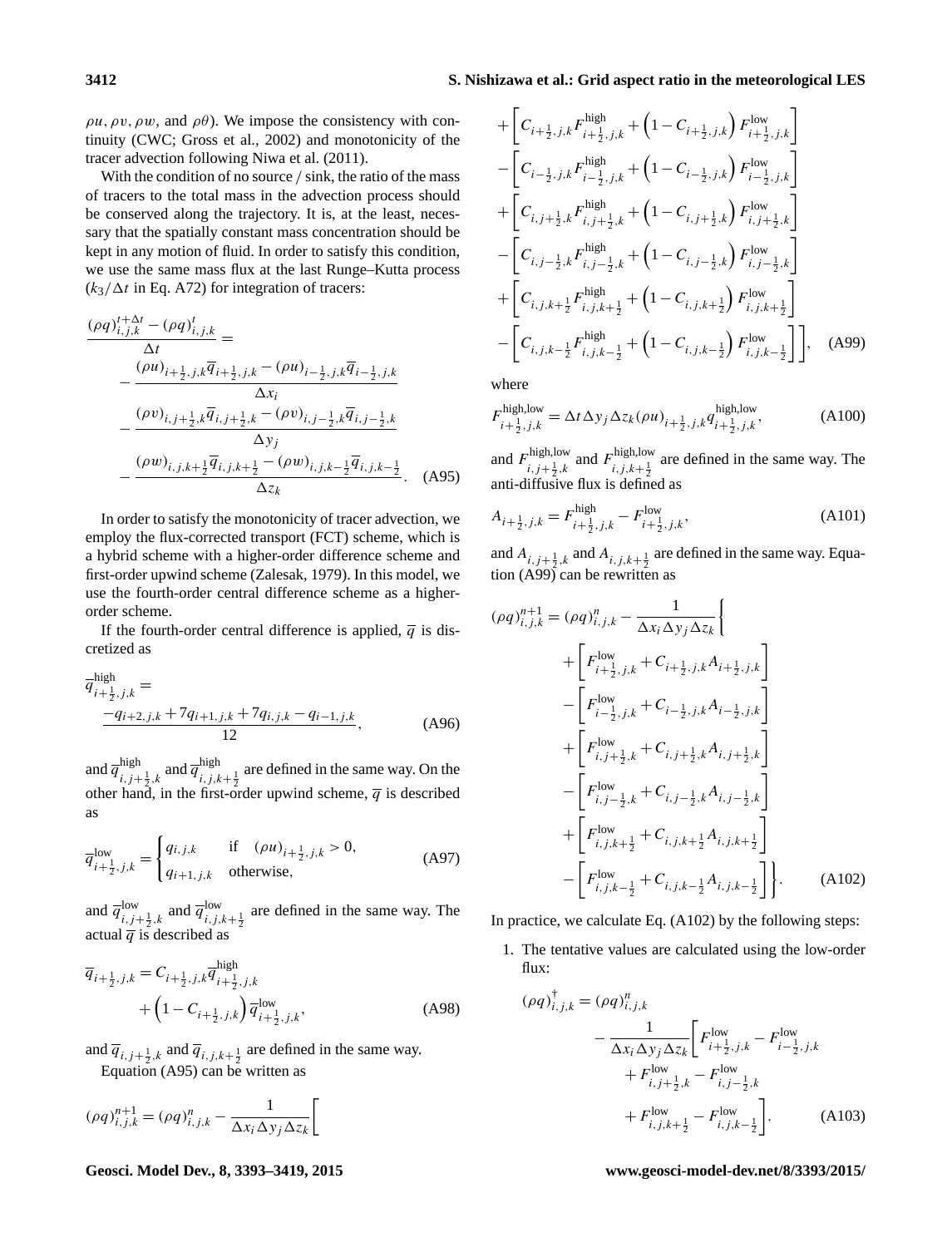2. Allowable maximum and minimum values are calculated:

$$
(\rho q)_{i,j,k}^{\max} = \max \left\{ \max \left[ (\rho q)_{i,j,k}^{\dagger}, (\rho q)_{i,j,k}^{n} \right], \max \left[ (\rho q)_{i-1,j,k}^{\dagger}, (\rho q)_{i-1,j,k}^{n} \right], \max \left[ (\rho q)_{i+1,j,k}^{\dagger}, (\rho q)_{i+1,j,k}^{n} \right], \max \left[ (\rho q)_{i,j-1,k}^{\dagger}, (\rho q)_{i,j-1,k}^{n} \right], \max \left[ (\rho q)_{i,j+1,k}^{\dagger}, (\rho q)_{i,j+1,k}^{n} \right], \max \left[ (\rho q)_{i,j,k-1}^{\dagger}, (\rho q)_{i,j,k-1}^{n} \right], \max \left[ (\rho q)_{i,j,k+1}^{\dagger}, (\rho q)_{i,j,k+1}^{n} \right], \max \left[ (\rho q)_{i,j,k}^{\dagger}, (\rho q)_{i,j,k+1}^{n} \right] \right\}, \text{ (A104)}
$$
  
\n
$$
(\rho q)_{i,j,k}^{\min} = \min \left\{ \min \left[ (\rho q)_{i-1,j,k}^{\dagger}, (\rho q)_{i,j,k}^{n} \right], \min \left[ (\rho q)_{i+1,j,k}^{\dagger}, (\rho q)_{i+1,j,k}^{n} \right], \min \left[ (\rho q)_{i,j-1,k}^{\dagger}, (\rho q)_{i,j-1,k}^{n} \right], \min \left[ (\rho q)_{i,j+1,k}^{\dagger}, (\rho q)_{i,j+1,k}^{n} \right], \min \left[ (\rho q)_{i,j,k-1}^{\dagger}, (\rho q)_{i,j,k-1}^{n} \right], \min \left[ (\rho q)_{i,j,k+1}^{\dagger}, (\rho q)_{i,j,k+1}^{n} \right] \right\}. \text{ (A105)}
$$

3. Several values for the flux limiter are calculated:

$$
P_{i,j,k}^{+} = -\min\left(0, A_{i+\frac{1}{2},j,k}\right) + \max\left(0, A_{i-\frac{1}{2},j,k}\right)
$$
  
-  $\min\left(0, A_{i,j+\frac{1}{2},k}\right) + \max\left(0, A_{i,j-\frac{1}{2},k}\right)$   
-  $\min\left(0, A_{i,j,k+\frac{1}{2}}\right) + \max\left(0, A_{i,j,k-\frac{1}{2}}\right), \quad \text{(A106)}$   

$$
P_{i,j,k}^{-} = \max\left(0, A_{i+\frac{1}{2},j,k}\right) - \min\left(0, A_{i-\frac{1}{2},j,k}\right)
$$
  
 $\max\left(0, A_{i,j+\frac{1}{2},k}\right) - \min\left(0, A_{i,j-\frac{1}{2},k}\right)$ 

$$
\max\left(0, A_{i,j,k+\frac{1}{2}}\right) - \min\left(0, A_{i,j,k-\frac{1}{2}}\right),\tag{A107}
$$

$$
Q_{i,j,k}^{+} = \left[ (\rho q)_{i,j,k}^{\text{max}} - (\rho q)_{i,j,k}^{\dagger} \right] \Delta x_i \Delta y_j \Delta z_k, \quad \text{(A108)}
$$

$$
Q_{i,j,k}^- = \begin{bmatrix} (\rho q)_{i,j,k}^{\dagger} - (\rho q)_{i,j,k}^{\min} \end{bmatrix} \Delta x_i \Delta y_j \Delta z_k, \quad \text{(A109)}
$$

$$
R_{i,j,k}^{+} = \begin{cases} \min(1, Q_{i,j,k}^{+} / P_{i,j,k}^{+}) & \text{if } P_{i,j,k}^{+} > 0, \\ 0 & \text{if } P_{i,j,k}^{+} = 0, \end{cases}
$$
 (A110)

$$
R_{i,j,k}^{-} = \begin{cases} \min(1, Q_{i,j,k}^{-} / P_{i,j,k}^{-}) & \text{if } P_{i,j,k}^{-} > 0, \\ 0 & \text{if } P_{i,j,k}^{-} = 0. \end{cases}
$$
 (A111)

4. The flux limiters at the cell wall are calculated:

$$
C_{i+\frac{1}{2},j,k} = \n\begin{cases} \n\min(R_{i+1,j,k}^+, R_{i,j,k}^-) & \text{if } A_{i+\frac{1}{2},j,k} \ge 0, \\
\min(R_{i,j,k}^+, R_{i+1,j,k}^-) & \text{if } A_{i+\frac{1}{2},j,k} < 0,\n\end{cases} \tag{A112}
$$

and  $C_{i,j+\frac{1}{2},k}$  and  $C_{i,j,k+\frac{1}{2}}$  are defined as the same way.

#### **A3.5 Boundary condition**

The boundary condition at the top and bottom boundaries is

$$
w_{i,j,k_{\text{max}}+\frac{1}{2}} = w_{i,j,k_{\text{min}}-\frac{1}{2}} = 0, \tag{A113}
$$

$$
(\rho w)_{i,j,k_{\text{max}}+\frac{1}{2}} = (\rho w)_{i,j,k_{\text{min}}-\frac{1}{2}} = 0,
$$
\n(A114)

$$
(\rho q_{v} w)_{i,j,k_{\max}+\frac{1}{2}} = (\rho q_{v} w)_{i,j,k_{\min}-\frac{1}{2}} = 0,
$$
 (A115)

$$
(\rho q_1 w)_{i,j,k_{\text{max}} + \frac{1}{2}} = (\rho q_1 w)_{i,j,k_{\text{min}} - \frac{1}{2}} = 0,
$$
 (A116)

$$
(\rho q_{s} w)_{i,j,k_{\max}+\frac{1}{2}} = (\rho q_{s} w)_{i,j,k_{\min}-\frac{1}{2}} = 0,
$$
 (A117)  
(0111)

$$
(\rho u w)_{i,j,k_{\text{max}}+\frac{1}{2}} = (\rho u w)_{i,j,k_{\text{min}}-\frac{1}{2}} = 0,
$$
 (A118)  
(a)

$$
(\rho vw)_{i,j,k_{\text{max}}+\frac{1}{2}} = (\rho vw)_{i,j,k_{\text{min}}-\frac{1}{2}} = 0,
$$
 (A119)

$$
(\rho \theta)_{i,j,k_{\text{max}}+\frac{1}{2}} = (\rho \theta)_{i,j,k_{\text{min}}-\frac{1}{2}} = 0. \tag{A120}
$$

$$
w_{i,j,k_{\text{max}}+\frac{1}{2}} = 0,\tag{A121}
$$

$$
w_{i,j,k_{\min}-\frac{1}{2}} = 0.\t\t(A122)
$$

This leads to the boundary condition of the vertical momentum:

$$
(\rho w)_{i,j,k_{\text{max}}+\frac{1}{2}} = 0, \tag{A123}
$$

$$
(\rho w)_{i,j,k_{\min}-\frac{1}{2}} = 0. \tag{A124}
$$

For other prognostic variables, the vertical fluxes at the top and bottom boundaries are zero, except those from physical processes.

#### <span id="page-20-0"></span>**A4 Numerical filter**

We impose an explicit numerical filter using the numerical viscosity and diffusion. Although the filter is necessary for numerical stability, too strong a filter could dampen down any physically meaningful variability. In this subsection, we describe the numerical filters used in this model, and discuss the strength of the filter.

In order to damp down the higher wave number component selectively, we adopt the hyperviscosity and diffusion in the traditional way. The hyperviscosity and diffusion of the nth order is defined as

<span id="page-20-1"></span>
$$
\frac{\partial}{\partial x} \left[ \nu \rho \frac{\partial^{n-1} f}{\partial x^{n-1}} \right],\tag{A125}
$$

where f is an arbitrary variable ( $f \in \rho, u, v, w, \theta, q$ ).

#### **www.geosci-model-dev.net/8/3393/2015/ Geosci. Model Dev., 8, 3393[–3419,](#page-0-0) 2015**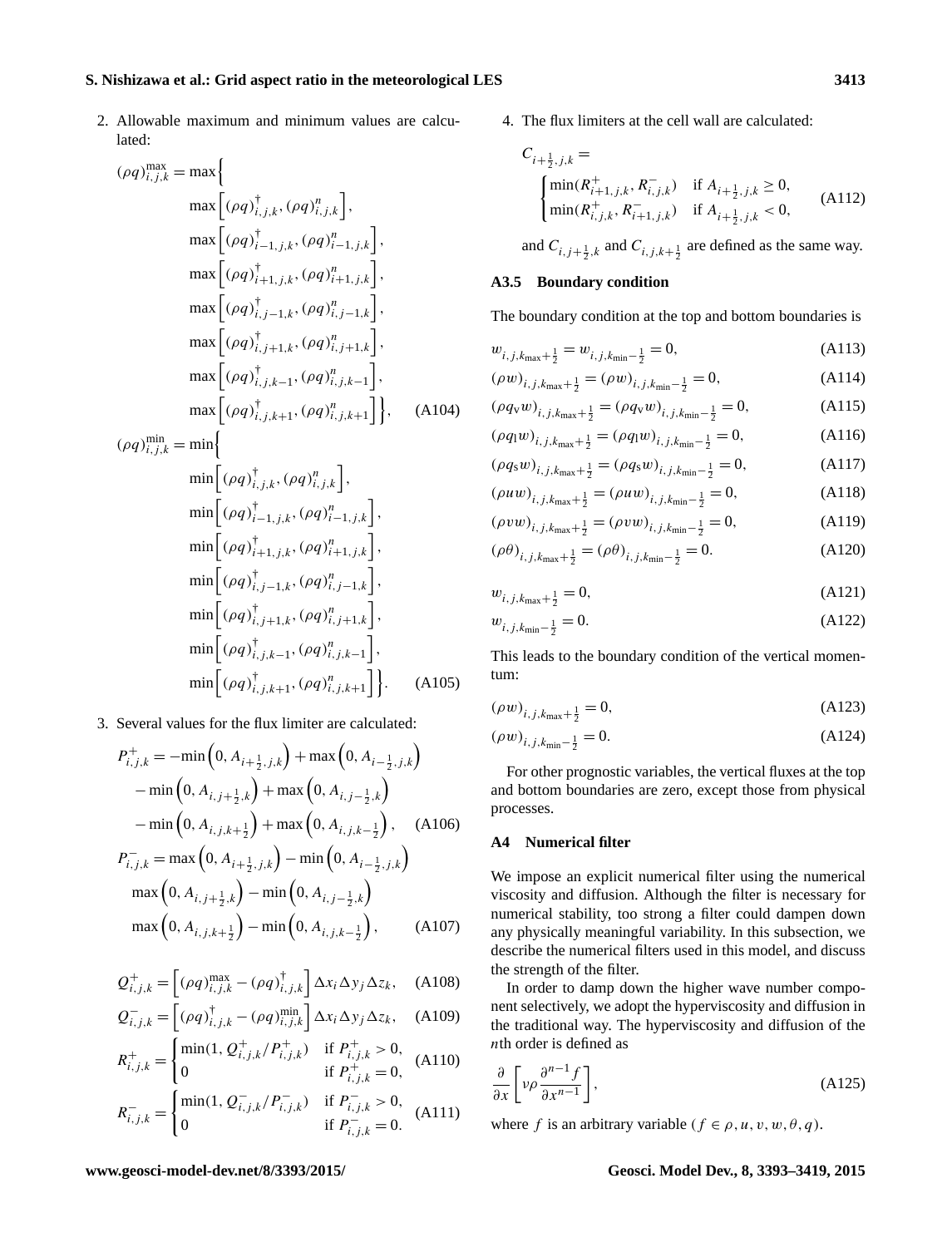The Laplacian of  $f$  is discretized as

$$
\Delta f_i = \frac{1}{\Delta x_i} \left[ \frac{1}{\Delta x_{i+\frac{1}{2}}} f_{i+1} - \left( \frac{1}{\Delta x_{i+\frac{1}{2}}} + \frac{1}{\Delta x_{i-\frac{1}{2}}} \right) f_i + \frac{1}{\Delta x_{i-\frac{1}{2}}} f_{i-1} \right],
$$
\n(A126)

and

$$
\Delta^{n/2} f_i = \frac{1}{\Delta x_i} \left[ \frac{1}{\Delta x_{i+\frac{1}{2}}} \Delta^{n/2-1} f_{i+1} - \left( \frac{1}{\Delta x_{i+\frac{1}{2}}} + \frac{1}{\Delta x_{i-\frac{1}{2}}} \right) \Delta^{n/2-1} f_i + \frac{1}{\Delta x_{i-\frac{1}{2}}} \Delta^{n/2-1} f_{i-1} \right].
$$
\n(A127)

Here we consider spatially dependent grid interval in calculating the Laplacian. If it is calculated with constant  $\Delta x_i$  as

$$
\Delta f_i = \frac{1}{\Delta x_i^2} (f_{i+1} - 2f_i + f_{i-1}),
$$
\n
$$
\Delta^{n/2} f_i = \frac{1}{\Delta x_i^2} \left( \Delta^{n/2 - 1} f_{i+1} - 2\Delta^{n/2 - 1} f_i + \Delta^{n/2 - 1} f_{i-1} \right),
$$
\n(A129)

non-negligible numerical noise appears where the grid spacing varies (e.g., stretching layer near the top boundary).

The hyperviscosity and diffusion can be discretized as

$$
\frac{\partial}{\partial x} \left[ \nu \rho \frac{\partial^{n-1} f}{\partial^{n-1} x} \right] \sim \frac{F_{i+\frac{1}{2}} - F_{i-\frac{1}{2}}}{\Delta x_i},\tag{A130}
$$

where

$$
F_{i+\frac{1}{2}} \frac{v_{i+\frac{1}{2}} \rho_{i+\frac{1}{2}}}{\Delta x_{i+\frac{1}{2}}} \left( \Delta^{n/2-1} f_{i+1} - \Delta^{n/2-1} f_i \right). \tag{A131}
$$

The coefficient,  $\nu$ , is written as

$$
v_{i+\frac{1}{2}} = (-1)^{n/2+1} \gamma \frac{\Delta x_{i+\frac{1}{2}}^n}{2^n \Delta t},
$$
\n(A132)

where  $\gamma$  is a non-dimensional coefficient. One-dimensional sinusoidal two-grid noise will decay to  $1/e$  with  $1/\gamma$  time steps. Note that the theoretical *e*-folding time is  $\frac{2^n}{\pi^n}$  $rac{2^n}{\pi^n} \frac{\Delta t}{\gamma}$ . However, it is  $\frac{\Delta t}{\gamma}$  with the fourth-order central scheme used in this model.

For the numerical stability of the numerical filter itself, it should satisfy

$$
\gamma < 1\tag{A133}
$$

for the one-dimensional two-grid noise, and

$$
\gamma < \frac{1}{3} \tag{A134}
$$

for the three-dimensional two-grid noise. The conditions might be stricter for other types of noise.

The flux,  $F$ , for the numerical filter is added to the advective flux as

$$
(\rho u f)^{\dagger}_{i+\frac{1}{2}} = (\rho u f)_{i+\frac{1}{2}} + F_{i+\frac{1}{2}},
$$
\n(A135)

where the first term of the right-hand side is the flux calculated by the advection scheme. In the present model, the advection scheme is the fourth-order central difference scheme (see Appendix [A3\)](#page-17-0). This concept is very important for the CWC condition in the tracer equations (see Appendix [A3.4\)](#page-18-0). The modified mass flux of the numerical filter should be used in the tracer advection; otherwise, the CWC condition is violated.

The numerical viscosity and diffusion in the  $y$  and  $z$  directions are formulated in the same way as in the  $x$  direction, although a special treatment for the  $\zeta$  direction is needed. At the top and bottom boundaries, the flux must be zero,  $F_{k_{\text{max}}+\frac{1}{2}} = F_{k_{\text{min}}-\frac{1}{2}} = 0$ . In order to calculate the  $F_{k_{\text{max}}-\frac{1}{2}}$  and  $F_{k_{\text{min}}+\frac{1}{2}}$ , values beyond the boundaries,  $f_{k_{\text{max}}+1}$  and  $f_{k_{\text{min}}-1}$ , are required, then the mirror boundary condition is assumed:  $f_{k_{\text{max}}+1} = -f_{k_{\text{max}}}$  and  $f_{k_{\text{min}}-1} = -f_{k_{\text{min}}}$ . This condition is appropriate to cause the decay the vertical two-grid noise.

<span id="page-21-0"></span>Vertical profiles of density, potential temperature, and water vapor usually have significant (e.g., logarithmic) dependencies on height. Equation [\(A130\)](#page-21-0) has a non-zero value even for the steady state, and the numerical filter produces artificial motion. To reduce this artificial motion, we introduce a reference profile which is a function of height, and deviation from the reference is used as f instead of  $\rho$ ,  $\theta$ , and  $q_v$  in calculating the numerical filter. The reference profile can be chosen arbitrarily, but a profile under hydrostatic balance is usually chosen.

Determination of the value of the non-dimensional coefficient  $\gamma$  is an important issue. If it is too small, the simulation could be numerically unstable or numerical noise could violate the physical variability, while variability could be dampened down too much if  $\gamma$  is too large. At least, the effect of the numerical filter on the phenomena of the scale we want to simulate must be reasonably smaller than the effect of the physically oriented viscosity and diffusion, i.e., the eddy viscosity and diffusion representing the effect of the SGS turbulence.

<span id="page-21-1"></span>The *e*-folding time of an eddy whose spatial scale is L is  $\frac{2^n L^n}{\gamma \Delta x^n} \Delta t$  according to the numerical filter, and is  $\frac{L^2}{C_c^2(2\Delta x^n)}$  $C_8^2(2\Delta x)^2|S|$ by eddy viscosity and diffusion for an isotropic grid under neutral stability conditions. The *e*-folding time of an eddy whose scale is larger than the effective resolution of the numerical filter should be longer than that for eddy viscosity and diffusion, where the effective resolution is the smallest scale of physically meaningful phenomena that a simulation can represent. It requires that  $\gamma < 2^{n+2}C_s^2 |S|\Delta t \frac{L^{n-2}}{\Delta x^{n-2}}$  $\frac{L^{n-2}}{\Delta x^{n-2}}$ The magnitude of the characteristic velocity,  $\hat{U}$ , is assumed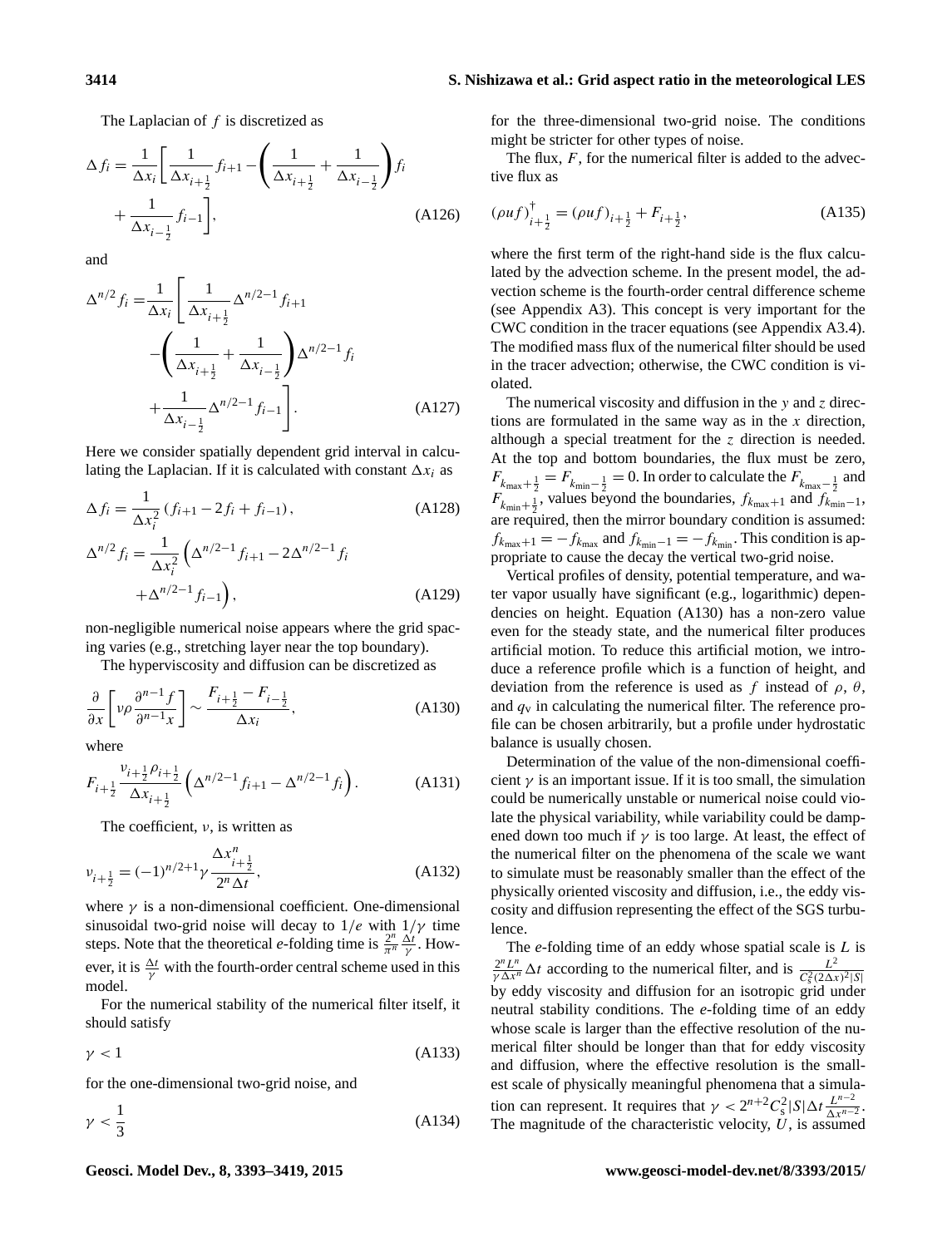to be  $O(1) - O(10) \text{ m s}^{-1}$  for motions whose spatial scale is approximately equal to the effective resolution. Then,  $|S|\Delta t (\sim \frac{U}{\Delta x} \Delta t)$  is estimated to be  $O(10^{-3}) - O(10^{-2})$ , because  $\Delta x/\Delta t$  is  $O(350) - O(1000) \text{ m s}^{-1}$  according to the CFL condition. Roughly speaking, the effective resolution is usually several times the grid spacing. Here, we assume  $L/\Delta x \sim 2-10$ ; [Skamarock](#page-26-13) [\(2004\)](#page-26-13) suggested that the effective resolution is about 6 times the grid spacing. It is found that  $\gamma$  should be

$$
\gamma < O(10^{-3}) - O(1) \text{ for } n = 4,\tag{A136}
$$

$$
\gamma < O(1) - O(10^5) \text{ for } n = 8. \tag{A137}
$$

This condition is stricter than the stability condition Eq. [\(A134\)](#page-21-1) for  $n = 4$ , so this condition must be considered when the value of  $\gamma$  is determined if  $n = 4$  is chosen. On the other hand, it is always satisfied if the stability condition is satisfied for  $n \geq 8$ . This means that in this case, the effect of the numerical filter on phenomena whose spatial scale is larger than the effective resolution is always smaller than that of the eddy viscosity and diffusion, and this condition for  $\gamma$ does not have to be considered if  $n \geq 8$  is chosen. The advantage of an explicit numerical filter is that its strength can be controlled or tuned based on such physical considerations.

Odd-order advection schemes are generally more stable numerically than even-order schemes. In general, odd-order schemes can be divided into a central difference term and a filter term (and sometime other additional terms) conceptually. This implicit numerical filter stabilizes the calculations. We estimate the corresponding value of  $\gamma$  for the implicit filter. The spatial differential of a scalar quantity  $\phi$  with the ordinary third-order upwind difference scheme is written as

$$
\frac{\partial \phi}{\partial x}\Big|_{i} \sim \frac{-\phi_{i+2} + 8\phi_{i+1} - 8\phi_{i-1} + \phi_{i-2}}{12\Delta x} + \frac{\Delta x^{3}}{12}
$$

$$
|U|\frac{\phi_{i+2} - 4\phi_{i+1} + 6\phi_{i} - 4\phi_{i-1} + \phi_{i-2}}{\Delta x^{4}}.
$$
(A138)

The first term on the right-hand side of the equation represents the central difference with fourth-order accuracy. The second term, divided by  $|U|$ , is written as

$$
\frac{\Delta x^3}{12} \frac{\phi_{i+2} - 4\phi_{i+1} + 6\phi_i - 4\phi_{i-1} + \phi_{i-2}}{\Delta x^4} \n= \frac{\Delta x^3}{12} \left( \frac{\partial^4 \phi}{\partial x^4} \Big|_i + O(\Delta x^2) \right),
$$
\n(A139)

and corresponds to fourth-order hyperviscosity and diffusion. This can be considered as implicit numerical filter introduced to the scheme. Their dimensional coefficient is  $|U|\frac{\Delta x^3}{12}$ , and the non-dimensional coefficient is

$$
\gamma = |U| \frac{4\Delta t}{3\Delta x}.
$$
\n(A140)

Considering the CFL condition,  $\Delta t / \Delta x < 1/c$ , γ is  $O(10^{-3}) - O(10^{-2})$ , if U is assumed to be

 $O(1) - O(10) \text{ m s}^{-1}$ , where c is the speed of acoustic wave and is  $O(10^2) - O(10^3)$ . This mostly satisfies the necessary condition (Eq. [A136\)](#page-22-1).

The third-order scheme by [Kawamura and Kuwahara](#page-25-23) [\(1984\)](#page-25-23) is a modification of the third-order scheme to enable changing the strength of the numerical filter, and is written as

<span id="page-22-1"></span>
$$
\frac{\partial \phi}{\partial x}\Big|_{i} = \frac{-\phi_{i+2} + 8\phi_{i+1} - 8\phi_{i-1} + \phi_{i-2}}{12\Delta x} + C\frac{\Delta x^{3}}{4}
$$

$$
|U|\frac{\phi_{i+2} - 4\phi_{i+1} + 6\phi_{i} - 4\phi_{i-1} + \phi_{i-2}}{\Delta x^{4}}.
$$
(A141)

We can change the constant  $C$  to control the strength of the numerical filter.

Although these schemes can be thought of as being similar to central difference and explicit fourth-order numerical filters, the total coefficient of the filter depends on the velocity U. The strength of the implicit filter could be too large when the basic wind state is strong, and its effect is not always smaller than that of the eddy viscosity and diffusion representing the effect of SGS turbulence. As we discuss here, it is important to estimate the effect of the numerical filter used in a model, and to control or confirm that the artificial filter does not violate the viscosity and diffusion as a physical parameterization. This point is one of the most important factors in choosing a numerical scheme in this type of study.

#### <span id="page-22-0"></span>**A5 Physical processes**

Currently, the following processes are implemented as physical processes in SCALE-LES.

- **–** Cloud microphysics
	- **–** A one-moment three-category bulk scheme [\(Kessler,](#page-25-24) [1969\)](#page-25-24)
	- **–** A one-moment six-category bulk scheme [\(Tomita,](#page-26-14) [2008\)](#page-26-14)
	- **–** A two-moment six-category bulk scheme [\(Seiki](#page-25-25) [and Nakajima,](#page-25-25) [2014\)](#page-25-25)
	- **–** A bin method [\(Suzuki et al.,](#page-26-15) [2010\)](#page-26-15).
- **–** Sub-grid turbulence
	- **–** A Smagorinsky–Lilly-type scheme including stability effect developed by [Brown et al.](#page-25-14) [\(1994\)](#page-25-14)
	- **–** A RANS (Reynolds-averaged Navier-Stokes) turbulence model [\(Nakanishi and Niino,](#page-25-8) [2004,](#page-25-8) level 2.5).
- **–** Radiation
	- **–** A parallel plane radiation model (MstrnX; [Sekiguchi and Nakajima,](#page-25-26) [2008\)](#page-25-26).
- **–** Surface flux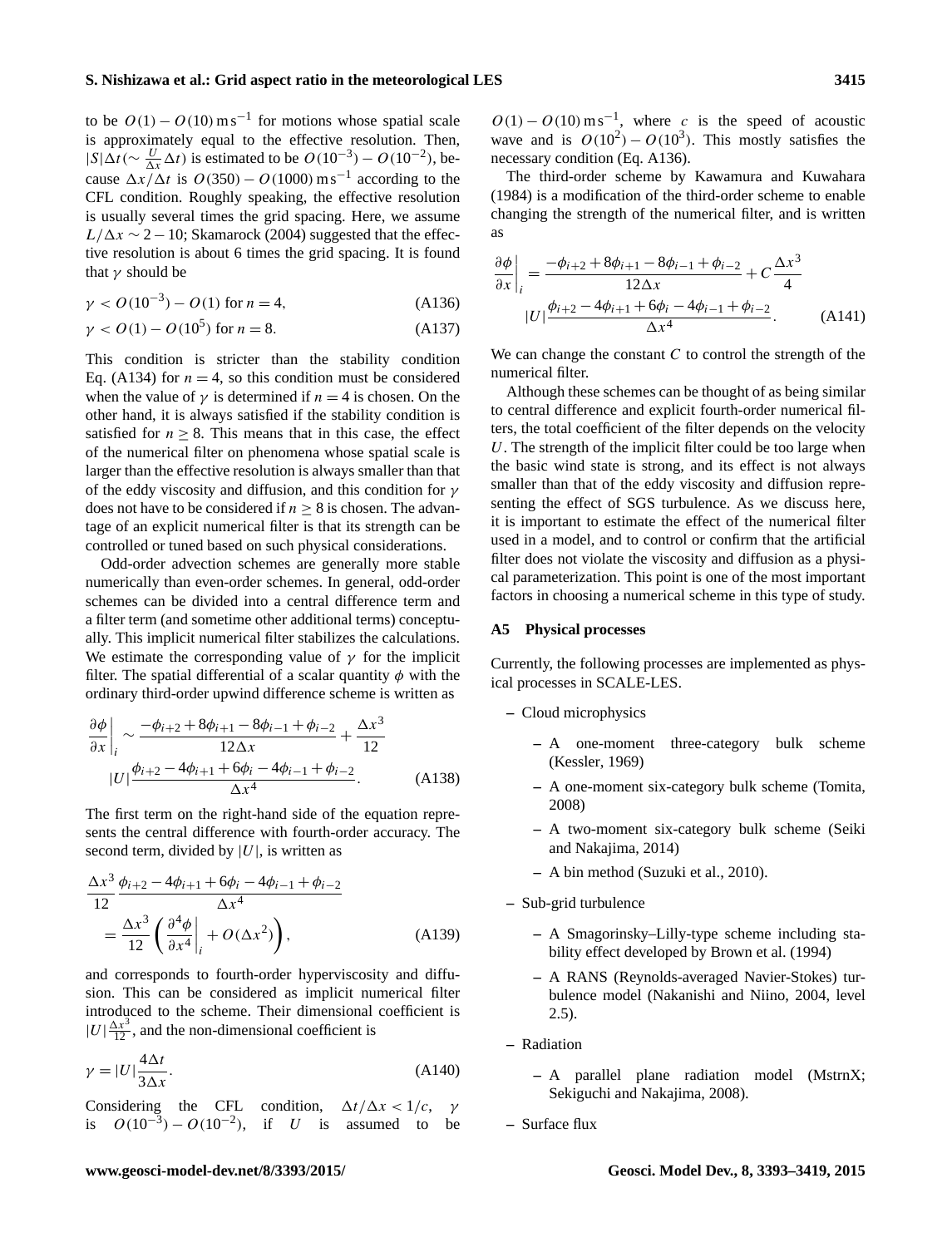- **–** A Louis-type bulk model [\(Louis,](#page-25-27) [1979;](#page-25-27) [Uno et al.,](#page-26-16) [1995\)](#page-26-16)
- **–** A Beljaars-type bulk model [\(Beljaars and Holtslag,](#page-25-28) [1991;](#page-25-28) [Wilson,](#page-26-17) [2001\)](#page-26-17).
- **–** Urban canopy
	- **–** A single-layer urban canopy model [\(Kusaka et al.,](#page-25-29) [2001;](#page-25-29) [Kusaka and Kimura,](#page-25-30) [2004\)](#page-25-30).

#### <span id="page-23-0"></span>**Appendix B: Numerical stability**

In this model, we use the second-order central difference scheme for the spatial differential terms of the pressure gradient and the divergence of mass flux, and the fourth-order scheme for advection terms. In this section, we investigate the numerical instability of the terms and show why we use the second-order scheme for these terms.

For simplicity, we assume a case in which the initial potential temperature is constant  $\theta_0$ , and the initial momentum is also constant. In addition, dry conditions are assumed. The potential temperature is to be constant at all times.

The governing equations are

$$
\frac{\partial \rho}{\partial t} = -\nabla \cdot (\rho \mathbf{u}),\tag{B1}
$$

$$
\frac{\partial \rho u}{\partial t} = -\frac{\partial p}{\partial x},\tag{B2}
$$

$$
p = p_{00} \left( \frac{\rho R_{\rm d} \theta_0}{p_{00}} \right)^{\frac{c_{\rm pd}}{c_{\rm vd}}}.
$$
 (B3)

To investigate the stability, the equations are linearized. The density is divided into the basic value and the deviation from the basic:

$$
\rho = \rho_0 + \rho',\tag{B4}
$$

where

$$
\rho_0 = \frac{p_{00}}{R_{\rm d}\theta_0}.\tag{B5}
$$

Pressure is written as

$$
p \sim p_{00} \left( 1 + \frac{c_{\text{pd}}}{c_{\text{vd}}} \frac{\rho'}{\rho_0} \right) = p_{00} + c^2 \rho', \tag{B6}
$$

where c is the speed of the acoustic wave  $(=\sqrt{\frac{c_{pd}}{c_{dd}}}$  $c_{\text{vd}}$  $p_{00}$  $\frac{\rho_{00}}{\rho_0}$ ) in the reference state of  $p = p_{00}$  and  $\rho = \rho_0$ .

The time derivatives are written as

$$
\begin{array}{rcl}\n\frac{\partial \rho}{\partial t}\Big|_{i,j,k} & = & -\frac{-a(\rho u)_{i+1,j,k} + b(\rho u)_{i,j,k} - b(\rho u)_{i-1,j,k} + a(\rho u)_{i-2,j,k}}{(b-3a)\Delta x} \\
& & -\frac{-a(\rho v)_{i,j+1,k} + b(\rho v)_{i,j,k} - b(\rho v)_{i,j-1,k} + a(\rho v)_{i,j-2,k}}{(b-3a)\Delta y} \\
& & -\frac{-a(\rho w)_{i,j,k+1} + b(\rho w)_{i,j,k} - b(\rho w)_{i,j,k-1} + a(\rho w)_{i,jk-2}}{(b-3a)\Delta x}, \\
\frac{\partial (\rho u)}{\partial t}\Big|_{i,j,k} & = & -c^2 \frac{-a\rho_{i+2,j,k} + b\rho_{i+1,j,k} - b\rho_{i,j,k} + a\rho_{i-1,j,k}}{(b-3a)\Delta x}, \\
\frac{\partial (\rho v)}{\partial t}\Big|_{i,j,k} & = & -c^2 \frac{-a\rho_{i,j+2,k} + b\rho_{i,j+1,k} - b\rho_{i,j,k} + a\rho_{i,j-1,k}}{(b-3a)\Delta y}, \\
\frac{\partial (\rho w)}{\partial t}\Big|_{i,j,k} & = & -c^2 \frac{-a\rho_{i,j,k+2} + b\rho_{i,j,k+1} - b\rho_{i,j,k} + a\rho_{i,j,k-1}}{(b-3a)\Delta z}.\n\end{array}
$$

For the second-order central difference,  $a = 0$  and  $b = 1$ , while  $a = 1$  and  $b = 9$  for the fourth order.

Now we consider the numerical stability of two-grid noise. An eigenanalysis showed that the two-grid noise is the most unstable eigenmode in all the cases we tested. The density with the noise can be written as  $\rho_{i,j,k}^t = \rho_0 + A \sin(\pi(i + j +$  $(k)$ ). Using the third-step RK scheme, the density after one time step,  $\rho_{i,j,k}^{t+\Delta t}$ , is

$$
\rho_{i,j,k}^{t + \Delta t} - \rho_0 = \left( 1 - 6 \frac{(a+b)^2}{(b-3a)^2} c^2 \frac{\Delta t^2}{\Delta x^2} \right)
$$

$$
\left( \rho_{i,j,k}^t - \rho_0 \right). \tag{B7}
$$

The necessary condition for the two-grid noise to decrease in time is

$$
\left| 1 - 6 \left( \frac{a+b}{b-3a} \frac{\Delta t}{\Delta t_{\text{CFL}}} \right)^2 \right| < 1,\tag{B8}
$$

then

$$
\Delta t < \frac{1}{\sqrt{3}} \Delta t_{\text{CFL}} \tag{B9}
$$

for the second-order spatial difference, and

$$
\Delta t < \frac{\sqrt{3}}{5} \Delta t_{\text{CFL}} \tag{B10}
$$

for the fourth order, where  $\Delta t_{\text{CFL}} = \Delta x/c$ . If the fourthorder scheme is adopted, we need to make  $\Delta t$  0.6 times (or number of time steps multiplied by 1.67) larger than that in the second-order scheme.

The accuracy of the pressure gradient term and divergence term could especially affect the high-frequency modes of acoustic and gravity waves. The high-frequency modes seem to be less significant meteorologically. We choose the second-order spatial scheme for terms of the pressure gradient and divergence terms to increase  $\Delta t$  in spite of the decreasing accuracy of the terms, and the fourth-order scheme for the other terms.

# <span id="page-23-1"></span>**Appendix C: Density current experiment**

[Straka et al.](#page-26-7) [\(1993\)](#page-26-7) proposed a standard benchmark test of a non-linear density current problem, and we performed a test experiment with the same settings. A cold bubble whose size is  $4 \times 2$  km (horizontal and vertical, respectively) and minimum thermal perturbation is  $-15$  K, is placed in the domain's center horizontally, and at 3 km height in a basic resting state whose potential temperature is constant at 300 K. The domain is two-dimensional, and its size is  $51.2 \text{ km} \times 6.4 \text{ km}$ . Runs are done with various spatial resolutions of 200, 100, 50, and 25 m. The viscosity and diffusion are given by a coefficient of  $75 \text{ m}^2 \text{ s}^{-1}$  for the velocities and scalar quantities.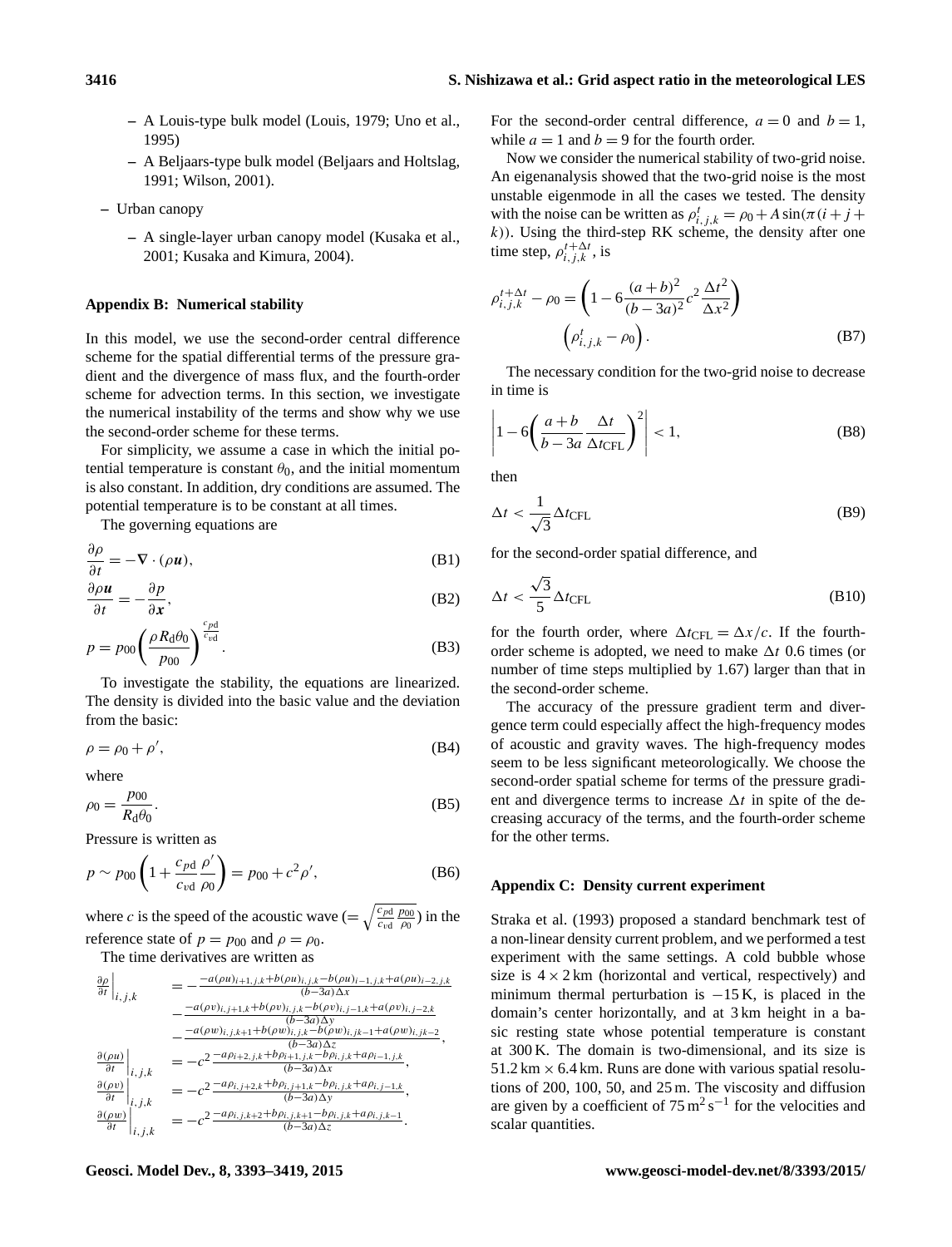<span id="page-24-0"></span>

**Figure C1.** Plot of potential temperature at  $t = 900$  s of the 100 m resolution density current experiment. Contour interval is 1 K, and contours are centered around 300 K.

Figure [C1](#page-24-0) shows a plot of the potential temperature at  $t = 900$  s for the 100 m resolution run. The structure, such as the position of the front of the density current, rolls caused by the K–H instability, and the magnitude at the local maxima, is reasonably similar with results of various models shown in [Straka et al.](#page-26-7) [\(1993\)](#page-26-7). The dependency of the  $L_2$  norm of the potential temperature perturbation as a reference solution of the 25 m run of spatial resolution shows higher-order convergence than the second order between 100 and 50 m runs (Fig. [C2\)](#page-24-1). This model uses a fourth-order central difference scheme for advection, which has fourth-order accuracy with constant velocity, and second-order central difference scheme for the acoustic wave. The higher than second-order convergence seems to be due to the fourth-order difference scheme, although the velocity is not constant, and the scheme does not have fourth-order accuracy. The convergence is almost first-order between the 200 and 100 m runs. As [Straka](#page-26-7) [et al.](#page-26-7) [\(1993\)](#page-26-7) mentioned, 200 m is too coarse to resolved this density current.

<span id="page-24-1"></span>

**Figure C2.**  $L_2$  norm of potential temperature computed against the 25 m resolution experiment. Dashed lines represent first-, second-, and fourth-order convergence.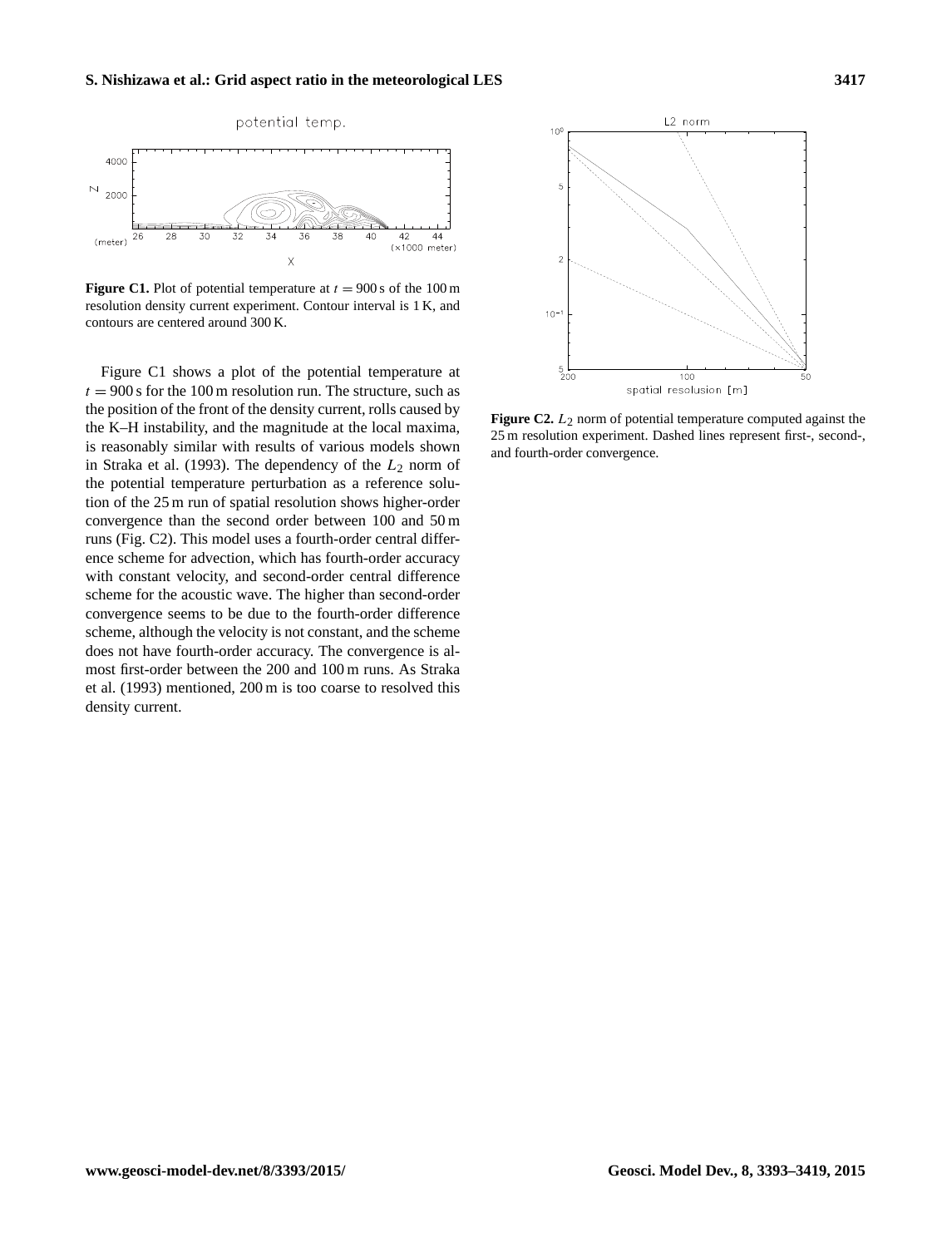*Acknowledgements.* The authors would like to thank the editor and the two referees, E. Goodfriend and an anonymous referee, for fruitful discussions. This model was developed by an interdisciplinary team at RIKEN Advanced Institute for Computational Science (AICS) called Team SCALE, from the fields of meteorological science and computer science. Part of the results in this paper was obtained using the K computer at the RIKEN AICS. Figures in this paper were drawn using tools developed by GFD-Dennou Club [\(http://www.gfd-dennou.org/index.html.en\)](http://www.gfd-dennou.org/index.html.en) and gnuplot [\(http://www.gnuplot.info/\)](http://www.gnuplot.info/).

Edited by: P. Ullrich

#### **References**

- <span id="page-25-28"></span>Beljaars, A. C. M. and Holtslag, A. A. M.: Flux parameterization over land surfaces for atmospheric models, J. Appl. Meteorol., 30, 327–341, 1991.
- <span id="page-25-2"></span>Black, T. L.: The new NMC mesoscale Eta model: Description and forecast examples, Weather Forecast., 9, 265–278, 1994.
- <span id="page-25-14"></span>Brown, A. R., Derbyshire, S. H., and Mason, P. J.: Large-eddy simulation of stable atmospheric boundary layers with a revised stochastic subgrid model, Q. J. Roy. Meteor. Soc., 120, 1485– 1512, 1994.
- <span id="page-25-15"></span>Deardorff, J. W.: On the magnitude of the subgrid scale eddy coefficient, J. Comput. Phys., 7, 120–133, 1971.
- <span id="page-25-9"></span>Deardorff, J. W.: Stratocumulus-capped mixed layers derived from a three-dimensional model, Bound.-Lay. Meteorol., 18, 495–527, 1980.
- <span id="page-25-20"></span>Favre, A.: Turbulence: space-time statistical properties and behavior in supersonic flows, Phys. Fluids, 26, 2851–2863, 1983.
- <span id="page-25-16"></span>Germano, M., Piomelli, U., Moin, P., and Cabot, W. H.: A dynamic subgridscale eddy viscosity model, Phys. Fluids A-Fluid, 3, 1760–1765, 1991.
- <span id="page-25-21"></span>Gross, E. S., Bonaventura, L., and Rosatti, G.: Consistency with continuity in conservative advection schemes for free-surface models, Int. J. Numer. Meth. Fl., 38, 307–327, 2002.
- <span id="page-25-1"></span>Hodur, R. H.: The naval research laboratory's coupled ocean/atmosphere mesoscale prediction system (COAMPS), Mon. Weather Rev., 125, 1414–1430, 1997.
- <span id="page-25-19"></span>Horiuti, K.: A proper velocity scale for modeling subgrid-scale eddy viscosities in large eddy simulation, Phys. Fluids, 5, 146–157, 1993.
- <span id="page-25-18"></span>Ito, J., Tanaka, R., and Niino, H.: Large eddy simulation of dust devils in a diurnally-evolving convective mixed layer, J. Meteorol. Soc. Jpn., 88, 63–77, 2010.
- <span id="page-25-23"></span>Kawamura, T. and Kuwahara, K.: Computation of high Reynolds number flow around a circular cylinder with surface roughness, AIAA Paper, 84-0340, 1984.
- <span id="page-25-24"></span>Kessler, E.: On the distribution and continuity of water substance in atmospheric circulation, Meteor. Mon., 10, 1–84, 1969.
- <span id="page-25-0"></span>Klemp, J. B. and Wilhelmson, R. B.: The simulation of threedimensional convective storm dynamics, J. Atmos. Sci., 35, 1070–1096, 1978.
- <span id="page-25-30"></span>Kusaka, H. and Kimura, F.: Coupling a single-layer urban canopy model with a simple atmospheric model: Impact on urban heat island simulation for an idealized case, J. Meteorol. Soc. Jpn., 82, 67–80, 2004.
- <span id="page-25-29"></span>Kusaka, H., Kondo, H., Kikegawa, Y., and Kimura, F.: A simple single-layer urban canopy model for atmospheric models: Comparison with multi-layer and slab models, Bound.-Lay. Meteorol., 101, 329–358, 2001.
- <span id="page-25-12"></span>Lilly, D. K.: On the numerical simulation of buoyant convection, Tellus, 14, 148–171, 1962.
- <span id="page-25-17"></span>Lilly, D. K.: The representation of small-scale turbulence in numerical simulation experiments, in: Proceedings of the IBM scientific computing symposium on environmental sciences, White Plains, New York, IBM Form no. 320-1951, 195–209, 1967.
- <span id="page-25-27"></span>Louis, J.-F.: A parametric model of vertical eddy fluxes in the atmosphere, Bound.-Lay. Meteorol., 17, 187–202, 1979.
- <span id="page-25-7"></span>Mellor, G. L. and Yamada, T.: Development of a turbulence closure model for geophysical fluid problems, Rev. Geophys. Space Ge., 20, 851–875, 1982.
- <span id="page-25-5"></span>Miyamoto, Y., Kajikawa, Y., Yoshida, R., Yamaura, T., Yashiro, H., and Tomita, H.: Deep moist atmospheric convection in a subkilometer global simulation, Geophys. Res. Lett., 40, 4922–4926, 2013.
- <span id="page-25-6"></span>Miyamoto, Y., Yoshida, R., Yamaura, T., Yashiro, H., Tomita, H., and Kajikawa, Y.: Does convection vary in different cloudy disturbances?, Atmos. Sci. Lett., 16, 305–309, doi[:10.1002/asl2.558,](http://dx.doi.org/10.1002/asl2.558) 2015.
- <span id="page-25-10"></span>Moeng, C.-H. and Wyngaard, J. C.: Spectral analysis of large-eddy simulations of the convective boundary layer, J. Atmos. Sci., 45, 3573–3587, 1988.
- <span id="page-25-13"></span>Moin, P., Squires, K., Cabot, W., and Lee, S.: A dynamic subgridscale model for compressible turbulence and scalar transport, Phys. Fluids A-Fluid, 3, 2746–2757, 1991.
- <span id="page-25-8"></span>Nakanishi, M. and Niino, H.: An improved Mellor-Yamada level-3 model with condensation physics: Its design and verification, Bound.-Lay. Meteorol., 112, 1–31, 2004.
- <span id="page-25-22"></span>Niwa, Y., Tomita, H., Satoh, M., and Imasu, R.: A threedimensional icosahedral grid advection scheme preserving monotonicity and consistency with continuity for atmospheric tracer transport, J. Meteorol. Soc. Jpn., 89, 255–268, 2011.
- <span id="page-25-3"></span>Saito, K., Fujita, T., Yamada, Y., Ishida, J., Kumagai, Y., Aranami, K., Ohmori, S., Nagasawa, R., Kumagai, S., Muroi, C., Kato, T., Eito, H., and Yamazaki, Y.: The operational JMA nonhydrostatic mesoscale model, Mon. Weather Rev., 134, 1266– 1298, 2006.
- <span id="page-25-11"></span>Sato, Y., Nishizawa, S., Yashiro, H., Miyamoto, Y., Kajikawa, Y., and Tomita, H.: Impacts of cloud microphysics on trade wind cumulus: which cloud microphysics processes contribute to the diversity in a large eddy simulation?, Prog. Earth Planet. Sc., 2, 23, doi[:10.1186/s40645-015-0053-6,](http://dx.doi.org/10.1186/s40645-015-0053-6) 2015.
- <span id="page-25-4"></span>Satoh, M., Tomita, H., Yashiro, H., Miura, H., Kodama, C., Seiki, T., Noda, A. T., Yamada, Y., Goto, D., Sawada, M., Miyoshi, T., Niwa, Y., Hara, M., Ohno, Y., Iga, S., Arakawa, T., Inoue, T., and Kubokawa, H.: The non-hydrostatic icosahedral atmospheric model: description and development, PEPS, 1, 18, doi[:10.1186/s40645-014-0018-1,](http://dx.doi.org/10.1186/s40645-014-0018-1) 2014.
- <span id="page-25-25"></span>Seiki, T. and Nakajima, T.: Aerosol effect of the condensational process on a convective cloud simulation, J. Atmos. Sci., 71, 833– 853, 2014.
- <span id="page-25-26"></span>Sekiguchi, M. and Nakajima, T.: A k-distribution-based radiation code and its computational optimization for an atmospheric general circulation model, J. Quant. Spectrosc. Ra., 109, 2779–2793, 2008.